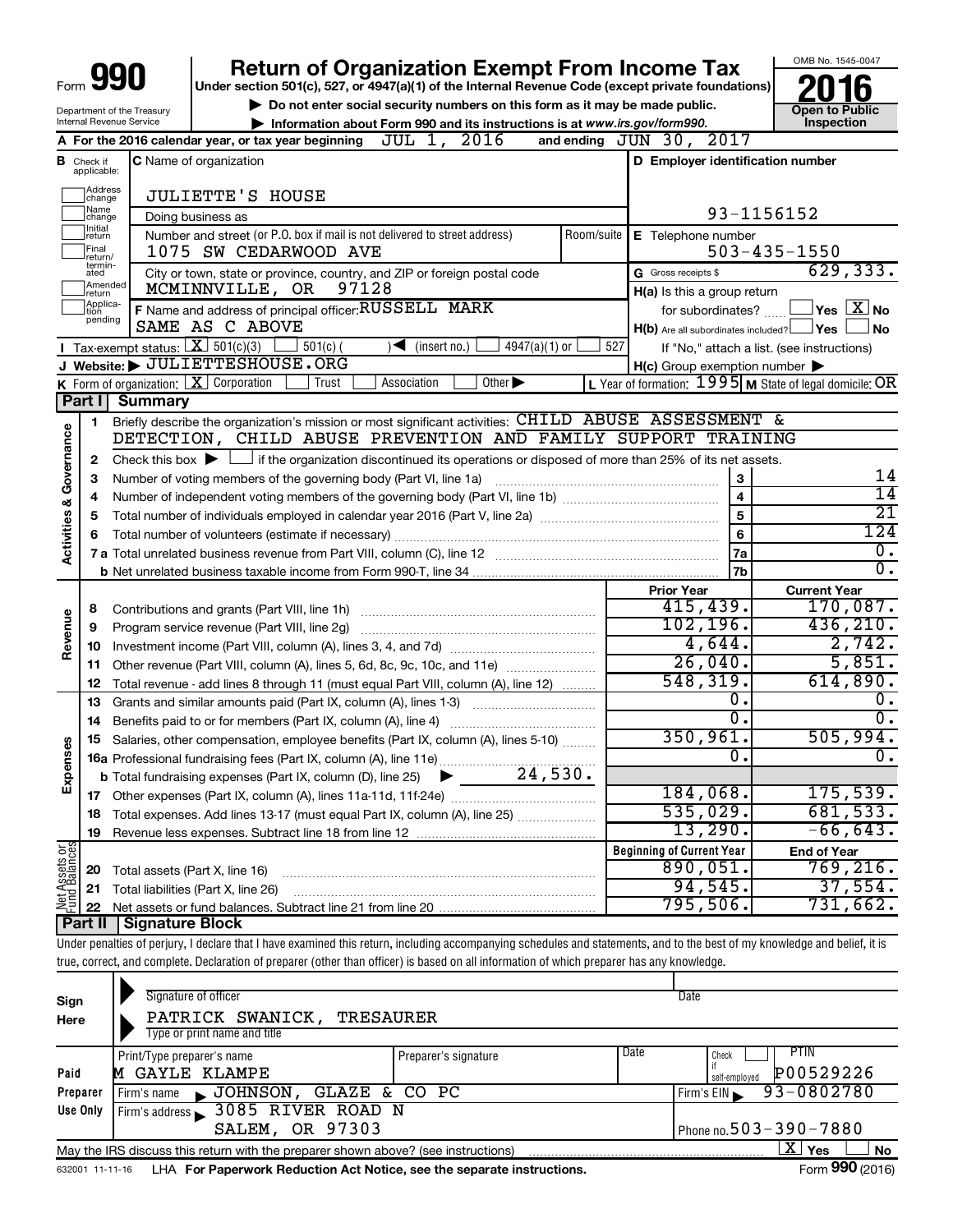|              | 93-1156152<br><b>JULIETTE'S HOUSE</b><br>Page 2<br>Form 990 (2016)                                                                                                                                                                                                                   |
|--------------|--------------------------------------------------------------------------------------------------------------------------------------------------------------------------------------------------------------------------------------------------------------------------------------|
|              | Part III Statement of Program Service Accomplishments                                                                                                                                                                                                                                |
|              |                                                                                                                                                                                                                                                                                      |
| 1.           | Briefly describe the organization's mission:<br>CHILD ABUSE ASSESSMENT & DETECTION, CHILD ABUSE PREVENTION EDUCATION<br>AND FAMILY SUPPORT TRAINING.                                                                                                                                 |
|              |                                                                                                                                                                                                                                                                                      |
| $\mathbf{2}$ | Did the organization undertake any significant program services during the year which were not listed on the                                                                                                                                                                         |
|              | $\exists$ Yes $\boxed{\text{X}}$ No<br>prior Form 990 or 990-EZ?<br>If "Yes," describe these new services on Schedule O.                                                                                                                                                             |
| 3            | $\exists$ Yes $\boxed{\text{X}}$ No<br>Did the organization cease conducting, or make significant changes in how it conducts, any program services?<br>If "Yes," describe these changes on Schedule O.                                                                               |
| 4            | Describe the organization's program service accomplishments for each of its three largest program services, as measured by expenses.<br>Section 501(c)(3) and 501(c)(4) organizations are required to report the amount of grants and allocations to others, the total expenses, and |
| 4a           | revenue, if any, for each program service reported.<br>436, 210.<br>$593, 616$ . including grants of \$<br>) (Revenue \$<br>) (Expenses \$<br>(Code:<br>THE ORGANIZATION SERVED 194 CHILDREN FOR CHILD ABUSE MEDICAL/FORENSIC                                                        |
|              | ASSESSMENTS. 6,162 CHILDREN WERE PRESENTED WITH IN-SCHOOL ABUSE                                                                                                                                                                                                                      |
|              | PREVENTION WORKSHOPS THROUGH THE AGENCY PROGRAMS SAFER, SMARTER<br>KIDS, SAFE KIDS AND SPEAK UP. 479 PARENTS, EDUCATIORS AND OTHER ADULTS                                                                                                                                            |
|              | WERE EDUCATED ABOUT ABUSE THROUGH THE PROGRAMS SAFE TOUCH AND STEWARDS                                                                                                                                                                                                               |
|              | OF CHILDREN. 143 CHILDREN WERE REFERRED TO FORMAL COUNSELING. THE                                                                                                                                                                                                                    |
|              | ORGANIZATION PERFORMED 54 SUSPICIOUS PHYSICAL INJURY (SPI) REVIEWS                                                                                                                                                                                                                   |
|              | UNDER KARLY'S LAW.                                                                                                                                                                                                                                                                   |
|              |                                                                                                                                                                                                                                                                                      |
|              |                                                                                                                                                                                                                                                                                      |
|              |                                                                                                                                                                                                                                                                                      |
|              |                                                                                                                                                                                                                                                                                      |
| 4b           | (Code: <u>Code:</u> etc. Code: etc. etc. All also etc. All also etc. All also etc. All also etc. All also etc. All also etc. All also etc. All also etc. All also etc. All also etc. All also etc. All also etc. All also etc. All                                                   |
|              |                                                                                                                                                                                                                                                                                      |
|              |                                                                                                                                                                                                                                                                                      |
|              |                                                                                                                                                                                                                                                                                      |
|              |                                                                                                                                                                                                                                                                                      |
|              |                                                                                                                                                                                                                                                                                      |
|              |                                                                                                                                                                                                                                                                                      |
|              |                                                                                                                                                                                                                                                                                      |
|              |                                                                                                                                                                                                                                                                                      |
|              |                                                                                                                                                                                                                                                                                      |
|              |                                                                                                                                                                                                                                                                                      |
| 4с           | ) (Expenses \$<br>including grants of \$<br>) (Revenue \$                                                                                                                                                                                                                            |
|              |                                                                                                                                                                                                                                                                                      |
|              |                                                                                                                                                                                                                                                                                      |
|              |                                                                                                                                                                                                                                                                                      |
|              |                                                                                                                                                                                                                                                                                      |
|              |                                                                                                                                                                                                                                                                                      |
|              |                                                                                                                                                                                                                                                                                      |
|              | 4d Other program services (Describe in Schedule O.)                                                                                                                                                                                                                                  |
|              | (Expenses \$<br>(Revenue \$<br>including grants of \$<br>593,616.<br>4e Total program service expenses                                                                                                                                                                               |
|              | Form 990 (2016)                                                                                                                                                                                                                                                                      |
|              | 632002 11-11-16                                                                                                                                                                                                                                                                      |
|              | 2                                                                                                                                                                                                                                                                                    |
|              | 08211109 786322 JUL14E0828<br>2016.05000 JULIETTE'S HOUSE<br><b>JUL14E01</b>                                                                                                                                                                                                         |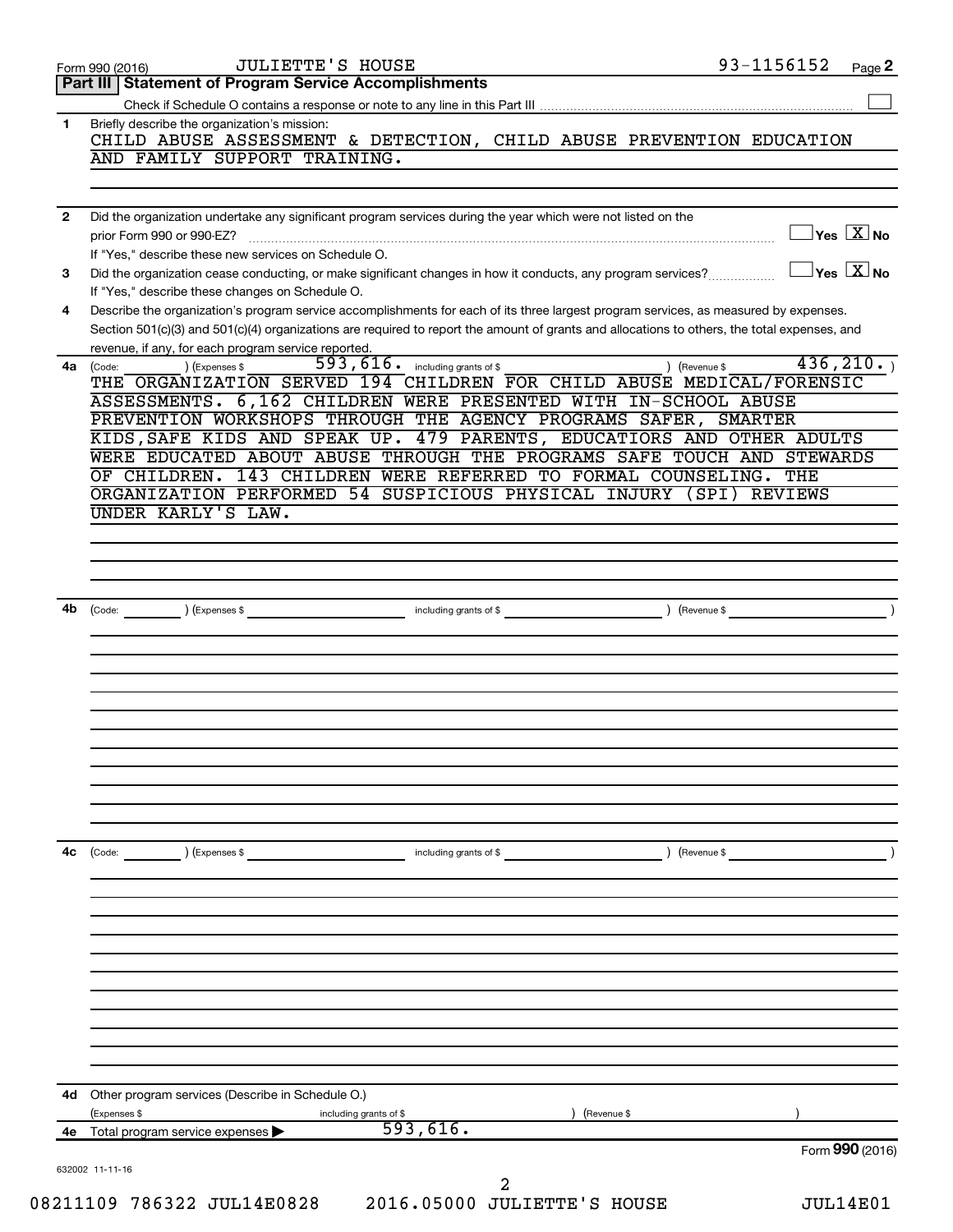| Form 990 (2016) |  |  |
|-----------------|--|--|

**Part IV Checklist of Required Schedules**

|    |                                                                                                                                                                                                                                                                                                                                                                     |                | Yes                     | No |
|----|---------------------------------------------------------------------------------------------------------------------------------------------------------------------------------------------------------------------------------------------------------------------------------------------------------------------------------------------------------------------|----------------|-------------------------|----|
| 1  | Is the organization described in section $501(c)(3)$ or $4947(a)(1)$ (other than a private foundation)?                                                                                                                                                                                                                                                             | 1              | X                       |    |
| 2  | Is the organization required to complete Schedule B, Schedule of Contributors? [11] The organization required to complete Schedule B, Schedule of Contributors?                                                                                                                                                                                                     | $\overline{2}$ | $\overline{\textbf{x}}$ |    |
| 3  | Did the organization engage in direct or indirect political campaign activities on behalf of or in opposition to candidates for                                                                                                                                                                                                                                     | з              |                         | х  |
| 4  | Section 501(c)(3) organizations. Did the organization engage in lobbying activities, or have a section 501(h) election in effect                                                                                                                                                                                                                                    |                |                         |    |
|    |                                                                                                                                                                                                                                                                                                                                                                     | 4              |                         | x  |
| 5  | Is the organization a section 501(c)(4), 501(c)(5), or 501(c)(6) organization that receives membership dues, assessments, or                                                                                                                                                                                                                                        |                |                         |    |
|    |                                                                                                                                                                                                                                                                                                                                                                     | 5              |                         | x  |
| 6  | Did the organization maintain any donor advised funds or any similar funds or accounts for which donors have the right to                                                                                                                                                                                                                                           |                |                         |    |
|    | provide advice on the distribution or investment of amounts in such funds or accounts? If "Yes," complete Schedule D, Part I                                                                                                                                                                                                                                        | 6              |                         | х  |
| 7  | Did the organization receive or hold a conservation easement, including easements to preserve open space,                                                                                                                                                                                                                                                           |                |                         |    |
|    |                                                                                                                                                                                                                                                                                                                                                                     | $\overline{7}$ |                         | x  |
| 8  | Did the organization maintain collections of works of art, historical treasures, or other similar assets? If "Yes," complete<br>Schedule D, Part III <b>Marting Communities</b> and the contract of the contract of the contract of the contract of the contract of the contract of the contract of the contract of the contract of the contract of the contract of | 8              |                         | x  |
| 9  | Did the organization report an amount in Part X, line 21, for escrow or custodial account liability, serve as a custodian for                                                                                                                                                                                                                                       |                |                         |    |
|    | amounts not listed in Part X; or provide credit counseling, debt management, credit repair, or debt negotiation services?                                                                                                                                                                                                                                           |                |                         |    |
|    | If "Yes," complete Schedule D, Part IV                                                                                                                                                                                                                                                                                                                              | 9              |                         | х  |
| 10 | Did the organization, directly or through a related organization, hold assets in temporarily restricted endowments, permanent                                                                                                                                                                                                                                       |                |                         |    |
|    |                                                                                                                                                                                                                                                                                                                                                                     | 10             | х                       |    |
| 11 | If the organization's answer to any of the following questions is "Yes," then complete Schedule D, Parts VI, VII, VIII, IX, or X                                                                                                                                                                                                                                    |                |                         |    |
|    | as applicable.                                                                                                                                                                                                                                                                                                                                                      |                |                         |    |
|    | a Did the organization report an amount for land, buildings, and equipment in Part X, line 10? If "Yes," complete Schedule D,<br>Part VI                                                                                                                                                                                                                            | 11a            | х                       |    |
|    | <b>b</b> Did the organization report an amount for investments - other securities in Part X, line 12 that is 5% or more of its total                                                                                                                                                                                                                                |                |                         |    |
|    |                                                                                                                                                                                                                                                                                                                                                                     | <b>11b</b>     |                         | x  |
|    | c Did the organization report an amount for investments - program related in Part X, line 13 that is 5% or more of its total                                                                                                                                                                                                                                        |                |                         |    |
|    |                                                                                                                                                                                                                                                                                                                                                                     | 11c            |                         | х  |
|    | d Did the organization report an amount for other assets in Part X, line 15 that is 5% or more of its total assets reported in                                                                                                                                                                                                                                      |                |                         |    |
|    |                                                                                                                                                                                                                                                                                                                                                                     | <b>11d</b>     |                         | х  |
|    |                                                                                                                                                                                                                                                                                                                                                                     | 11e            |                         | x  |
| f  | Did the organization's separate or consolidated financial statements for the tax year include a footnote that addresses                                                                                                                                                                                                                                             |                |                         |    |
|    | the organization's liability for uncertain tax positions under FIN 48 (ASC 740)? If "Yes," complete Schedule D, Part X                                                                                                                                                                                                                                              | 11f            | х                       |    |
|    | 12a Did the organization obtain separate, independent audited financial statements for the tax year? If "Yes," complete<br>Schedule D, Parts XI and XII                                                                                                                                                                                                             | 12a            | х                       |    |
|    | <b>b</b> Was the organization included in consolidated, independent audited financial statements for the tax year?                                                                                                                                                                                                                                                  |                |                         |    |
|    | If "Yes," and if the organization answered "No" to line 12a, then completing Schedule D, Parts XI and XII is optional                                                                                                                                                                                                                                               | 12b            |                         | Δ. |
| 13 |                                                                                                                                                                                                                                                                                                                                                                     | 13             |                         | х  |
|    |                                                                                                                                                                                                                                                                                                                                                                     | 14a            |                         | x  |
|    | <b>b</b> Did the organization have aggregate revenues or expenses of more than \$10,000 from grantmaking, fundraising, business,                                                                                                                                                                                                                                    |                |                         |    |
|    | investment, and program service activities outside the United States, or aggregate foreign investments valued at \$100,000                                                                                                                                                                                                                                          |                |                         |    |
|    |                                                                                                                                                                                                                                                                                                                                                                     | 14b            |                         | x  |
| 15 | Did the organization report on Part IX, column (A), line 3, more than \$5,000 of grants or other assistance to or for any                                                                                                                                                                                                                                           |                |                         |    |
|    |                                                                                                                                                                                                                                                                                                                                                                     | 15             |                         | х  |
| 16 | Did the organization report on Part IX, column (A), line 3, more than \$5,000 of aggregate grants or other assistance to                                                                                                                                                                                                                                            | 16             |                         | х  |
| 17 | Did the organization report a total of more than \$15,000 of expenses for professional fundraising services on Part IX,                                                                                                                                                                                                                                             |                |                         |    |
|    |                                                                                                                                                                                                                                                                                                                                                                     | 17             |                         | х  |
| 18 | Did the organization report more than \$15,000 total of fundraising event gross income and contributions on Part VIII, lines                                                                                                                                                                                                                                        |                |                         |    |
|    |                                                                                                                                                                                                                                                                                                                                                                     | 18             | х                       |    |
| 19 | Did the organization report more than \$15,000 of gross income from gaming activities on Part VIII, line 9a? If "Yes,"                                                                                                                                                                                                                                              |                |                         |    |
|    |                                                                                                                                                                                                                                                                                                                                                                     | 19             |                         | x  |

Form (2016) **990**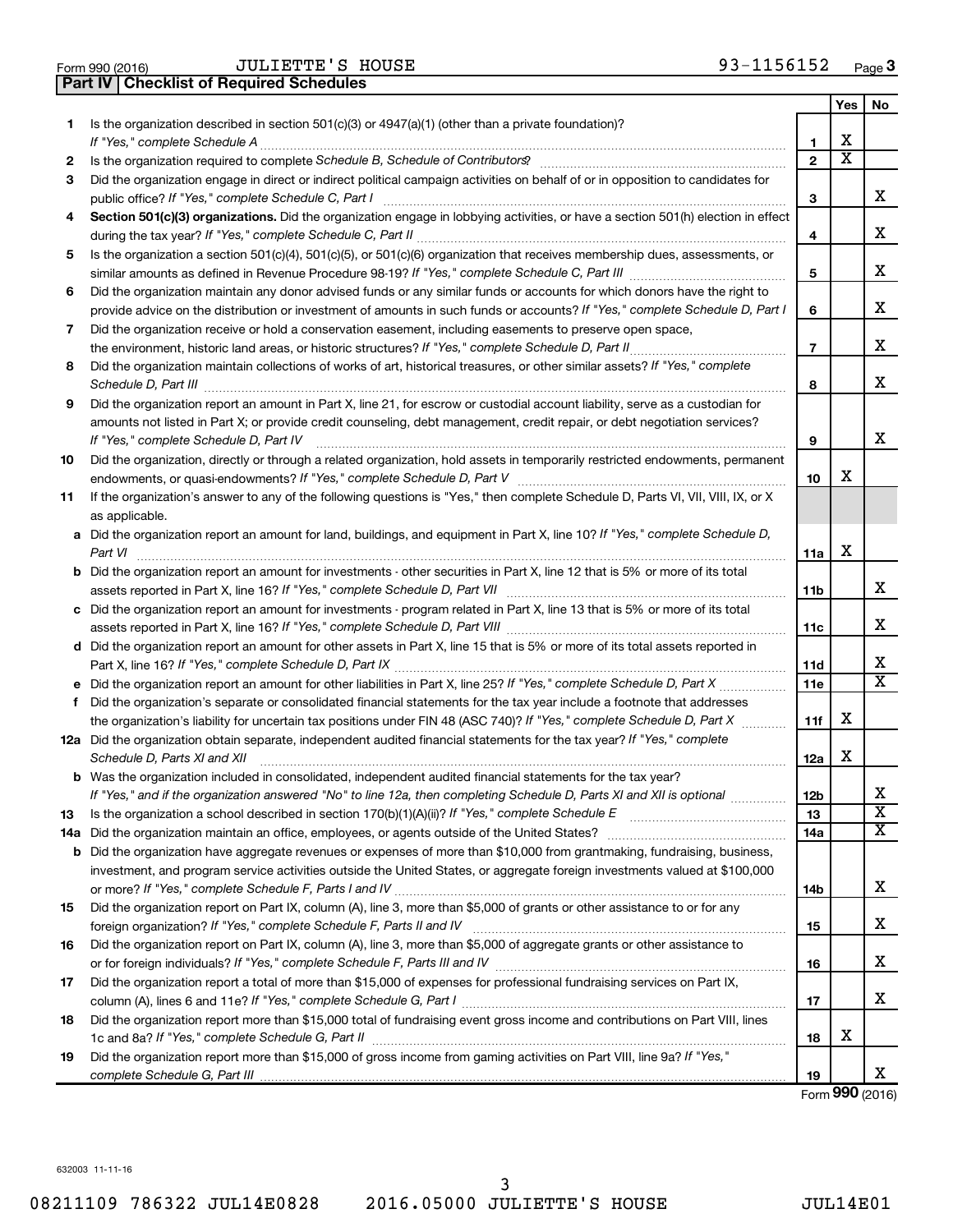|  | Form 990 (2016) |  |
|--|-----------------|--|

*(continued)* **Part IV Checklist of Required Schedules**

|     |                                                                                                                                   |                 | Yes | No                      |
|-----|-----------------------------------------------------------------------------------------------------------------------------------|-----------------|-----|-------------------------|
| 20a | Did the organization operate one or more hospital facilities? If "Yes," complete Schedule H                                       | 20a             |     | $\overline{\mathbf{X}}$ |
|     |                                                                                                                                   | 20 <sub>b</sub> |     |                         |
| 21  | Did the organization report more than \$5,000 of grants or other assistance to any domestic organization or                       |                 |     |                         |
|     |                                                                                                                                   | 21              |     | х                       |
| 22  | Did the organization report more than \$5,000 of grants or other assistance to or for domestic individuals on                     |                 |     |                         |
|     |                                                                                                                                   | 22              |     | x                       |
| 23  | Did the organization answer "Yes" to Part VII, Section A, line 3, 4, or 5 about compensation of the organization's current        |                 |     |                         |
|     | and former officers, directors, trustees, key employees, and highest compensated employees? If "Yes," complete                    |                 |     |                         |
|     | Schedule J <b>Execute Schedule J Execute Schedule J</b>                                                                           | 23              |     | x                       |
|     | 24a Did the organization have a tax-exempt bond issue with an outstanding principal amount of more than \$100,000 as of the       |                 |     |                         |
|     | last day of the year, that was issued after December 31, 2002? If "Yes," answer lines 24b through 24d and complete                |                 |     |                         |
|     | Schedule K. If "No", go to line 25a                                                                                               | 24a             |     | x                       |
| b   |                                                                                                                                   | 24 <sub>b</sub> |     |                         |
| с   | Did the organization maintain an escrow account other than a refunding escrow at any time during the year to defease              |                 |     |                         |
|     | d Did the organization act as an "on behalf of" issuer for bonds outstanding at any time during the year?                         | 24c<br>24d      |     |                         |
|     | 25a Section 501(c)(3), 501(c)(4), and 501(c)(29) organizations. Did the organization engage in an excess benefit                  |                 |     |                         |
|     |                                                                                                                                   | 25a             |     | x                       |
| b   | Is the organization aware that it engaged in an excess benefit transaction with a disqualified person in a prior year, and        |                 |     |                         |
|     | that the transaction has not been reported on any of the organization's prior Forms 990 or 990-EZ? If "Yes," complete             |                 |     |                         |
|     | Schedule L, Part I                                                                                                                | 25b             |     | x                       |
| 26  | Did the organization report any amount on Part X, line 5, 6, or 22 for receivables from or payables to any current or             |                 |     |                         |
|     | former officers, directors, trustees, key employees, highest compensated employees, or disqualified persons? If "Yes,"            |                 |     |                         |
|     | complete Schedule L, Part II                                                                                                      | 26              |     | x                       |
| 27  | Did the organization provide a grant or other assistance to an officer, director, trustee, key employee, substantial              |                 |     |                         |
|     | contributor or employee thereof, a grant selection committee member, or to a 35% controlled entity or family member               |                 |     |                         |
|     |                                                                                                                                   | 27              |     | x                       |
| 28  | Was the organization a party to a business transaction with one of the following parties (see Schedule L, Part IV                 |                 |     |                         |
|     | instructions for applicable filing thresholds, conditions, and exceptions):                                                       |                 |     |                         |
| а   | A current or former officer, director, trustee, or key employee? If "Yes," complete Schedule L, Part IV                           | 28a             |     | х                       |
| b   | A family member of a current or former officer, director, trustee, or key employee? If "Yes," complete Schedule L, Part IV        | 28b             |     | $\overline{\text{X}}$   |
|     | c An entity of which a current or former officer, director, trustee, or key employee (or a family member thereof) was an officer, |                 |     | х                       |
|     | director, trustee, or direct or indirect owner? If "Yes," complete Schedule L, Part IV                                            | 28c<br>29       |     | $\overline{\mathtt{x}}$ |
| 29  |                                                                                                                                   |                 |     |                         |
| 30  | Did the organization receive contributions of art, historical treasures, or other similar assets, or qualified conservation       | 30              |     | x                       |
| 31  | Did the organization liquidate, terminate, or dissolve and cease operations?                                                      |                 |     |                         |
|     |                                                                                                                                   | 31              |     | х                       |
| 32  | Did the organization sell, exchange, dispose of, or transfer more than 25% of its net assets? If "Yes," complete                  |                 |     |                         |
|     |                                                                                                                                   | 32              |     | х                       |
| 33  | Did the organization own 100% of an entity disregarded as separate from the organization under Regulations                        |                 |     |                         |
|     |                                                                                                                                   | 33              |     | х                       |
| 34  | Was the organization related to any tax-exempt or taxable entity? If "Yes," complete Schedule R, Part II, III, or IV, and         |                 |     |                         |
|     | Part V, line 1                                                                                                                    | 34              |     | х                       |
|     |                                                                                                                                   | 35a             |     | $\overline{\mathbf{X}}$ |
|     | b If "Yes" to line 35a, did the organization receive any payment from or engage in any transaction with a controlled entity       |                 |     |                         |
|     |                                                                                                                                   | 35b             |     |                         |
| 36  | Section 501(c)(3) organizations. Did the organization make any transfers to an exempt non-charitable related organization?        |                 |     |                         |
|     |                                                                                                                                   | 36              |     | х                       |
| 37  | Did the organization conduct more than 5% of its activities through an entity that is not a related organization                  |                 |     |                         |
|     |                                                                                                                                   | 37              |     | х                       |
| 38  | Did the organization complete Schedule O and provide explanations in Schedule O for Part VI, lines 11b and 19?                    |                 | х   |                         |
|     |                                                                                                                                   | 38              |     |                         |

Form (2016) **990**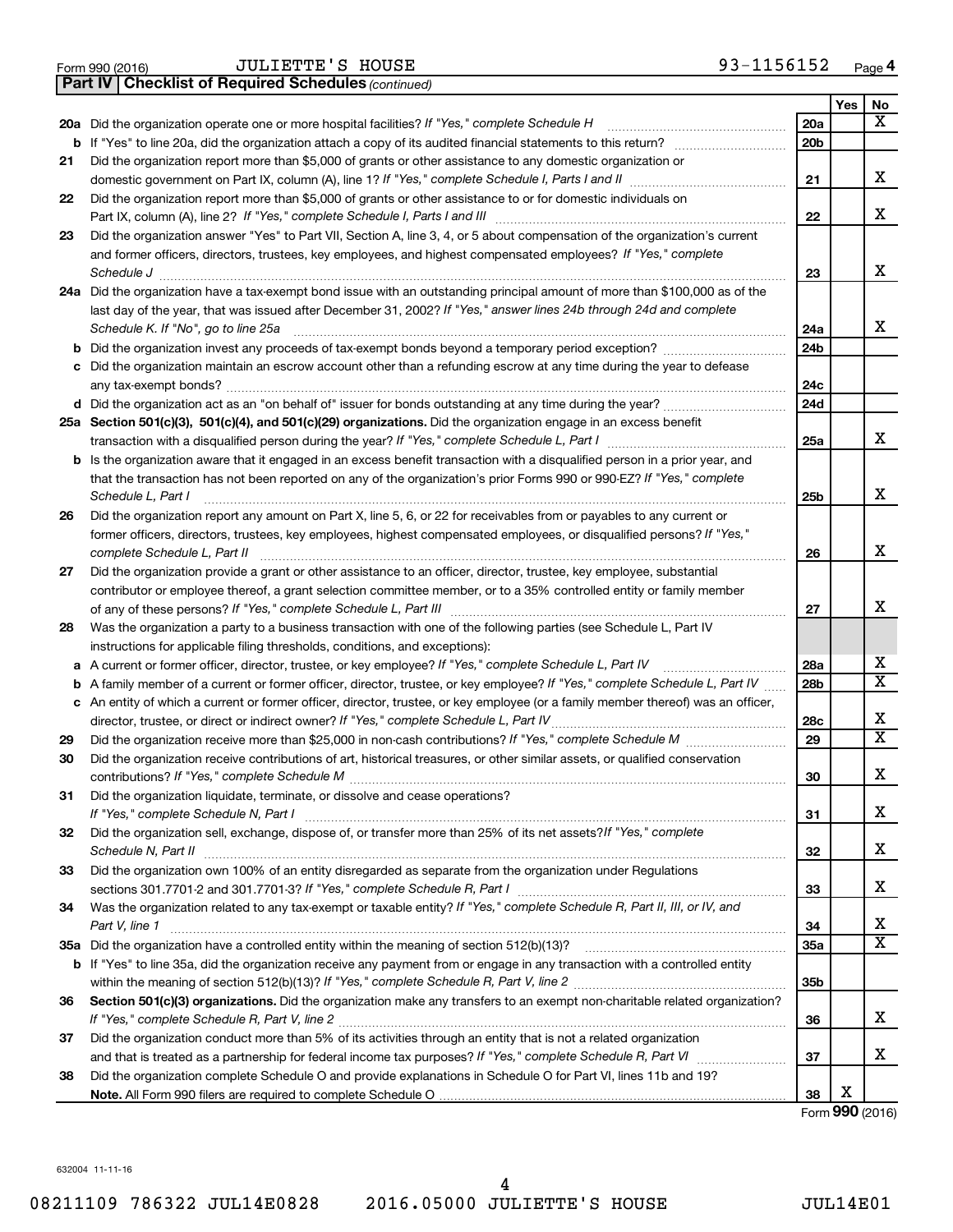|    | 93-1156152<br><b>JULIETTE'S HOUSE</b><br>Form 990 (2016)                                                                                        |                 |     | Page 5          |
|----|-------------------------------------------------------------------------------------------------------------------------------------------------|-----------------|-----|-----------------|
|    | <b>Statements Regarding Other IRS Filings and Tax Compliance</b><br><b>Part V</b>                                                               |                 |     |                 |
|    | Check if Schedule O contains a response or note to any line in this Part V                                                                      |                 |     |                 |
|    |                                                                                                                                                 |                 | Yes | No              |
|    | 11<br>1a                                                                                                                                        |                 |     |                 |
| b  | 0<br>1 <sub>b</sub><br>Enter the number of Forms W-2G included in line 1a. Enter -0- if not applicable                                          |                 |     |                 |
| с  | Did the organization comply with backup withholding rules for reportable payments to vendors and reportable gaming                              |                 |     |                 |
|    |                                                                                                                                                 | 1c              | х   |                 |
|    | 2a Enter the number of employees reported on Form W-3, Transmittal of Wage and Tax Statements,                                                  |                 |     |                 |
|    | 21<br>filed for the calendar year ending with or within the year covered by this return<br>2a                                                   |                 |     |                 |
|    |                                                                                                                                                 | 2 <sub>b</sub>  | X   |                 |
|    | Note. If the sum of lines 1a and 2a is greater than 250, you may be required to e-file (see instructions) <i></i>                               |                 |     |                 |
|    | 3a Did the organization have unrelated business gross income of \$1,000 or more during the year?                                                | За              |     | x               |
|    | <b>b</b> If "Yes," has it filed a Form 990-T for this year? If "No," to line 3b, provide an explanation in Schedule O manumum                   | 3 <sub>b</sub>  |     |                 |
|    | 4a At any time during the calendar year, did the organization have an interest in, or a signature or other authority over, a                    |                 |     |                 |
|    | financial account in a foreign country (such as a bank account, securities account, or other financial account)?                                | 4a              |     | x               |
|    | <b>b</b> If "Yes," enter the name of the foreign country: $\blacktriangleright$                                                                 |                 |     |                 |
|    | See instructions for filing requirements for FinCEN Form 114, Report of Foreign Bank and Financial Accounts (FBAR).                             |                 |     |                 |
|    |                                                                                                                                                 | 5a              |     | х               |
|    |                                                                                                                                                 | 5 <sub>b</sub>  |     | X               |
| b  |                                                                                                                                                 |                 |     |                 |
| с  |                                                                                                                                                 | 5c              |     |                 |
|    | 6a Does the organization have annual gross receipts that are normally greater than \$100,000, and did the organization solicit                  |                 |     | x               |
|    |                                                                                                                                                 | 6a              |     |                 |
|    | <b>b</b> If "Yes," did the organization include with every solicitation an express statement that such contributions or gifts                   |                 |     |                 |
|    | were not tax deductible?                                                                                                                        | 6b              |     |                 |
| 7  | Organizations that may receive deductible contributions under section 170(c).                                                                   |                 |     | x               |
| а  | Did the organization receive a payment in excess of \$75 made partly as a contribution and partly for goods and services provided to the payor? | 7a              |     |                 |
| b  |                                                                                                                                                 | 7b              |     |                 |
|    | c Did the organization sell, exchange, or otherwise dispose of tangible personal property for which it was required                             |                 |     |                 |
|    |                                                                                                                                                 | 7с              |     | x               |
|    | 7d                                                                                                                                              |                 |     |                 |
| е  |                                                                                                                                                 | 7e              |     |                 |
| f. | Did the organization, during the year, pay premiums, directly or indirectly, on a personal benefit contract?                                    | 7f              |     |                 |
| g  | If the organization received a contribution of qualified intellectual property, did the organization file Form 8899 as required?                | 7g              |     |                 |
|    | h If the organization received a contribution of cars, boats, airplanes, or other vehicles, did the organization file a Form 1098-C?            | 7h              |     |                 |
| 8  | Sponsoring organizations maintaining donor advised funds. Did a donor advised fund maintained by the                                            |                 |     |                 |
|    |                                                                                                                                                 | 8               |     |                 |
|    | Sponsoring organizations maintaining donor advised funds.                                                                                       |                 |     |                 |
| а  | Did the sponsoring organization make any taxable distributions under section 4966?                                                              | 9a              |     |                 |
| b  |                                                                                                                                                 | 9b              |     |                 |
| 10 | Section 501(c)(7) organizations. Enter:                                                                                                         |                 |     |                 |
| а  | 10a                                                                                                                                             |                 |     |                 |
| b  | 10 <sub>b</sub><br>Gross receipts, included on Form 990, Part VIII, line 12, for public use of club facilities                                  |                 |     |                 |
| 11 | Section 501(c)(12) organizations. Enter:                                                                                                        |                 |     |                 |
| а  | 11a                                                                                                                                             |                 |     |                 |
| b  | Gross income from other sources (Do not net amounts due or paid to other sources against                                                        |                 |     |                 |
|    | 11b                                                                                                                                             |                 |     |                 |
|    | 12a Section 4947(a)(1) non-exempt charitable trusts. Is the organization filing Form 990 in lieu of Form 1041?                                  | 12a             |     |                 |
|    | 12b<br><b>b</b> If "Yes," enter the amount of tax-exempt interest received or accrued during the year                                           |                 |     |                 |
| 13 | Section 501(c)(29) qualified nonprofit health insurance issuers.                                                                                |                 |     |                 |
|    | a Is the organization licensed to issue qualified health plans in more than one state?                                                          | 13a             |     |                 |
|    | Note. See the instructions for additional information the organization must report on Schedule O.                                               |                 |     |                 |
|    | <b>b</b> Enter the amount of reserves the organization is required to maintain by the states in which the                                       |                 |     |                 |
|    | 13b                                                                                                                                             |                 |     |                 |
|    | 13 <sub>c</sub>                                                                                                                                 |                 |     |                 |
|    | 14a Did the organization receive any payments for indoor tanning services during the tax year?                                                  | 14a             |     | x               |
|    |                                                                                                                                                 | 14 <sub>b</sub> |     |                 |
|    |                                                                                                                                                 |                 |     | Form 990 (2016) |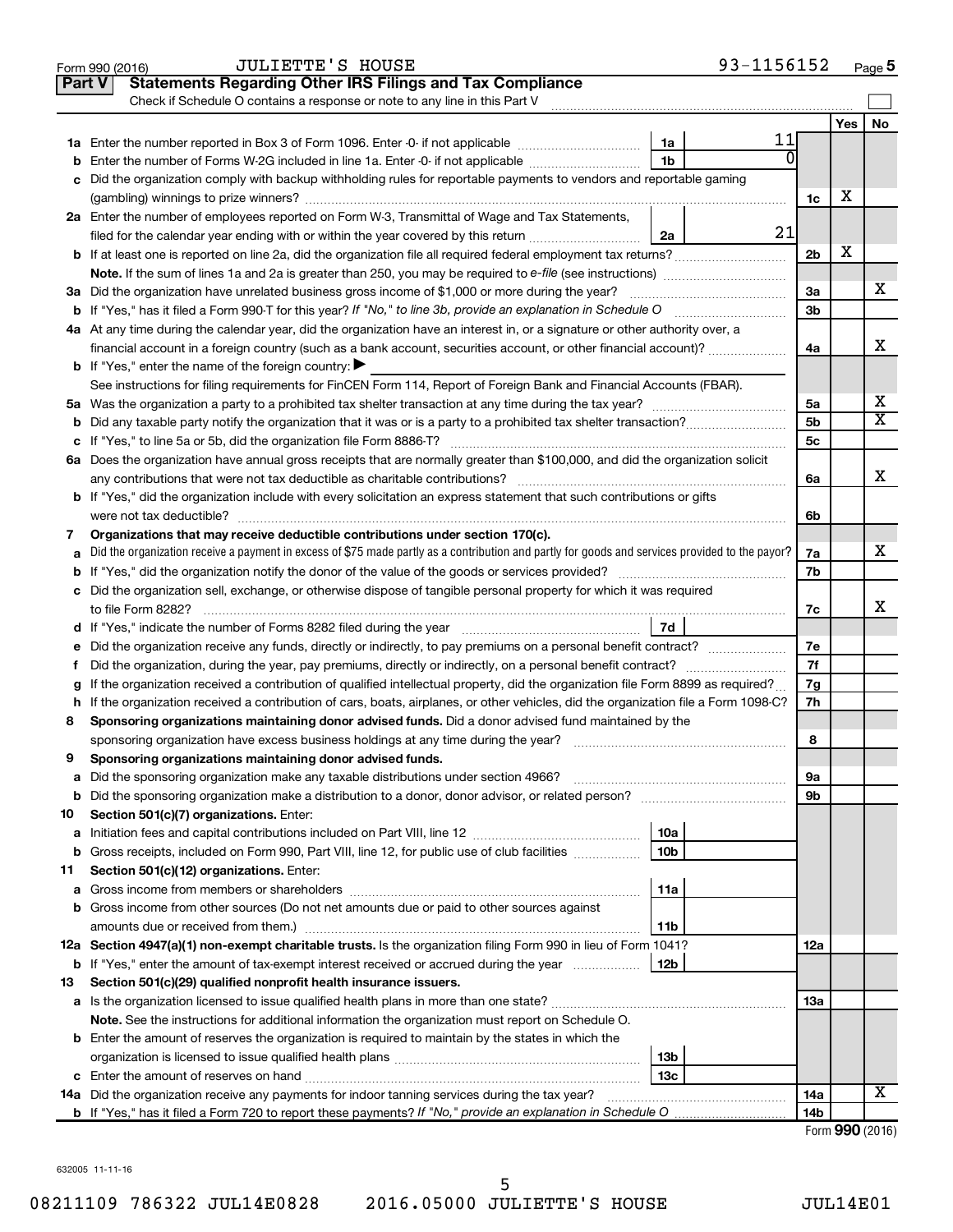|    | Check if Schedule O contains a response or note to any line in this Part VI [11] [12] [12] Check if Schedule O contains a response or note to any line in this Part VI                                                         |    |  |    |                 |                         | $\mathbf{X}$            |  |  |  |  |  |
|----|--------------------------------------------------------------------------------------------------------------------------------------------------------------------------------------------------------------------------------|----|--|----|-----------------|-------------------------|-------------------------|--|--|--|--|--|
|    | <b>Section A. Governing Body and Management</b>                                                                                                                                                                                |    |  |    |                 |                         |                         |  |  |  |  |  |
|    |                                                                                                                                                                                                                                |    |  | 14 |                 | Yes                     | No                      |  |  |  |  |  |
|    | <b>1a</b> Enter the number of voting members of the governing body at the end of the tax year                                                                                                                                  | 1a |  |    |                 |                         |                         |  |  |  |  |  |
|    | If there are material differences in voting rights among members of the governing body, or if the governing                                                                                                                    |    |  |    |                 |                         |                         |  |  |  |  |  |
|    | body delegated broad authority to an executive committee or similar committee, explain in Schedule O.                                                                                                                          |    |  |    |                 |                         |                         |  |  |  |  |  |
|    | 14<br><b>b</b> Enter the number of voting members included in line 1a, above, who are independent <i>manumum</i><br>1b                                                                                                         |    |  |    |                 |                         |                         |  |  |  |  |  |
| 2  | Did any officer, director, trustee, or key employee have a family relationship or a business relationship with any other                                                                                                       |    |  |    |                 |                         |                         |  |  |  |  |  |
|    | officer, director, trustee, or key employee?                                                                                                                                                                                   |    |  |    |                 |                         |                         |  |  |  |  |  |
| З  | Did the organization delegate control over management duties customarily performed by or under the direct supervision                                                                                                          |    |  |    | 3               |                         | х                       |  |  |  |  |  |
|    |                                                                                                                                                                                                                                |    |  |    |                 |                         |                         |  |  |  |  |  |
| 4  | Did the organization make any significant changes to its governing documents since the prior Form 990 was filed?                                                                                                               |    |  |    |                 |                         |                         |  |  |  |  |  |
| 5  |                                                                                                                                                                                                                                |    |  |    |                 |                         |                         |  |  |  |  |  |
| 6  |                                                                                                                                                                                                                                |    |  |    | 6               |                         | $\overline{\textbf{x}}$ |  |  |  |  |  |
| 7a | Did the organization have members, stockholders, or other persons who had the power to elect or appoint one or                                                                                                                 |    |  |    |                 |                         |                         |  |  |  |  |  |
|    |                                                                                                                                                                                                                                |    |  |    | 7a              |                         | х                       |  |  |  |  |  |
|    | <b>b</b> Are any governance decisions of the organization reserved to (or subject to approval by) members, stockholders, or                                                                                                    |    |  |    |                 |                         |                         |  |  |  |  |  |
|    |                                                                                                                                                                                                                                |    |  |    | 7b              |                         | x                       |  |  |  |  |  |
| 8  | Did the organization contemporaneously document the meetings held or written actions undertaken during the year by the following:                                                                                              |    |  |    |                 |                         |                         |  |  |  |  |  |
|    |                                                                                                                                                                                                                                |    |  |    | 8а              | X                       |                         |  |  |  |  |  |
| b  |                                                                                                                                                                                                                                |    |  |    | 8b              | $\overline{\textbf{x}}$ |                         |  |  |  |  |  |
| 9  | Is there any officer, director, trustee, or key employee listed in Part VII, Section A, who cannot be reached at the                                                                                                           |    |  |    |                 |                         |                         |  |  |  |  |  |
|    |                                                                                                                                                                                                                                |    |  |    | 9               |                         | x                       |  |  |  |  |  |
|    | <b>Section B. Policies</b> (This Section B requests information about policies not required by the Internal Revenue Code.)                                                                                                     |    |  |    |                 |                         |                         |  |  |  |  |  |
|    |                                                                                                                                                                                                                                |    |  |    |                 | Yes                     | No                      |  |  |  |  |  |
|    |                                                                                                                                                                                                                                |    |  |    | 10a             |                         | х                       |  |  |  |  |  |
|    | <b>b</b> If "Yes," did the organization have written policies and procedures governing the activities of such chapters, affiliates,                                                                                            |    |  |    |                 |                         |                         |  |  |  |  |  |
|    |                                                                                                                                                                                                                                |    |  |    | 10 <sub>b</sub> | х                       |                         |  |  |  |  |  |
|    | 11a Has the organization provided a complete copy of this Form 990 to all members of its governing body before filing the form?                                                                                                |    |  |    |                 |                         |                         |  |  |  |  |  |
|    | <b>b</b> Describe in Schedule O the process, if any, used by the organization to review this Form 990.                                                                                                                         |    |  |    |                 |                         |                         |  |  |  |  |  |
|    | 12a Did the organization have a written conflict of interest policy? If "No," go to line 13                                                                                                                                    |    |  |    | 12a             | Х                       |                         |  |  |  |  |  |
| b  | Were officers, directors, or trustees, and key employees required to disclose annually interests that could give rise to conflicts?                                                                                            |    |  |    | 12 <sub>b</sub> | $\overline{\textbf{x}}$ |                         |  |  |  |  |  |
|    | c Did the organization regularly and consistently monitor and enforce compliance with the policy? If "Yes," describe                                                                                                           |    |  |    |                 |                         |                         |  |  |  |  |  |
|    | in Schedule O how this was done manufactured and continuum and control of the state of the state of the state o                                                                                                                |    |  |    | 12c             | Х                       |                         |  |  |  |  |  |
| 13 |                                                                                                                                                                                                                                |    |  |    | 13              | $\overline{\textbf{x}}$ |                         |  |  |  |  |  |
| 14 | Did the organization have a written document retention and destruction policy? [11] manufaction manufaction in                                                                                                                 |    |  |    | 14              | X                       |                         |  |  |  |  |  |
| 15 | Did the process for determining compensation of the following persons include a review and approval by independent                                                                                                             |    |  |    |                 |                         |                         |  |  |  |  |  |
|    | persons, comparability data, and contemporaneous substantiation of the deliberation and decision?                                                                                                                              |    |  |    |                 |                         |                         |  |  |  |  |  |
|    | a The organization's CEO, Executive Director, or top management official manufactured content content of the organization's CEO, Executive Director, or top management official manufactured content of the state of the state |    |  |    | 15a             |                         | х                       |  |  |  |  |  |
|    |                                                                                                                                                                                                                                |    |  |    | 15 <sub>b</sub> |                         | $\overline{\textbf{X}}$ |  |  |  |  |  |
|    | If "Yes" to line 15a or 15b, describe the process in Schedule O (see instructions).                                                                                                                                            |    |  |    |                 |                         |                         |  |  |  |  |  |
|    | 16a Did the organization invest in, contribute assets to, or participate in a joint venture or similar arrangement with a                                                                                                      |    |  |    |                 |                         |                         |  |  |  |  |  |
|    | taxable entity during the year?                                                                                                                                                                                                |    |  |    | 16a             |                         | х                       |  |  |  |  |  |
|    | b If "Yes," did the organization follow a written policy or procedure requiring the organization to evaluate its participation                                                                                                 |    |  |    |                 |                         |                         |  |  |  |  |  |
|    | in joint venture arrangements under applicable federal tax law, and take steps to safequard the organization's                                                                                                                 |    |  |    |                 |                         |                         |  |  |  |  |  |
|    | exempt status with respect to such arrangements?                                                                                                                                                                               |    |  |    | 16b             |                         |                         |  |  |  |  |  |
|    | <b>Section C. Disclosure</b>                                                                                                                                                                                                   |    |  |    |                 |                         |                         |  |  |  |  |  |
| 17 | List the states with which a copy of this Form 990 is required to be filed $\blacktriangleright$ OR                                                                                                                            |    |  |    |                 |                         |                         |  |  |  |  |  |
| 18 | Section 6104 requires an organization to make its Forms 1023 (or 1024 if applicable), 990, and 990-T (Section 501(c)(3)s only) available                                                                                       |    |  |    |                 |                         |                         |  |  |  |  |  |
|    | for public inspection. Indicate how you made these available. Check all that apply.                                                                                                                                            |    |  |    |                 |                         |                         |  |  |  |  |  |
|    | $\lfloor x \rfloor$ Upon request<br>Another's website<br>Own website<br>Other (explain in Schedule O)                                                                                                                          |    |  |    |                 |                         |                         |  |  |  |  |  |
| 19 | Describe in Schedule O whether (and if so, how) the organization made its governing documents, conflict of interest policy, and financial                                                                                      |    |  |    |                 |                         |                         |  |  |  |  |  |
|    | statements available to the public during the tax year.                                                                                                                                                                        |    |  |    |                 |                         |                         |  |  |  |  |  |
| 20 | State the name, address, and telephone number of the person who possesses the organization's books and records:<br>THE ORGANIZATION - 503-435-1550                                                                             |    |  |    |                 |                         |                         |  |  |  |  |  |
|    | 97128<br>1075 SW CEDARWOOD AVE, MCMINNVILLE,<br>OR.                                                                                                                                                                            |    |  |    |                 |                         |                         |  |  |  |  |  |
|    | 632006 11-11-16                                                                                                                                                                                                                |    |  |    |                 | Form 990 (2016)         |                         |  |  |  |  |  |
|    | 6                                                                                                                                                                                                                              |    |  |    |                 |                         |                         |  |  |  |  |  |
|    | 08211109 786322 JUL14E0828<br>2016.05000 JULIETTE'S HOUSE                                                                                                                                                                      |    |  |    | <b>JUL14E01</b> |                         |                         |  |  |  |  |  |

**Part VI** Governance, Management, and Disclosure For each "Yes" response to lines 2 through 7b below, and for a "No" response

Form 990 (2016) Page JULIETTE'S HOUSE 93-1156152

**6**

*to line 8a, 8b, or 10b below, describe the circumstances, processes, or changes in Schedule O. See instructions.*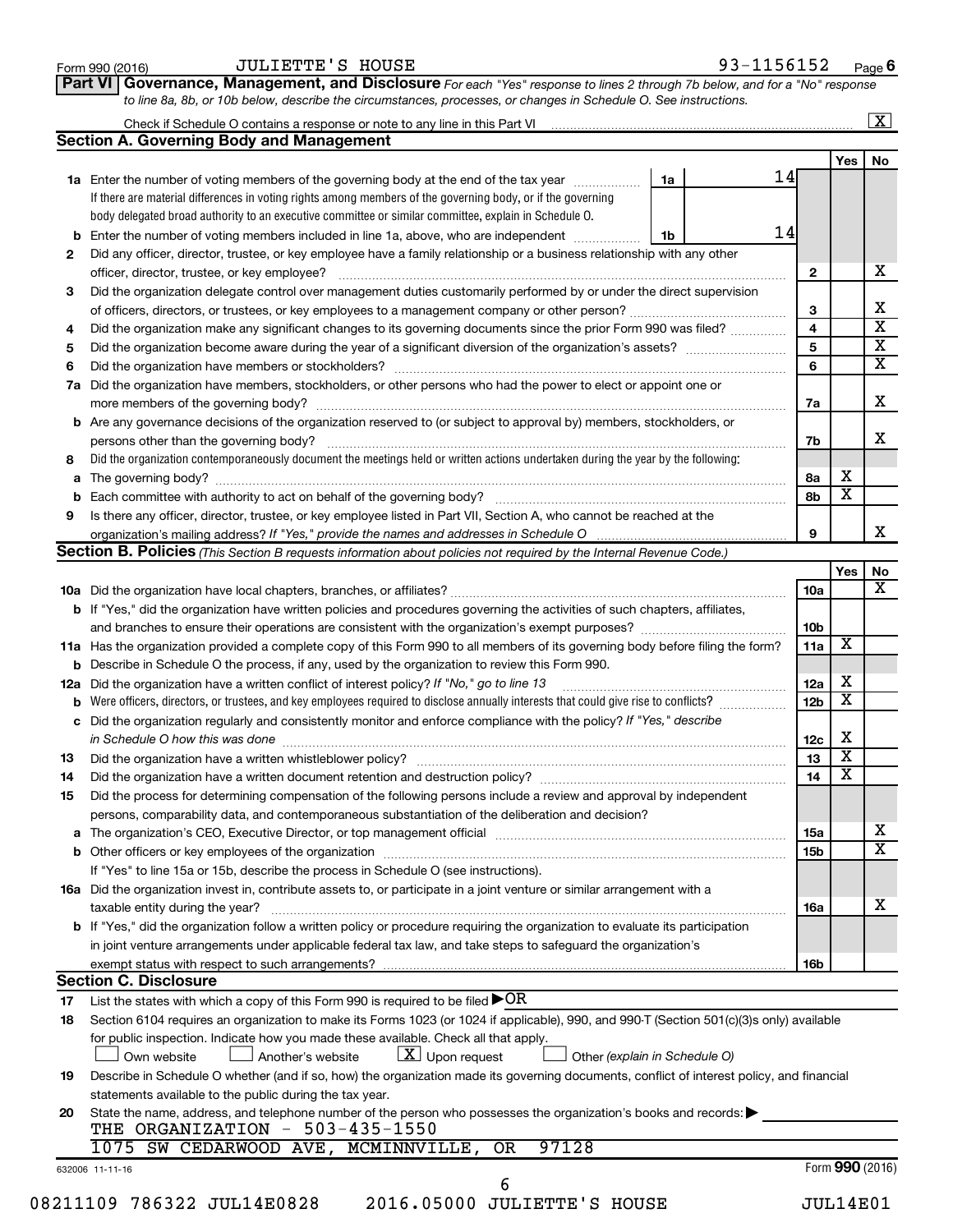$\Box$ 

| Part VII Compensation of Officers, Directors, Trustees, Key Employees, Highest Compensated |
|--------------------------------------------------------------------------------------------|
| <b>Employees, and Independent Contractors</b>                                              |

Check if Schedule O contains a response or note to any line in this Part VII

**Section A. Officers, Directors, Trustees, Key Employees, and Highest Compensated Employees**

**1a**  Complete this table for all persons required to be listed. Report compensation for the calendar year ending with or within the organization's tax year.

 $\bullet$  List all of the organization's current officers, directors, trustees (whether individuals or organizations), regardless of amount of compensation. Enter -0- in columns  $(D)$ ,  $(E)$ , and  $(F)$  if no compensation was paid.

**•** List all of the organization's **current** key employees, if any. See instructions for definition of "key employee."

**•** List the organization's five current highest compensated employees (other than an officer, director, trustee, or key employee) who received reportable compensation (Box 5 of Form W-2 and/or Box 7 of Form 1099-MISC) of more than \$100,000 from the organization and any related organizations.

**•** List all of the organization's former officers, key employees, and highest compensated employees who received more than \$100,000 of reportable compensation from the organization and any related organizations.

**•** List all of the organization's former directors or trustees that received, in the capacity as a former director or trustee of the organization, more than \$10,000 of reportable compensation from the organization and any related organizations.

List persons in the following order: individual trustees or directors; institutional trustees; officers; key employees; highest compensated employees; and former such persons.

Check this box if neither the organization nor any related organization compensated any current officer, director, or trustee.  $\Box$ 

| (A)                        | (B)                    | (C)                            |                                         |                                                                  |              |                                 |        | (D)                 | (E)                              | (F)                      |  |  |  |
|----------------------------|------------------------|--------------------------------|-----------------------------------------|------------------------------------------------------------------|--------------|---------------------------------|--------|---------------------|----------------------------------|--------------------------|--|--|--|
| Name and Title             | Average                |                                | Position<br>(do not check more than one |                                                                  |              |                                 |        | Reportable          | Reportable                       | Estimated                |  |  |  |
|                            | hours per              |                                |                                         | box, unless person is both an<br>officer and a director/trustee) |              |                                 |        | compensation        | compensation                     | amount of                |  |  |  |
|                            | week                   |                                |                                         |                                                                  |              |                                 |        | from                | from related                     | other                    |  |  |  |
|                            | (list any<br>hours for |                                |                                         |                                                                  |              |                                 |        | the<br>organization | organizations<br>(W-2/1099-MISC) | compensation<br>from the |  |  |  |
|                            | related                |                                |                                         |                                                                  |              |                                 |        | (W-2/1099-MISC)     |                                  | organization             |  |  |  |
|                            | organizations          |                                |                                         |                                                                  |              |                                 |        |                     |                                  | and related              |  |  |  |
|                            | below                  | Individual trustee or director | Institutional trustee                   |                                                                  | Key employee |                                 |        |                     |                                  | organizations            |  |  |  |
|                            | line)                  |                                |                                         | Officer                                                          |              | Highest compensated<br>employee | Former |                     |                                  |                          |  |  |  |
| <b>KEN WESSELS</b><br>(1)  | 1.00                   |                                |                                         |                                                                  |              |                                 |        |                     |                                  |                          |  |  |  |
| CHAIR                      |                        | $\mathbf X$                    |                                         | $\mathbf X$                                                      |              |                                 |        | 0.                  | $\mathbf 0$ .                    | $\mathbf 0$ .            |  |  |  |
| (2)<br>RICK SORENSEN       | 1.00                   |                                |                                         |                                                                  |              |                                 |        |                     |                                  |                          |  |  |  |
| VICE-CHAIR                 |                        | X                              |                                         | X                                                                |              |                                 |        | $\mathbf 0$ .       | $\mathbf 0$ .                    | $\boldsymbol{0}$ .       |  |  |  |
| CHRIS EVERS<br>(3)         | 1.00                   |                                |                                         |                                                                  |              |                                 |        |                     |                                  |                          |  |  |  |
| <b>SECRETARY</b>           |                        | X                              |                                         | $\mathbf X$                                                      |              |                                 |        | $\mathbf 0$ .       | $\mathbf 0$ .                    | $\mathbf 0$ .            |  |  |  |
| PATRICK SWANICK<br>(4)     | 2.00                   |                                |                                         |                                                                  |              |                                 |        |                     |                                  |                          |  |  |  |
| <b>TREASURER</b>           |                        | $\rm X$                        |                                         | X                                                                |              |                                 |        | 0.                  | $\mathbf 0$ .                    | $\mathbf 0$ .            |  |  |  |
| <b>BETH BLACK</b><br>(5)   | 1.00                   |                                |                                         |                                                                  |              |                                 |        |                     |                                  |                          |  |  |  |
| <b>BOARD MEMBER</b>        |                        | $\rm X$                        |                                         |                                                                  |              |                                 |        | 0.                  | $\mathbf 0$ .                    | $\mathbf 0$ .            |  |  |  |
| KATHIE BUMPUS<br>(6)       | 1.00                   |                                |                                         |                                                                  |              |                                 |        |                     |                                  |                          |  |  |  |
| <b>BOARD MEMBER</b>        |                        | X                              |                                         |                                                                  |              |                                 |        | $\mathbf 0$ .       | $\mathbf 0$ .                    | $0$ .                    |  |  |  |
| CARLA CHAMBERS<br>(7)      | 1.00                   |                                |                                         |                                                                  |              |                                 |        |                     |                                  |                          |  |  |  |
| <b>BOARD MEMBER</b>        |                        | $\mathbf X$                    |                                         |                                                                  |              |                                 |        | 0.                  | $\mathbf 0$ .                    | $0$ .                    |  |  |  |
| CINDY FLAKE<br>(8)         | 1.00                   |                                |                                         |                                                                  |              |                                 |        |                     |                                  |                          |  |  |  |
| <b>BOARD MEMBER</b>        |                        | X                              |                                         |                                                                  |              |                                 |        | 0.                  | $\mathbf 0$ .                    | $\mathbf 0$ .            |  |  |  |
| MICHELLE GRAHAM<br>(9)     | 1.00                   |                                |                                         |                                                                  |              |                                 |        |                     |                                  |                          |  |  |  |
| BOARD MEMBER               |                        | X                              |                                         |                                                                  |              |                                 |        | 0.                  | $\mathbf 0$ .                    | $\mathbf 0$ .            |  |  |  |
| (10) FRED KAMPH            | 1.00                   |                                |                                         |                                                                  |              |                                 |        |                     |                                  |                          |  |  |  |
| <b>BOARD MEMBER</b>        |                        | X                              |                                         |                                                                  |              |                                 |        | 0                   | $\mathbf 0$ .                    | $\mathbf 0$ .            |  |  |  |
| (11) SUBHA VARMA PATHIAL   | 1.00                   |                                |                                         |                                                                  |              |                                 |        |                     |                                  |                          |  |  |  |
| <b>BOARD MEMBER</b>        |                        | $\rm X$                        |                                         |                                                                  |              |                                 |        | $\mathbf 0$ .       | $\mathbf 0$ .                    | $\mathbf 0$ .            |  |  |  |
| (12) AURORA ZAMORA RONNING | 1.00                   |                                |                                         |                                                                  |              |                                 |        |                     |                                  |                          |  |  |  |
| <b>BOARD MEMBER</b>        |                        | X                              |                                         |                                                                  |              |                                 |        | 0.                  | $\mathbf 0$ .                    | $\mathbf 0$ .            |  |  |  |
| (13) PATTY SLEGERS         | 1.00                   |                                |                                         |                                                                  |              |                                 |        |                     |                                  |                          |  |  |  |
| <b>BOARD MEMBER</b>        |                        | $\mathbf X$                    |                                         |                                                                  |              |                                 |        | 0.                  | $\mathbf 0$ .                    | $\mathbf 0$ .            |  |  |  |
| (14) LORI KERNUTT          | 1.00                   |                                |                                         |                                                                  |              |                                 |        |                     |                                  |                          |  |  |  |
| <b>BOARD MEMBER</b>        |                        | X                              |                                         |                                                                  |              |                                 |        | $\mathbf 0$ .       | $\mathbf 0$ .                    | 0.                       |  |  |  |
| (15) RUSSELL MARK          | 40.00                  |                                |                                         |                                                                  |              |                                 |        |                     |                                  |                          |  |  |  |
| EXECUTIVE DIRECTOR         |                        |                                |                                         | $\mathbf X$                                                      |              |                                 |        | 48,004.             | $\mathbf 0$ .                    | 4,052.                   |  |  |  |
| (16) HAYLEY COLLINS        | 40.00                  |                                |                                         |                                                                  |              |                                 |        |                     |                                  |                          |  |  |  |
| FORMER EXECUTIVE DIRECTOR  |                        |                                |                                         | X                                                                |              |                                 |        | 9,112.              | $\mathbf 0$ .                    | 934.                     |  |  |  |
|                            |                        |                                |                                         |                                                                  |              |                                 |        |                     |                                  |                          |  |  |  |
|                            |                        |                                |                                         |                                                                  |              |                                 |        |                     |                                  |                          |  |  |  |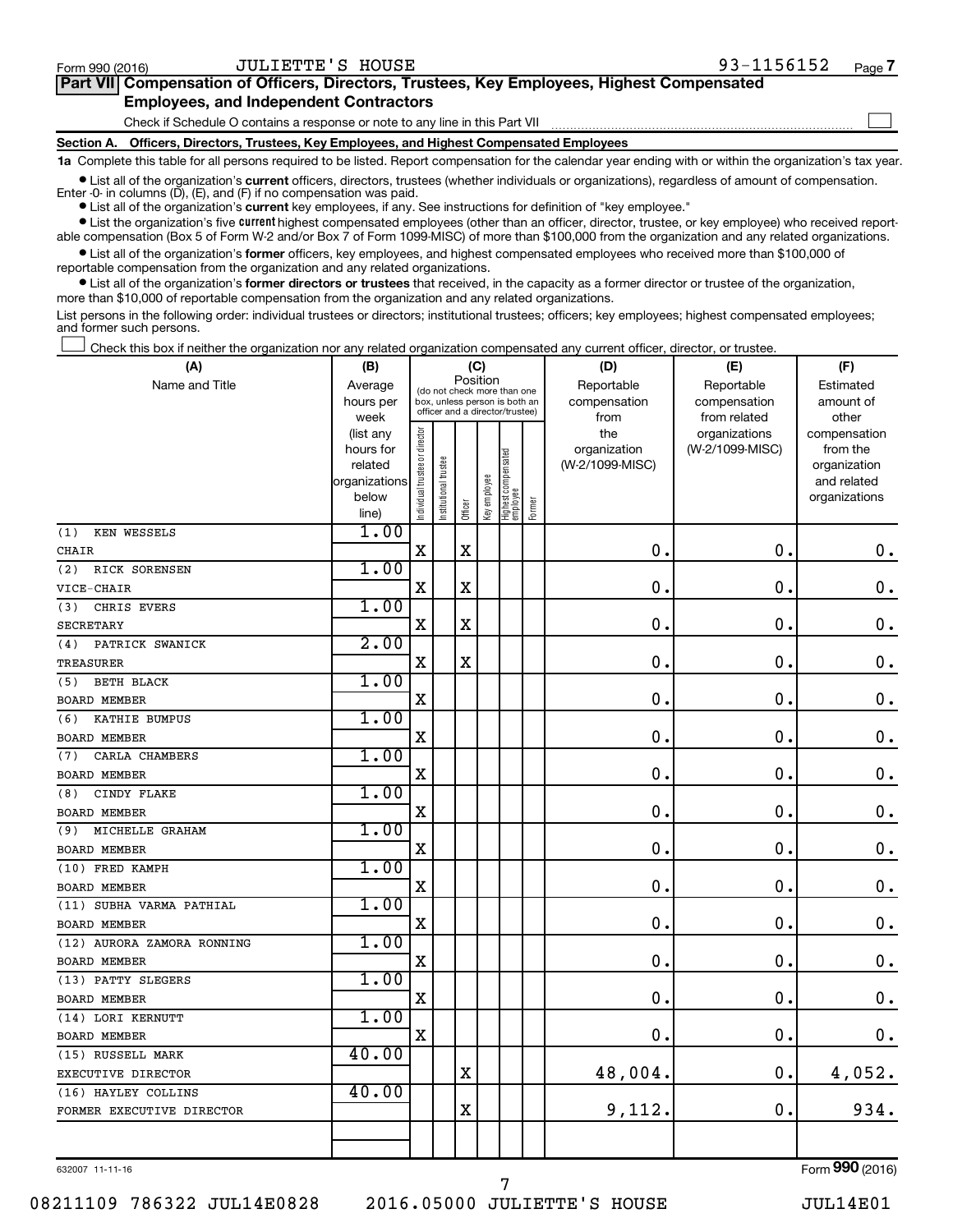|              | <b>JULIETTE'S HOUSE</b><br>Form 990 (2016)                                                                                                                                                                                      |                                                                      |                                |                       |                 |              |                                                                                                 |        |                                           | 93-1156152                                        |                  |                     |                                                                          | Page 8 |
|--------------|---------------------------------------------------------------------------------------------------------------------------------------------------------------------------------------------------------------------------------|----------------------------------------------------------------------|--------------------------------|-----------------------|-----------------|--------------|-------------------------------------------------------------------------------------------------|--------|-------------------------------------------|---------------------------------------------------|------------------|---------------------|--------------------------------------------------------------------------|--------|
|              | <b>Part VII</b><br>Section A. Officers, Directors, Trustees, Key Employees, and Highest Compensated Employees (continued)                                                                                                       |                                                                      |                                |                       |                 |              |                                                                                                 |        |                                           |                                                   |                  |                     |                                                                          |        |
|              | (A)<br>Name and title                                                                                                                                                                                                           | (B)<br>Average<br>hours per<br>week                                  |                                |                       | (C)<br>Position |              | (do not check more than one<br>box, unless person is both an<br>officer and a director/trustee) |        | (D)<br>Reportable<br>compensation<br>from | (E)<br>Reportable<br>compensation<br>from related |                  |                     | (F)<br>Estimated<br>amount of<br>other                                   |        |
|              |                                                                                                                                                                                                                                 | (list any<br>hours for<br>related<br>organizations<br>below<br>line) | Individual trustee or director | Institutional trustee | Officer         | Key employee | Highest compensated<br>  employee                                                               | Former | the<br>organization<br>(W-2/1099-MISC)    | organizations<br>(W-2/1099-MISC)                  |                  |                     | compensation<br>from the<br>organization<br>and related<br>organizations |        |
|              |                                                                                                                                                                                                                                 |                                                                      |                                |                       |                 |              |                                                                                                 |        |                                           |                                                   |                  |                     |                                                                          |        |
|              |                                                                                                                                                                                                                                 |                                                                      |                                |                       |                 |              |                                                                                                 |        |                                           |                                                   |                  |                     |                                                                          |        |
|              |                                                                                                                                                                                                                                 |                                                                      |                                |                       |                 |              |                                                                                                 |        |                                           |                                                   |                  |                     |                                                                          |        |
|              |                                                                                                                                                                                                                                 |                                                                      |                                |                       |                 |              |                                                                                                 |        |                                           |                                                   |                  |                     |                                                                          |        |
|              |                                                                                                                                                                                                                                 |                                                                      |                                |                       |                 |              |                                                                                                 |        |                                           |                                                   |                  |                     |                                                                          |        |
|              |                                                                                                                                                                                                                                 |                                                                      |                                |                       |                 |              |                                                                                                 |        |                                           |                                                   |                  |                     |                                                                          |        |
|              |                                                                                                                                                                                                                                 |                                                                      |                                |                       |                 |              |                                                                                                 |        |                                           |                                                   |                  |                     |                                                                          |        |
|              |                                                                                                                                                                                                                                 |                                                                      |                                |                       |                 |              |                                                                                                 |        |                                           |                                                   |                  |                     |                                                                          |        |
|              | 1b Sub-total                                                                                                                                                                                                                    |                                                                      |                                |                       |                 |              |                                                                                                 |        | 57, 116.                                  |                                                   | $\overline{0}$ . |                     |                                                                          | 4,986. |
|              | c Total from continuation sheets to Part VII, Section A [11] [2000] [2000]                                                                                                                                                      |                                                                      |                                |                       |                 |              |                                                                                                 |        | $\mathbf 0$ .<br>57, 116.                 |                                                   | σ.<br>σ.         |                     | 4,986.                                                                   | 0.     |
| $\mathbf{2}$ | Total number of individuals (including but not limited to those listed above) who received more than \$100,000 of reportable<br>compensation from the organization $\blacktriangleright$                                        |                                                                      |                                |                       |                 |              |                                                                                                 |        |                                           |                                                   |                  |                     |                                                                          | 0      |
|              |                                                                                                                                                                                                                                 |                                                                      |                                |                       |                 |              |                                                                                                 |        |                                           |                                                   |                  |                     | Yes                                                                      | No.    |
| 3            | Did the organization list any former officer, director, or trustee, key employee, or highest compensated employee on<br>line 1a? If "Yes," complete Schedule J for such individual                                              |                                                                      |                                |                       |                 |              |                                                                                                 |        |                                           |                                                   |                  | З                   |                                                                          | X.     |
| 4            | For any individual listed on line 1a, is the sum of reportable compensation and other compensation from the organization<br>and related organizations greater than \$150,000? If "Yes," complete Schedule J for such individual |                                                                      |                                |                       |                 |              |                                                                                                 |        |                                           |                                                   |                  | 4                   |                                                                          | х      |
| 5            | Did any person listed on line 1a receive or accrue compensation from any unrelated organization or individual for services                                                                                                      |                                                                      |                                |                       |                 |              |                                                                                                 |        |                                           |                                                   |                  | 5                   |                                                                          | x      |
| 1            | <b>Section B. Independent Contractors</b><br>Complete this table for your five highest compensated independent contractors that received more than \$100,000 of compensation from                                               |                                                                      |                                |                       |                 |              |                                                                                                 |        |                                           |                                                   |                  |                     |                                                                          |        |
|              | the organization. Report compensation for the calendar year ending with or within the organization's tax year.                                                                                                                  |                                                                      |                                |                       |                 |              |                                                                                                 |        |                                           |                                                   |                  |                     |                                                                          |        |
|              | (A)<br>Name and business address                                                                                                                                                                                                |                                                                      |                                | <b>NONE</b>           |                 |              |                                                                                                 |        | (B)<br>Description of services            |                                                   |                  | (C)<br>Compensation |                                                                          |        |
|              |                                                                                                                                                                                                                                 |                                                                      |                                |                       |                 |              |                                                                                                 |        |                                           |                                                   |                  |                     |                                                                          |        |
|              |                                                                                                                                                                                                                                 |                                                                      |                                |                       |                 |              |                                                                                                 |        |                                           |                                                   |                  |                     |                                                                          |        |
|              |                                                                                                                                                                                                                                 |                                                                      |                                |                       |                 |              |                                                                                                 |        |                                           |                                                   |                  |                     |                                                                          |        |
|              |                                                                                                                                                                                                                                 |                                                                      |                                |                       |                 |              |                                                                                                 |        |                                           |                                                   |                  |                     |                                                                          |        |
| 2            | Total number of independent contractors (including but not limited to those listed above) who received more than<br>\$100,000 of compensation from the organization                                                             |                                                                      |                                |                       |                 | 0            |                                                                                                 |        |                                           |                                                   |                  |                     |                                                                          |        |
|              |                                                                                                                                                                                                                                 |                                                                      |                                |                       |                 |              |                                                                                                 |        |                                           |                                                   |                  | Form 990 (2016)     |                                                                          |        |

632008 11-11-16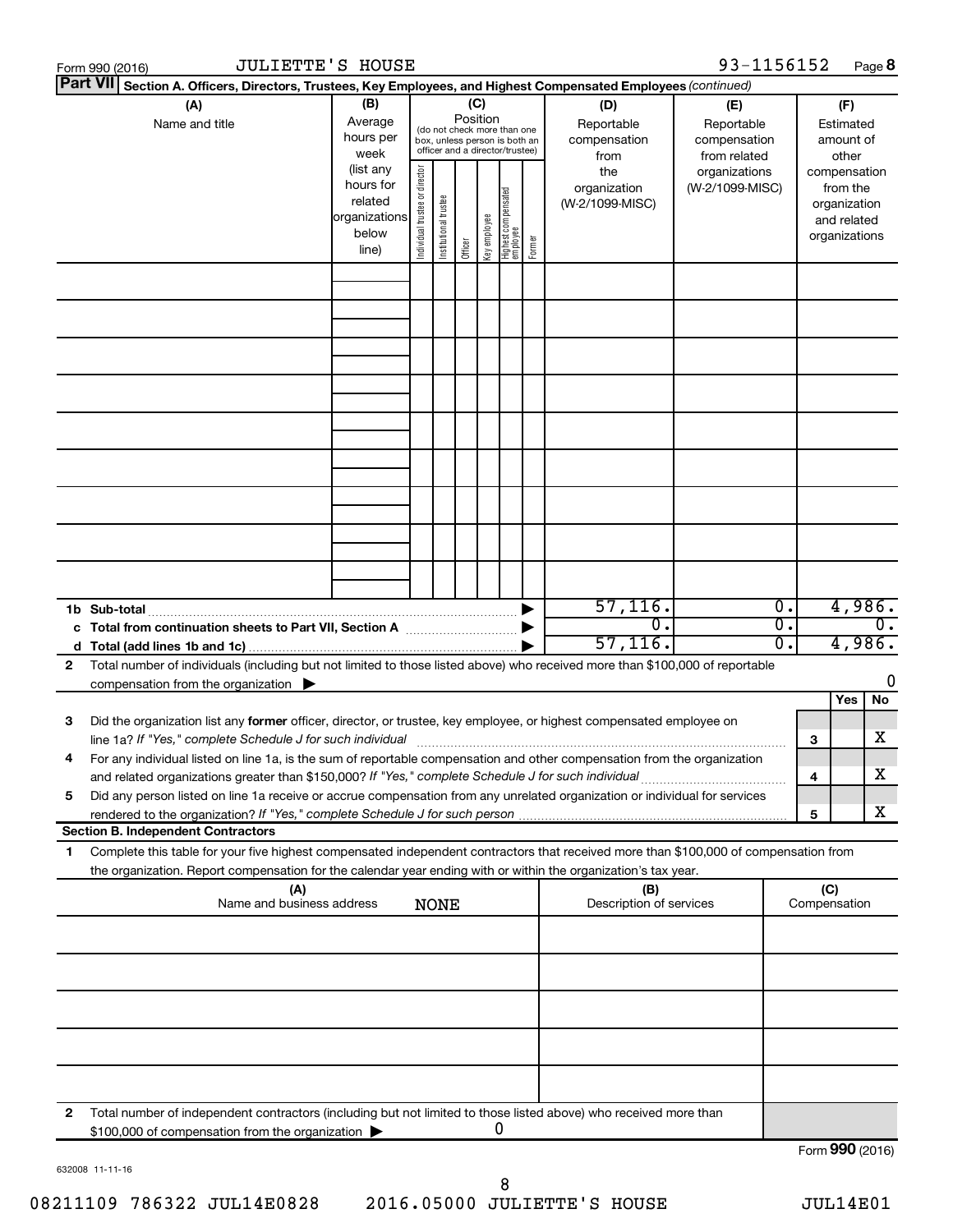|                                                           |                       |                                                       |                |                                  | Total revenue | Related or<br>exempt function<br>revenue | Unrelated<br>business<br>revenue | Revenue excluded<br>from tax under<br>$sec$<br>sections<br>512 - 514 |
|-----------------------------------------------------------|-----------------------|-------------------------------------------------------|----------------|----------------------------------|---------------|------------------------------------------|----------------------------------|----------------------------------------------------------------------|
| Contributions, Gifts, Grants<br>and Other Similar Amounts |                       | 1 a Federated campaigns                               | 1a             |                                  |               |                                          |                                  |                                                                      |
|                                                           |                       |                                                       | 1 <sub>b</sub> |                                  |               |                                          |                                  |                                                                      |
|                                                           |                       | c Fundraising events                                  | l 1c           | 81, 175.                         |               |                                          |                                  |                                                                      |
|                                                           |                       | d Related organizations                               | 1 <sub>d</sub> |                                  |               |                                          |                                  |                                                                      |
|                                                           |                       | e Government grants (contributions)                   | 1e             |                                  |               |                                          |                                  |                                                                      |
|                                                           |                       | f All other contributions, gifts, grants, and         |                |                                  |               |                                          |                                  |                                                                      |
|                                                           |                       | similar amounts not included above                    | l 1f           | 88,912.                          |               |                                          |                                  |                                                                      |
|                                                           |                       | Noncash contributions included in lines 1a-1f: \$     |                |                                  |               |                                          |                                  |                                                                      |
|                                                           |                       |                                                       |                | $\overline{\blacktriangleright}$ | 170,087.      |                                          |                                  |                                                                      |
|                                                           |                       |                                                       |                | <b>Business Code</b>             |               |                                          |                                  |                                                                      |
|                                                           | 2a                    | GOVERNMENT CONTRACTS                                  |                | 624100                           | 312,009.      | 312,009.                                 |                                  |                                                                      |
|                                                           | b                     | <b>MEDICAL BILLINGS</b>                               |                | 624100                           | 117, 245.     | 117, 245.                                |                                  |                                                                      |
|                                                           | c.                    | <b>COURT BILLINGS</b>                                 |                | 624100                           | 6,956.        | 6,956.                                   |                                  |                                                                      |
|                                                           | d                     |                                                       |                |                                  |               |                                          |                                  |                                                                      |
| Program Service<br>Revenue                                | е                     |                                                       |                |                                  |               |                                          |                                  |                                                                      |
|                                                           | f.                    |                                                       |                |                                  |               |                                          |                                  |                                                                      |
|                                                           |                       |                                                       |                | $\blacksquare$                   | 436, 210.     |                                          |                                  |                                                                      |
|                                                           | 3                     | Investment income (including dividends, interest, and |                |                                  |               |                                          |                                  |                                                                      |
|                                                           |                       |                                                       |                | ▶                                | 2,742.        |                                          |                                  | 2,742.                                                               |
|                                                           | 4                     | Income from investment of tax-exempt bond proceeds    |                |                                  |               |                                          |                                  |                                                                      |
|                                                           | 5                     |                                                       |                |                                  |               |                                          |                                  |                                                                      |
|                                                           |                       |                                                       | (i) Real       | (ii) Personal                    |               |                                          |                                  |                                                                      |
|                                                           | 6а                    | Gross rents                                           |                |                                  |               |                                          |                                  |                                                                      |
|                                                           | b                     | Less: rental expenses                                 |                |                                  |               |                                          |                                  |                                                                      |
|                                                           |                       | c Rental income or (loss)                             |                |                                  |               |                                          |                                  |                                                                      |
|                                                           |                       |                                                       |                | $\blacktriangleright$            |               |                                          |                                  |                                                                      |
|                                                           |                       | <b>7 a</b> Gross amount from sales of                 | (i) Securities | (ii) Other                       |               |                                          |                                  |                                                                      |
|                                                           |                       | assets other than inventory                           |                |                                  |               |                                          |                                  |                                                                      |
|                                                           |                       | <b>b</b> Less: cost or other basis                    |                |                                  |               |                                          |                                  |                                                                      |
|                                                           |                       |                                                       |                |                                  |               |                                          |                                  |                                                                      |
|                                                           |                       |                                                       |                |                                  |               |                                          |                                  |                                                                      |
|                                                           |                       |                                                       |                |                                  |               |                                          |                                  |                                                                      |
|                                                           |                       | 8 a Gross income from fundraising events (not         |                |                                  |               |                                          |                                  |                                                                      |
| Ф                                                         |                       | $81$ ,175. of<br>including \$                         |                |                                  |               |                                          |                                  |                                                                      |
|                                                           |                       | contributions reported on line 1c). See               |                |                                  |               |                                          |                                  |                                                                      |
|                                                           |                       |                                                       |                | 20, 294.                         |               |                                          |                                  |                                                                      |
| Other Revenu                                              |                       |                                                       | b              | 14,443                           |               |                                          |                                  |                                                                      |
|                                                           |                       | c Net income or (loss) from fundraising events        |                | .                                | 5,851.        |                                          |                                  | 5,851.                                                               |
|                                                           |                       | 9 a Gross income from gaming activities. See          |                |                                  |               |                                          |                                  |                                                                      |
|                                                           |                       |                                                       |                |                                  |               |                                          |                                  |                                                                      |
|                                                           |                       |                                                       | b              |                                  |               |                                          |                                  |                                                                      |
|                                                           |                       | c Net income or (loss) from gaming activities         |                |                                  |               |                                          |                                  |                                                                      |
|                                                           |                       |                                                       |                |                                  |               |                                          |                                  |                                                                      |
|                                                           |                       | 10 a Gross sales of inventory, less returns           |                |                                  |               |                                          |                                  |                                                                      |
|                                                           |                       |                                                       | b              |                                  |               |                                          |                                  |                                                                      |
|                                                           |                       |                                                       |                |                                  |               |                                          |                                  |                                                                      |
|                                                           |                       | c Net income or (loss) from sales of inventory        |                |                                  |               |                                          |                                  |                                                                      |
|                                                           | 11a                   | Miscellaneous Revenue                                 |                | <b>Business Code</b>             |               |                                          |                                  |                                                                      |
|                                                           |                       |                                                       |                |                                  |               |                                          |                                  |                                                                      |
|                                                           | b                     |                                                       |                |                                  |               |                                          |                                  |                                                                      |
|                                                           | с                     |                                                       |                |                                  |               |                                          |                                  |                                                                      |
|                                                           | d                     |                                                       |                |                                  |               |                                          |                                  |                                                                      |
|                                                           | е                     |                                                       |                | $\blacktriangleright$            |               | $614,890.$ 436, 210.                     | 0.                               | 8,593.                                                               |
|                                                           | 12<br>632009 11-11-16 |                                                       |                |                                  |               |                                          |                                  | Form 990 (2016)                                                      |

08211109 786322 JUL14E0828 2016.05000 JULIETTE'S HOUSE JUL14E01 9

**Part VIII Statement of Revenue**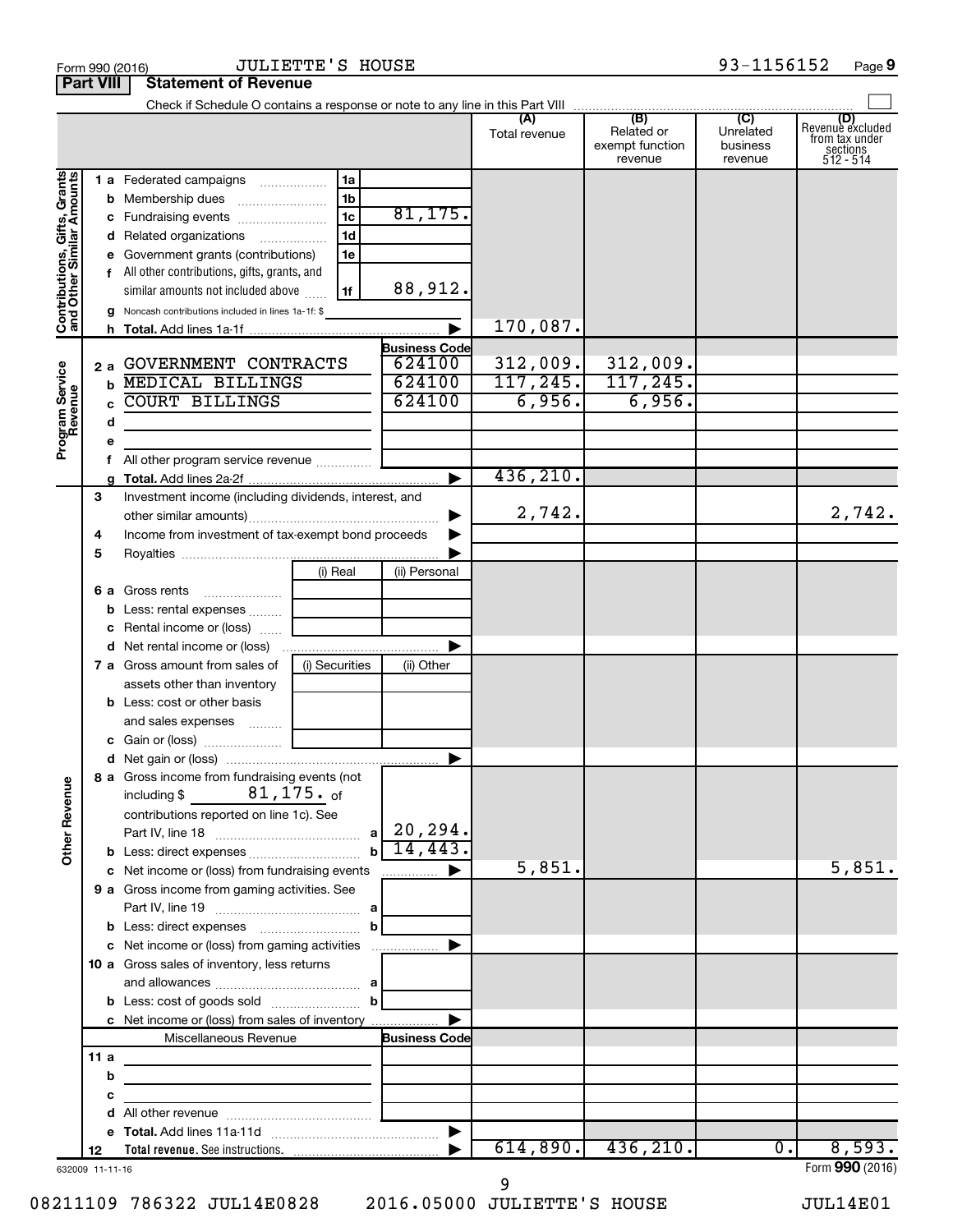Form 990 (2016)  $JULIENTE'S$   $HOUSE$   $93-1156152$   $Page$ 

**Part IX Statement of Functional Expenses** 

*Section 501(c)(3) and 501(c)(4) organizations must complete all columns. All other organizations must complete column (A).*

|              | Check if Schedule O contains a response or note to any line in this Part IX                               |                |                                    |                                    |                                |  |  |
|--------------|-----------------------------------------------------------------------------------------------------------|----------------|------------------------------------|------------------------------------|--------------------------------|--|--|
|              | Do not include amounts reported on lines 6b,<br>7b, 8b, 9b, and 10b of Part VIII.                         | Total expenses | (B)<br>Program service<br>expenses | Management and<br>general expenses | (D)<br>Fundraising<br>expenses |  |  |
| 1.           | Grants and other assistance to domestic organizations                                                     |                |                                    |                                    |                                |  |  |
|              | and domestic governments. See Part IV, line 21                                                            |                |                                    |                                    |                                |  |  |
| $\mathbf{2}$ | Grants and other assistance to domestic                                                                   |                |                                    |                                    |                                |  |  |
|              | individuals. See Part IV, line 22<br>$\mathcal{L} = \{1, 2, \ldots, n\}$                                  |                |                                    |                                    |                                |  |  |
| 3            | Grants and other assistance to foreign                                                                    |                |                                    |                                    |                                |  |  |
|              | organizations, foreign governments, and foreign                                                           |                |                                    |                                    |                                |  |  |
|              | individuals. See Part IV, lines 15 and 16                                                                 |                |                                    |                                    |                                |  |  |
| 4            | Benefits paid to or for members                                                                           |                |                                    |                                    |                                |  |  |
| 5            | Compensation of current officers, directors,                                                              |                |                                    |                                    |                                |  |  |
|              | trustees, and key employees                                                                               | 57, 116.       | 28,558.                            | 28,558.                            |                                |  |  |
| 6            | Compensation not included above, to disqualified                                                          |                |                                    |                                    |                                |  |  |
|              | persons (as defined under section 4958(f)(1)) and                                                         |                |                                    |                                    |                                |  |  |
|              | persons described in section 4958(c)(3)(B)                                                                |                |                                    |                                    |                                |  |  |
| 7            | Other salaries and wages                                                                                  | 426,571.       | 394,576.                           | 19,811.                            | 12, 184.                       |  |  |
| 8            | Pension plan accruals and contributions (include                                                          |                |                                    |                                    |                                |  |  |
|              | section 401(k) and 403(b) employer contributions)                                                         |                |                                    |                                    |                                |  |  |
| 9            |                                                                                                           | 22, 307.       | 18,961.                            | 2,231.                             | 1,115.                         |  |  |
| 10           |                                                                                                           |                |                                    |                                    |                                |  |  |
| 11           | Fees for services (non-employees):                                                                        |                |                                    |                                    |                                |  |  |
| a            |                                                                                                           |                |                                    |                                    |                                |  |  |
|              |                                                                                                           |                |                                    |                                    |                                |  |  |
| с            |                                                                                                           | 6,190.         | 1,238.                             | 3,095.                             | 1,857.                         |  |  |
| d            |                                                                                                           |                |                                    |                                    |                                |  |  |
|              | Professional fundraising services. See Part IV, line 17                                                   |                |                                    |                                    |                                |  |  |
| f            | Investment management fees                                                                                |                |                                    |                                    |                                |  |  |
| g            | Other. (If line 11g amount exceeds 10% of line 25,                                                        | 27,823.        |                                    | 246.                               | 246.                           |  |  |
|              | column (A) amount, list line 11g expenses on Sch O.)                                                      | 6,491.         | $\frac{27,331}{5,841}$             | 325.                               | 325.                           |  |  |
| 12           |                                                                                                           |                |                                    |                                    |                                |  |  |
| 13           |                                                                                                           |                |                                    |                                    |                                |  |  |
| 14<br>15     |                                                                                                           |                |                                    |                                    |                                |  |  |
| 16           |                                                                                                           | 12,566.        | 11,310.                            | 628.                               | 628.                           |  |  |
| 17           |                                                                                                           | 16,404.        | 15,584.                            | 820.                               |                                |  |  |
| 18           | Payments of travel or entertainment expenses                                                              |                |                                    |                                    |                                |  |  |
|              | for any federal, state, or local public officials                                                         |                |                                    |                                    |                                |  |  |
| 19           | Conferences, conventions, and meetings                                                                    |                |                                    |                                    |                                |  |  |
| 20           | Interest                                                                                                  |                |                                    |                                    |                                |  |  |
| 21           |                                                                                                           |                |                                    |                                    |                                |  |  |
| 22           | Depreciation, depletion, and amortization                                                                 | 13,584.        | 10,867.                            | 1,630.                             | 1,087.                         |  |  |
| 23           | Insurance                                                                                                 | 15,536.        | 13,982.                            | 777.                               | 777.                           |  |  |
| 24           | Other expenses. Itemize expenses not covered                                                              |                |                                    |                                    |                                |  |  |
|              | above. (List miscellaneous expenses in line 24e. If line<br>24e amount exceeds 10% of line 25, column (A) |                |                                    |                                    |                                |  |  |
|              | amount, list line 24e expenses on Schedule O.)                                                            |                |                                    |                                    |                                |  |  |
| a            | DUES & SUBSCRIPTIONS                                                                                      | 27, 265.       | 24,539.                            | 1,363.                             | 1,363.                         |  |  |
|              | PROMOTIONAL SUPPLIES                                                                                      | 14, 356.       | 0.                                 | о.                                 | 14,356.                        |  |  |
|              | <b>SUPPLIES</b>                                                                                           | 14,347.        | 12,913.                            | 717.                               | 717.                           |  |  |
| d            | EQUIPMENT<br>RENTAL & MAIN                                                                                | 11,174.        | 10,056.                            | 559.                               | 559.                           |  |  |
|              | e All other expenses                                                                                      | 9,803.         | 17,860.                            | 2,627.                             | $-10,684$ .                    |  |  |
| 25           | Total functional expenses. Add lines 1 through 24e                                                        | 681,533.       | 593,616.                           | 63,387.                            | 24,530.                        |  |  |
| 26           | Joint costs. Complete this line only if the organization                                                  |                |                                    |                                    |                                |  |  |
|              | reported in column (B) joint costs from a combined                                                        |                |                                    |                                    |                                |  |  |
|              | educational campaign and fundraising solicitation.                                                        |                |                                    |                                    |                                |  |  |
|              | Check here<br>if following SOP 98-2 (ASC 958-720)                                                         |                |                                    |                                    |                                |  |  |
|              | 632010 11-11-16                                                                                           |                |                                    |                                    | Form 990 (2016)                |  |  |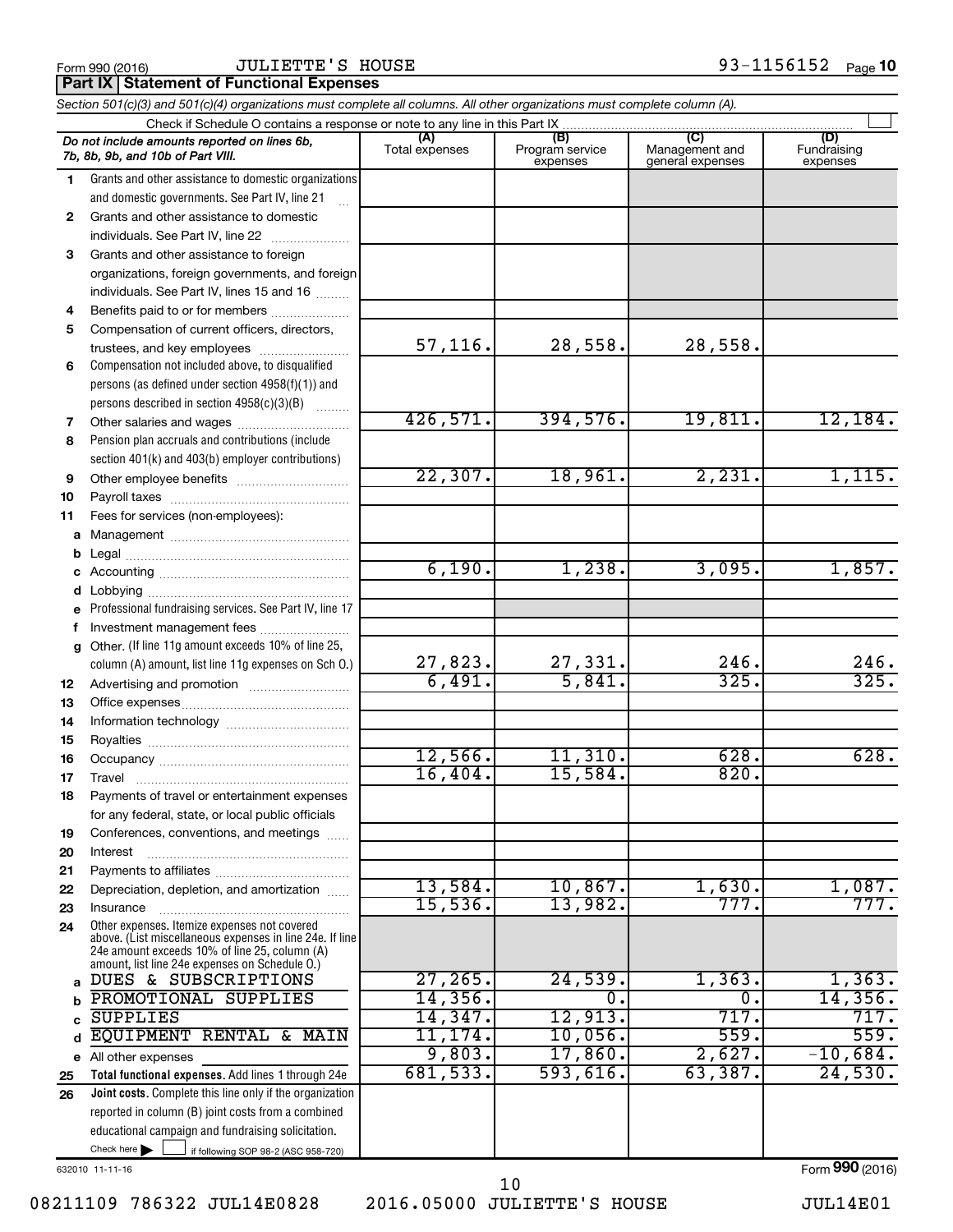Form 990 (2016)  $JULIETTE'S HOUSE$   $100SE$ 93-1156152 Page 11

|                             | Part X | <b>Balance Sheet</b>                                                                                                                                                                                                           |         |                           |                          |                 |                          |
|-----------------------------|--------|--------------------------------------------------------------------------------------------------------------------------------------------------------------------------------------------------------------------------------|---------|---------------------------|--------------------------|-----------------|--------------------------|
|                             |        |                                                                                                                                                                                                                                |         |                           |                          |                 |                          |
|                             |        |                                                                                                                                                                                                                                |         |                           | (A)<br>Beginning of year |                 | (B)<br>End of year       |
|                             | 1      |                                                                                                                                                                                                                                | 5,611.  | 1                         | 17,686.                  |                 |                          |
|                             | 2      |                                                                                                                                                                                                                                |         |                           | 198,052.                 | $\mathbf{2}$    | 129, 355.                |
|                             | З      |                                                                                                                                                                                                                                |         |                           | 132,865.                 | 3               | 56,780.                  |
|                             | 4      |                                                                                                                                                                                                                                | 19,478. | $\overline{\mathbf{4}}$   | 21,871.                  |                 |                          |
|                             | 5      | Loans and other receivables from current and former officers, directors,                                                                                                                                                       |         |                           |                          |                 |                          |
|                             |        | trustees, key employees, and highest compensated employees. Complete                                                                                                                                                           |         |                           |                          |                 |                          |
|                             |        | Part II of Schedule L                                                                                                                                                                                                          |         |                           |                          | 5               |                          |
|                             | 6      | Loans and other receivables from other disqualified persons (as defined under                                                                                                                                                  |         |                           |                          |                 |                          |
|                             |        | section 4958(f)(1)), persons described in section 4958(c)(3)(B), and contributing                                                                                                                                              |         |                           |                          |                 |                          |
|                             |        | employers and sponsoring organizations of section 501(c)(9) voluntary                                                                                                                                                          |         |                           |                          |                 |                          |
|                             |        | employees' beneficiary organizations (see instr). Complete Part II of Sch L                                                                                                                                                    |         |                           |                          | 6               |                          |
| Assets                      | 7      |                                                                                                                                                                                                                                |         |                           |                          | $\overline{7}$  |                          |
|                             | 8      |                                                                                                                                                                                                                                |         |                           |                          | 8               |                          |
|                             | 9      | Prepaid expenses and deferred charges [11] [11] Prepaid expenses and deferred charges [11] [11] Arman minimum                                                                                                                  |         |                           |                          | 9               |                          |
|                             |        | <b>10a</b> Land, buildings, and equipment: cost or other                                                                                                                                                                       |         |                           |                          |                 |                          |
|                             |        | basis. Complete Part VI of Schedule D  10a                                                                                                                                                                                     |         | $\frac{762,517}{305,755}$ |                          |                 |                          |
|                             |        |                                                                                                                                                                                                                                |         |                           | 450,879.                 | 10 <sub>c</sub> | 456,762.                 |
|                             | 11     |                                                                                                                                                                                                                                |         |                           | 12,630.                  | 11              | 86,762.                  |
|                             | 12     |                                                                                                                                                                                                                                |         |                           |                          | 12              |                          |
|                             | 13     |                                                                                                                                                                                                                                |         |                           |                          | 13              |                          |
|                             | 14     |                                                                                                                                                                                                                                |         | 14                        |                          |                 |                          |
|                             | 15     |                                                                                                                                                                                                                                | 70,536. | 15                        | 0.                       |                 |                          |
|                             | 16     |                                                                                                                                                                                                                                |         |                           | 890,051.                 | 16              | 769, 216.                |
|                             | 17     |                                                                                                                                                                                                                                |         | 21,735.                   | 17                       | 31,701.         |                          |
|                             | 18     |                                                                                                                                                                                                                                |         |                           |                          | 18              |                          |
|                             | 19     |                                                                                                                                                                                                                                |         |                           | 72,810.                  | 19              | 5,853.                   |
|                             | 20     |                                                                                                                                                                                                                                |         |                           |                          | 20              |                          |
|                             | 21     | Escrow or custodial account liability. Complete Part IV of Schedule D                                                                                                                                                          |         |                           |                          | 21              |                          |
|                             | 22     | Loans and other payables to current and former officers, directors, trustees,                                                                                                                                                  |         |                           |                          |                 |                          |
|                             |        | key employees, highest compensated employees, and disqualified persons.                                                                                                                                                        |         |                           |                          |                 |                          |
| Liabilities                 |        | Complete Part II of Schedule L [1111] [111] Complete Part II of Schedule L [111] [111] [111] [111] [111] [111] [111] [111] [111] [111] [111] [111] [111] [111] [111] [111] [111] [111] [111] [111] [111] [111] [111] [111] [11 |         |                           |                          | 22              |                          |
|                             | 23     | Secured mortgages and notes payable to unrelated third parties                                                                                                                                                                 |         |                           |                          | 23              |                          |
|                             | 24     | Unsecured notes and loans payable to unrelated third parties                                                                                                                                                                   |         |                           |                          | 24              |                          |
|                             | 25     | Other liabilities (including federal income tax, payables to related third                                                                                                                                                     |         |                           |                          |                 |                          |
|                             |        | parties, and other liabilities not included on lines 17-24). Complete Part X of                                                                                                                                                |         |                           |                          |                 |                          |
|                             |        | Schedule D                                                                                                                                                                                                                     |         |                           |                          | 25              |                          |
|                             | 26     | Total liabilities. Add lines 17 through 25                                                                                                                                                                                     |         |                           | 94,545.                  | 26              | 37,554.                  |
|                             |        | Organizations that follow SFAS 117 (ASC 958), check here $\blacktriangleright \begin{array}{c} \perp X \end{array}$ and                                                                                                        |         |                           |                          |                 |                          |
|                             |        | complete lines 27 through 29, and lines 33 and 34.                                                                                                                                                                             |         |                           |                          |                 |                          |
|                             | 27     |                                                                                                                                                                                                                                |         |                           | 560,506.                 | 27              | 496,662.                 |
|                             | 28     |                                                                                                                                                                                                                                |         |                           |                          | 28              |                          |
|                             | 29     | Permanently restricted net assets                                                                                                                                                                                              |         |                           | 235,000.                 | 29              | 235,000.                 |
|                             |        | Organizations that do not follow SFAS 117 (ASC 958), check here ▶ L                                                                                                                                                            |         |                           |                          |                 |                          |
|                             |        | and complete lines 30 through 34.                                                                                                                                                                                              |         |                           |                          |                 |                          |
|                             | 30     |                                                                                                                                                                                                                                |         |                           |                          | 30              |                          |
|                             | 31     | Paid-in or capital surplus, or land, building, or equipment fund                                                                                                                                                               |         |                           |                          | 31              |                          |
| Net Assets or Fund Balances | 32     | Retained earnings, endowment, accumulated income, or other funds                                                                                                                                                               |         |                           |                          | 32              |                          |
|                             | 33     |                                                                                                                                                                                                                                |         |                           | 795,506.                 | 33              | 731,662.                 |
|                             | 34     |                                                                                                                                                                                                                                |         |                           | 890,051.                 | 34              | 769,216.<br>$\mathbf{A}$ |

Form (2016) **990**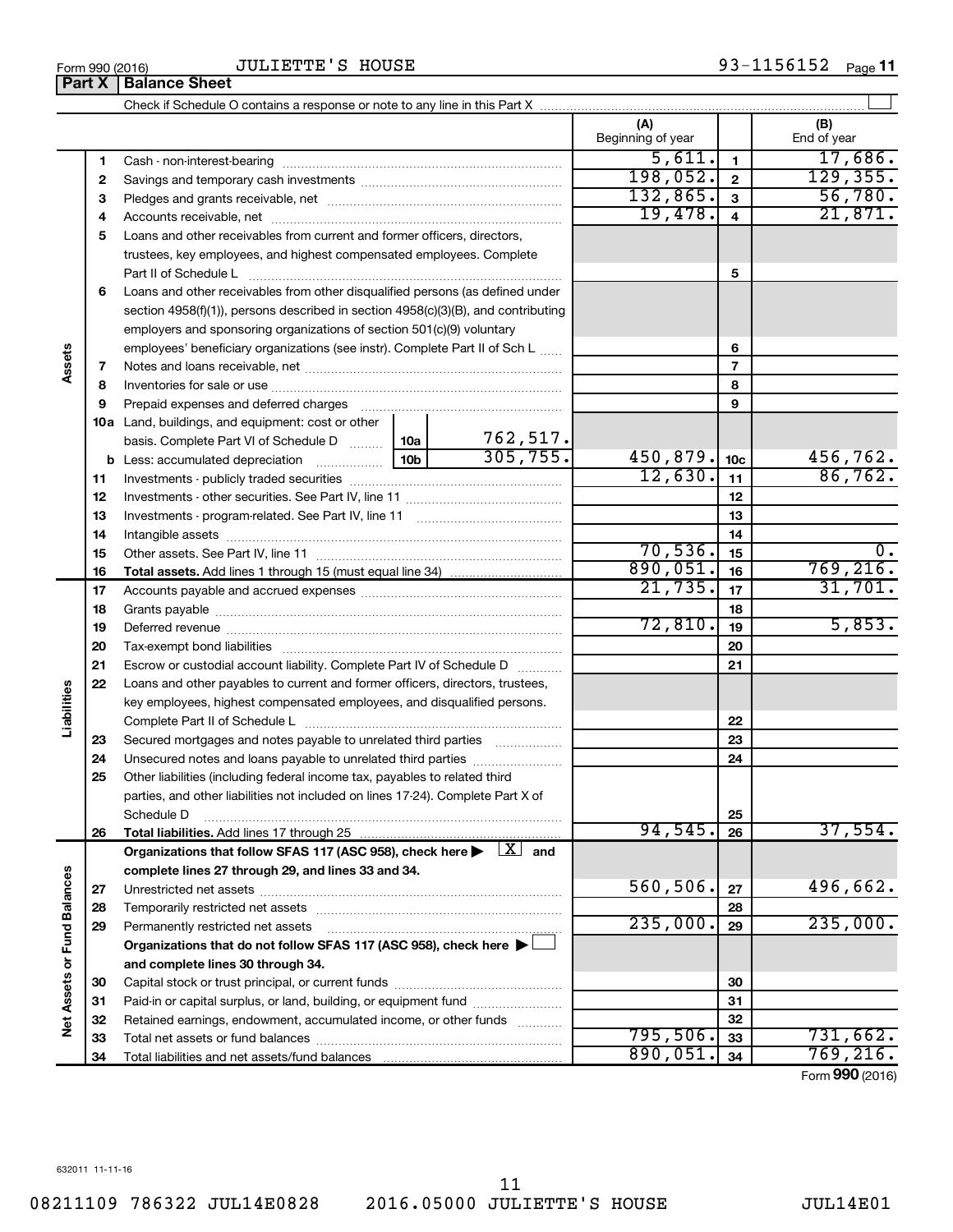| Part XI<br><b>Reconciliation of Net Assets</b><br>Check if Schedule O contains a response or note to any line in this Part XI [11] [12] Check if Schedule O contains a response or note to any line in this Part XI<br>614,890.<br>$\mathbf{1}$<br>1<br>681,533.<br>$\overline{2}$<br>2<br>$-66,643.$<br>3<br>Revenue less expenses. Subtract line 2 from line 1<br>3<br>795,506.<br>4<br>4<br>2,799.<br>5<br>5<br>6<br>Donated services and use of facilities<br>6<br>$\overline{7}$<br>Investment expenses<br>7<br>8<br>Prior period adjustments<br>8<br>$\overline{0}$ .<br>9<br>9<br>Net assets or fund balances at end of year. Combine lines 3 through 9 (must equal Part X, line 33,<br>10<br>731,662.<br>10<br>column (B))<br>Part XII Financial Statements and Reporting<br>Yes<br>No.<br>$\mathbf{X}$ Accrual<br>Accounting method used to prepare the Form 990: [130] Cash<br>    Other<br>1.<br>If the organization changed its method of accounting from a prior year or checked "Other," explain in Schedule O.<br>х<br>2a<br>If "Yes," check a box below to indicate whether the financial statements for the year were compiled or reviewed on a<br>separate basis, consolidated basis, or both:<br>Both consolidated and separate basis<br>Separate basis<br>Consolidated basis<br>х<br>2 <sub>b</sub><br>If "Yes," check a box below to indicate whether the financial statements for the year were audited on a separate basis,<br>consolidated basis, or both:<br>$ \mathbf{X} $ Separate basis<br>Consolidated basis<br>Both consolidated and separate basis<br>c If "Yes" to line 2a or 2b, does the organization have a committee that assumes responsibility for oversight of the audit,<br>x<br>2c<br>review, or compilation of its financial statements and selection of an independent accountant?<br>If the organization changed either its oversight process or selection process during the tax year, explain in Schedule O.<br>3a As a result of a federal award, was the organization required to undergo an audit or audits as set forth in the Single Audit<br>x<br>За<br><b>b</b> If "Yes," did the organization undergo the required audit or audits? If the organization did not undergo the required audit<br>3b | <b>JULIETTE'S HOUSE</b><br>Form 990 (2016) | 93-1156152 | Page 12 |
|--------------------------------------------------------------------------------------------------------------------------------------------------------------------------------------------------------------------------------------------------------------------------------------------------------------------------------------------------------------------------------------------------------------------------------------------------------------------------------------------------------------------------------------------------------------------------------------------------------------------------------------------------------------------------------------------------------------------------------------------------------------------------------------------------------------------------------------------------------------------------------------------------------------------------------------------------------------------------------------------------------------------------------------------------------------------------------------------------------------------------------------------------------------------------------------------------------------------------------------------------------------------------------------------------------------------------------------------------------------------------------------------------------------------------------------------------------------------------------------------------------------------------------------------------------------------------------------------------------------------------------------------------------------------------------------------------------------------------------------------------------------------------------------------------------------------------------------------------------------------------------------------------------------------------------------------------------------------------------------------------------------------------------------------------------------------------------------------------------------------------------------------------------------------------------------------------------------------------------------------------------|--------------------------------------------|------------|---------|
|                                                                                                                                                                                                                                                                                                                                                                                                                                                                                                                                                                                                                                                                                                                                                                                                                                                                                                                                                                                                                                                                                                                                                                                                                                                                                                                                                                                                                                                                                                                                                                                                                                                                                                                                                                                                                                                                                                                                                                                                                                                                                                                                                                                                                                                        |                                            |            |         |
|                                                                                                                                                                                                                                                                                                                                                                                                                                                                                                                                                                                                                                                                                                                                                                                                                                                                                                                                                                                                                                                                                                                                                                                                                                                                                                                                                                                                                                                                                                                                                                                                                                                                                                                                                                                                                                                                                                                                                                                                                                                                                                                                                                                                                                                        |                                            |            |         |
|                                                                                                                                                                                                                                                                                                                                                                                                                                                                                                                                                                                                                                                                                                                                                                                                                                                                                                                                                                                                                                                                                                                                                                                                                                                                                                                                                                                                                                                                                                                                                                                                                                                                                                                                                                                                                                                                                                                                                                                                                                                                                                                                                                                                                                                        |                                            |            |         |
|                                                                                                                                                                                                                                                                                                                                                                                                                                                                                                                                                                                                                                                                                                                                                                                                                                                                                                                                                                                                                                                                                                                                                                                                                                                                                                                                                                                                                                                                                                                                                                                                                                                                                                                                                                                                                                                                                                                                                                                                                                                                                                                                                                                                                                                        |                                            |            |         |
|                                                                                                                                                                                                                                                                                                                                                                                                                                                                                                                                                                                                                                                                                                                                                                                                                                                                                                                                                                                                                                                                                                                                                                                                                                                                                                                                                                                                                                                                                                                                                                                                                                                                                                                                                                                                                                                                                                                                                                                                                                                                                                                                                                                                                                                        |                                            |            |         |
|                                                                                                                                                                                                                                                                                                                                                                                                                                                                                                                                                                                                                                                                                                                                                                                                                                                                                                                                                                                                                                                                                                                                                                                                                                                                                                                                                                                                                                                                                                                                                                                                                                                                                                                                                                                                                                                                                                                                                                                                                                                                                                                                                                                                                                                        |                                            |            |         |
|                                                                                                                                                                                                                                                                                                                                                                                                                                                                                                                                                                                                                                                                                                                                                                                                                                                                                                                                                                                                                                                                                                                                                                                                                                                                                                                                                                                                                                                                                                                                                                                                                                                                                                                                                                                                                                                                                                                                                                                                                                                                                                                                                                                                                                                        |                                            |            |         |
|                                                                                                                                                                                                                                                                                                                                                                                                                                                                                                                                                                                                                                                                                                                                                                                                                                                                                                                                                                                                                                                                                                                                                                                                                                                                                                                                                                                                                                                                                                                                                                                                                                                                                                                                                                                                                                                                                                                                                                                                                                                                                                                                                                                                                                                        |                                            |            |         |
|                                                                                                                                                                                                                                                                                                                                                                                                                                                                                                                                                                                                                                                                                                                                                                                                                                                                                                                                                                                                                                                                                                                                                                                                                                                                                                                                                                                                                                                                                                                                                                                                                                                                                                                                                                                                                                                                                                                                                                                                                                                                                                                                                                                                                                                        |                                            |            |         |
|                                                                                                                                                                                                                                                                                                                                                                                                                                                                                                                                                                                                                                                                                                                                                                                                                                                                                                                                                                                                                                                                                                                                                                                                                                                                                                                                                                                                                                                                                                                                                                                                                                                                                                                                                                                                                                                                                                                                                                                                                                                                                                                                                                                                                                                        |                                            |            |         |
|                                                                                                                                                                                                                                                                                                                                                                                                                                                                                                                                                                                                                                                                                                                                                                                                                                                                                                                                                                                                                                                                                                                                                                                                                                                                                                                                                                                                                                                                                                                                                                                                                                                                                                                                                                                                                                                                                                                                                                                                                                                                                                                                                                                                                                                        |                                            |            |         |
|                                                                                                                                                                                                                                                                                                                                                                                                                                                                                                                                                                                                                                                                                                                                                                                                                                                                                                                                                                                                                                                                                                                                                                                                                                                                                                                                                                                                                                                                                                                                                                                                                                                                                                                                                                                                                                                                                                                                                                                                                                                                                                                                                                                                                                                        |                                            |            |         |
|                                                                                                                                                                                                                                                                                                                                                                                                                                                                                                                                                                                                                                                                                                                                                                                                                                                                                                                                                                                                                                                                                                                                                                                                                                                                                                                                                                                                                                                                                                                                                                                                                                                                                                                                                                                                                                                                                                                                                                                                                                                                                                                                                                                                                                                        |                                            |            |         |
|                                                                                                                                                                                                                                                                                                                                                                                                                                                                                                                                                                                                                                                                                                                                                                                                                                                                                                                                                                                                                                                                                                                                                                                                                                                                                                                                                                                                                                                                                                                                                                                                                                                                                                                                                                                                                                                                                                                                                                                                                                                                                                                                                                                                                                                        |                                            |            |         |
|                                                                                                                                                                                                                                                                                                                                                                                                                                                                                                                                                                                                                                                                                                                                                                                                                                                                                                                                                                                                                                                                                                                                                                                                                                                                                                                                                                                                                                                                                                                                                                                                                                                                                                                                                                                                                                                                                                                                                                                                                                                                                                                                                                                                                                                        |                                            |            |         |
|                                                                                                                                                                                                                                                                                                                                                                                                                                                                                                                                                                                                                                                                                                                                                                                                                                                                                                                                                                                                                                                                                                                                                                                                                                                                                                                                                                                                                                                                                                                                                                                                                                                                                                                                                                                                                                                                                                                                                                                                                                                                                                                                                                                                                                                        |                                            |            |         |
|                                                                                                                                                                                                                                                                                                                                                                                                                                                                                                                                                                                                                                                                                                                                                                                                                                                                                                                                                                                                                                                                                                                                                                                                                                                                                                                                                                                                                                                                                                                                                                                                                                                                                                                                                                                                                                                                                                                                                                                                                                                                                                                                                                                                                                                        |                                            |            |         |
|                                                                                                                                                                                                                                                                                                                                                                                                                                                                                                                                                                                                                                                                                                                                                                                                                                                                                                                                                                                                                                                                                                                                                                                                                                                                                                                                                                                                                                                                                                                                                                                                                                                                                                                                                                                                                                                                                                                                                                                                                                                                                                                                                                                                                                                        |                                            |            |         |
|                                                                                                                                                                                                                                                                                                                                                                                                                                                                                                                                                                                                                                                                                                                                                                                                                                                                                                                                                                                                                                                                                                                                                                                                                                                                                                                                                                                                                                                                                                                                                                                                                                                                                                                                                                                                                                                                                                                                                                                                                                                                                                                                                                                                                                                        |                                            |            |         |
|                                                                                                                                                                                                                                                                                                                                                                                                                                                                                                                                                                                                                                                                                                                                                                                                                                                                                                                                                                                                                                                                                                                                                                                                                                                                                                                                                                                                                                                                                                                                                                                                                                                                                                                                                                                                                                                                                                                                                                                                                                                                                                                                                                                                                                                        |                                            |            |         |
|                                                                                                                                                                                                                                                                                                                                                                                                                                                                                                                                                                                                                                                                                                                                                                                                                                                                                                                                                                                                                                                                                                                                                                                                                                                                                                                                                                                                                                                                                                                                                                                                                                                                                                                                                                                                                                                                                                                                                                                                                                                                                                                                                                                                                                                        |                                            |            |         |
|                                                                                                                                                                                                                                                                                                                                                                                                                                                                                                                                                                                                                                                                                                                                                                                                                                                                                                                                                                                                                                                                                                                                                                                                                                                                                                                                                                                                                                                                                                                                                                                                                                                                                                                                                                                                                                                                                                                                                                                                                                                                                                                                                                                                                                                        |                                            |            |         |
|                                                                                                                                                                                                                                                                                                                                                                                                                                                                                                                                                                                                                                                                                                                                                                                                                                                                                                                                                                                                                                                                                                                                                                                                                                                                                                                                                                                                                                                                                                                                                                                                                                                                                                                                                                                                                                                                                                                                                                                                                                                                                                                                                                                                                                                        |                                            |            |         |
|                                                                                                                                                                                                                                                                                                                                                                                                                                                                                                                                                                                                                                                                                                                                                                                                                                                                                                                                                                                                                                                                                                                                                                                                                                                                                                                                                                                                                                                                                                                                                                                                                                                                                                                                                                                                                                                                                                                                                                                                                                                                                                                                                                                                                                                        |                                            |            |         |
|                                                                                                                                                                                                                                                                                                                                                                                                                                                                                                                                                                                                                                                                                                                                                                                                                                                                                                                                                                                                                                                                                                                                                                                                                                                                                                                                                                                                                                                                                                                                                                                                                                                                                                                                                                                                                                                                                                                                                                                                                                                                                                                                                                                                                                                        |                                            |            |         |
|                                                                                                                                                                                                                                                                                                                                                                                                                                                                                                                                                                                                                                                                                                                                                                                                                                                                                                                                                                                                                                                                                                                                                                                                                                                                                                                                                                                                                                                                                                                                                                                                                                                                                                                                                                                                                                                                                                                                                                                                                                                                                                                                                                                                                                                        |                                            |            |         |
|                                                                                                                                                                                                                                                                                                                                                                                                                                                                                                                                                                                                                                                                                                                                                                                                                                                                                                                                                                                                                                                                                                                                                                                                                                                                                                                                                                                                                                                                                                                                                                                                                                                                                                                                                                                                                                                                                                                                                                                                                                                                                                                                                                                                                                                        |                                            |            |         |
|                                                                                                                                                                                                                                                                                                                                                                                                                                                                                                                                                                                                                                                                                                                                                                                                                                                                                                                                                                                                                                                                                                                                                                                                                                                                                                                                                                                                                                                                                                                                                                                                                                                                                                                                                                                                                                                                                                                                                                                                                                                                                                                                                                                                                                                        |                                            |            |         |
|                                                                                                                                                                                                                                                                                                                                                                                                                                                                                                                                                                                                                                                                                                                                                                                                                                                                                                                                                                                                                                                                                                                                                                                                                                                                                                                                                                                                                                                                                                                                                                                                                                                                                                                                                                                                                                                                                                                                                                                                                                                                                                                                                                                                                                                        |                                            |            |         |
|                                                                                                                                                                                                                                                                                                                                                                                                                                                                                                                                                                                                                                                                                                                                                                                                                                                                                                                                                                                                                                                                                                                                                                                                                                                                                                                                                                                                                                                                                                                                                                                                                                                                                                                                                                                                                                                                                                                                                                                                                                                                                                                                                                                                                                                        |                                            |            |         |
|                                                                                                                                                                                                                                                                                                                                                                                                                                                                                                                                                                                                                                                                                                                                                                                                                                                                                                                                                                                                                                                                                                                                                                                                                                                                                                                                                                                                                                                                                                                                                                                                                                                                                                                                                                                                                                                                                                                                                                                                                                                                                                                                                                                                                                                        |                                            |            |         |
|                                                                                                                                                                                                                                                                                                                                                                                                                                                                                                                                                                                                                                                                                                                                                                                                                                                                                                                                                                                                                                                                                                                                                                                                                                                                                                                                                                                                                                                                                                                                                                                                                                                                                                                                                                                                                                                                                                                                                                                                                                                                                                                                                                                                                                                        |                                            |            |         |
|                                                                                                                                                                                                                                                                                                                                                                                                                                                                                                                                                                                                                                                                                                                                                                                                                                                                                                                                                                                                                                                                                                                                                                                                                                                                                                                                                                                                                                                                                                                                                                                                                                                                                                                                                                                                                                                                                                                                                                                                                                                                                                                                                                                                                                                        |                                            |            |         |
| $000 \approx$                                                                                                                                                                                                                                                                                                                                                                                                                                                                                                                                                                                                                                                                                                                                                                                                                                                                                                                                                                                                                                                                                                                                                                                                                                                                                                                                                                                                                                                                                                                                                                                                                                                                                                                                                                                                                                                                                                                                                                                                                                                                                                                                                                                                                                          |                                            |            |         |

Form (2016) **990**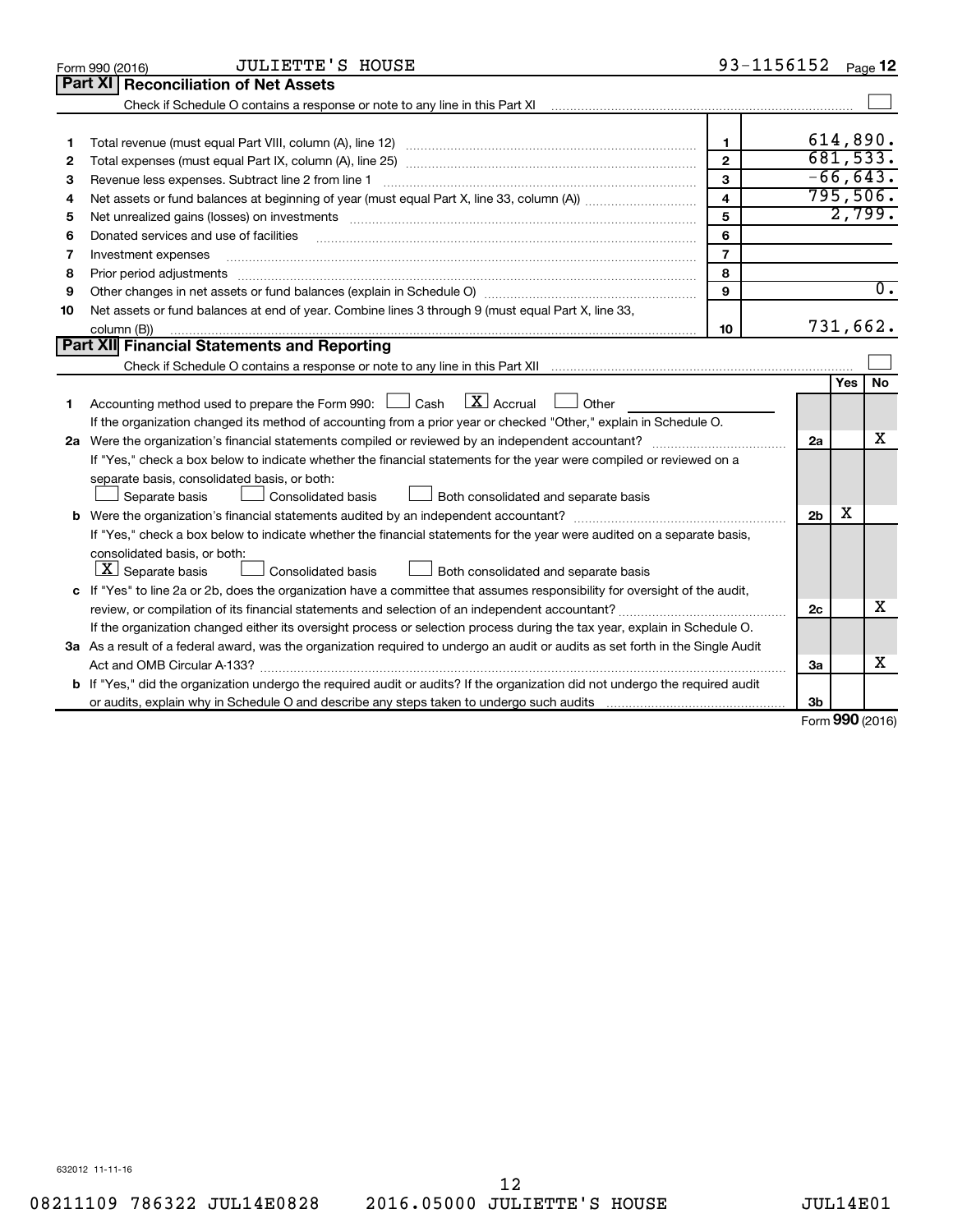| (Form 990 or 990-EZ |  |  |  |  |
|---------------------|--|--|--|--|
|---------------------|--|--|--|--|

# Form 990 or 990-EZ)<br>
Complete if the organization is a section 501(c)(3) organization or a section<br> **2016**

**4947(a)(1) nonexempt charitable trust. | Attach to Form 990 or Form 990-EZ.** 

|  | <b>Open to Public</b> |
|--|-----------------------|
|  | Inspection            |

OMB No. 1545-0047

| Department of the Treasury<br>Internal Revenue Service |                      |                          |  |                                                                                    | Attach to Form 990 or Form 990-EZ.<br>Information about Schedule A (Form 990 or 990-EZ) and its instructions is at WWW.irs.gov/form990.       |                                 |                             |                            |  | <b>Open to Public</b><br><b>Inspection</b> |
|--------------------------------------------------------|----------------------|--------------------------|--|------------------------------------------------------------------------------------|-----------------------------------------------------------------------------------------------------------------------------------------------|---------------------------------|-----------------------------|----------------------------|--|--------------------------------------------|
|                                                        |                      | Name of the organization |  |                                                                                    |                                                                                                                                               |                                 |                             |                            |  | <b>Employer identification number</b>      |
|                                                        |                      |                          |  | <b>JULIETTE'S HOUSE</b>                                                            |                                                                                                                                               |                                 |                             |                            |  | 93-1156152                                 |
|                                                        | Part I               |                          |  |                                                                                    | Reason for Public Charity Status (All organizations must complete this part.) See instructions.                                               |                                 |                             |                            |  |                                            |
|                                                        |                      |                          |  |                                                                                    | The organization is not a private foundation because it is: (For lines 1 through 12, check only one box.)                                     |                                 |                             |                            |  |                                            |
| 1                                                      |                      |                          |  |                                                                                    | A church, convention of churches, or association of churches described in section 170(b)(1)(A)(i).                                            |                                 |                             |                            |  |                                            |
| 2                                                      |                      |                          |  |                                                                                    | A school described in section 170(b)(1)(A)(ii). (Attach Schedule E (Form 990 or 990-EZ).)                                                     |                                 |                             |                            |  |                                            |
| 3                                                      |                      |                          |  |                                                                                    | A hospital or a cooperative hospital service organization described in section 170(b)(1)(A)(iii).                                             |                                 |                             |                            |  |                                            |
| 4                                                      |                      |                          |  |                                                                                    | A medical research organization operated in conjunction with a hospital described in section 170(b)(1)(A)(iii). Enter the hospital's name,    |                                 |                             |                            |  |                                            |
|                                                        |                      | city, and state:         |  |                                                                                    |                                                                                                                                               |                                 |                             |                            |  |                                            |
| 5                                                      |                      |                          |  |                                                                                    | An organization operated for the benefit of a college or university owned or operated by a governmental unit described in                     |                                 |                             |                            |  |                                            |
|                                                        |                      |                          |  | section 170(b)(1)(A)(iv). (Complete Part II.)                                      |                                                                                                                                               |                                 |                             |                            |  |                                            |
| 6                                                      |                      |                          |  |                                                                                    | A federal, state, or local government or governmental unit described in section 170(b)(1)(A)(v).                                              |                                 |                             |                            |  |                                            |
| 7                                                      |                      |                          |  |                                                                                    | An organization that normally receives a substantial part of its support from a governmental unit or from the general public described in     |                                 |                             |                            |  |                                            |
|                                                        |                      |                          |  | section 170(b)(1)(A)(vi). (Complete Part II.)                                      |                                                                                                                                               |                                 |                             |                            |  |                                            |
| 8                                                      |                      |                          |  |                                                                                    | A community trust described in section 170(b)(1)(A)(vi). (Complete Part II.)                                                                  |                                 |                             |                            |  |                                            |
| 9                                                      |                      |                          |  |                                                                                    | An agricultural research organization described in section 170(b)(1)(A)(ix) operated in conjunction with a land-grant college                 |                                 |                             |                            |  |                                            |
|                                                        |                      |                          |  |                                                                                    | or university or a non-land-grant college of agriculture (see instructions). Enter the name, city, and state of the college or                |                                 |                             |                            |  |                                            |
|                                                        |                      | university:              |  |                                                                                    |                                                                                                                                               |                                 |                             |                            |  |                                            |
| 10                                                     | $\boxed{\textbf{X}}$ |                          |  |                                                                                    | An organization that normally receives: (1) more than 33 1/3% of its support from contributions, membership fees, and gross receipts from     |                                 |                             |                            |  |                                            |
|                                                        |                      |                          |  |                                                                                    | activities related to its exempt functions - subject to certain exceptions, and (2) no more than 33 1/3% of its support from gross investment |                                 |                             |                            |  |                                            |
|                                                        |                      |                          |  |                                                                                    | income and unrelated business taxable income (less section 511 tax) from businesses acquired by the organization after June 30, 1975.         |                                 |                             |                            |  |                                            |
|                                                        |                      |                          |  | See section 509(a)(2). (Complete Part III.)                                        |                                                                                                                                               |                                 |                             |                            |  |                                            |
| 11                                                     |                      |                          |  |                                                                                    | An organization organized and operated exclusively to test for public safety. See section 509(a)(4).                                          |                                 |                             |                            |  |                                            |
| 12                                                     |                      |                          |  |                                                                                    | An organization organized and operated exclusively for the benefit of, to perform the functions of, or to carry out the purposes of one or    |                                 |                             |                            |  |                                            |
|                                                        |                      |                          |  |                                                                                    | more publicly supported organizations described in section 509(a)(1) or section 509(a)(2). See section 509(a)(3). Check the box in            |                                 |                             |                            |  |                                            |
|                                                        |                      |                          |  |                                                                                    | lines 12a through 12d that describes the type of supporting organization and complete lines 12e, 12f, and 12g.                                |                                 |                             |                            |  |                                            |
| а                                                      |                      |                          |  |                                                                                    | Type I. A supporting organization operated, supervised, or controlled by its supported organization(s), typically by giving                   |                                 |                             |                            |  |                                            |
|                                                        |                      |                          |  |                                                                                    | the supported organization(s) the power to regularly appoint or elect a majority of the directors or trustees of the supporting               |                                 |                             |                            |  |                                            |
|                                                        |                      |                          |  | organization. You must complete Part IV, Sections A and B.                         |                                                                                                                                               |                                 |                             |                            |  |                                            |
| b                                                      |                      |                          |  |                                                                                    | Type II. A supporting organization supervised or controlled in connection with its supported organization(s), by having                       |                                 |                             |                            |  |                                            |
|                                                        |                      |                          |  |                                                                                    | control or management of the supporting organization vested in the same persons that control or manage the supported                          |                                 |                             |                            |  |                                            |
|                                                        |                      |                          |  | organization(s). You must complete Part IV, Sections A and C.                      |                                                                                                                                               |                                 |                             |                            |  |                                            |
| с                                                      |                      |                          |  |                                                                                    | Type III functionally integrated. A supporting organization operated in connection with, and functionally integrated with,                    |                                 |                             |                            |  |                                            |
|                                                        |                      |                          |  |                                                                                    | its supported organization(s) (see instructions). You must complete Part IV, Sections A, D, and E.                                            |                                 |                             |                            |  |                                            |
| d                                                      |                      |                          |  |                                                                                    | Type III non-functionally integrated. A supporting organization operated in connection with its supported organization(s)                     |                                 |                             |                            |  |                                            |
|                                                        |                      |                          |  |                                                                                    | that is not functionally integrated. The organization generally must satisfy a distribution requirement and an attentiveness                  |                                 |                             |                            |  |                                            |
|                                                        |                      |                          |  |                                                                                    | requirement (see instructions). You must complete Part IV, Sections A and D, and Part V.                                                      |                                 |                             |                            |  |                                            |
| е                                                      |                      |                          |  |                                                                                    | Check this box if the organization received a written determination from the IRS that it is a Type I, Type II, Type III                       |                                 |                             |                            |  |                                            |
|                                                        |                      |                          |  |                                                                                    | functionally integrated, or Type III non-functionally integrated supporting organization.                                                     |                                 |                             |                            |  |                                            |
|                                                        |                      |                          |  |                                                                                    |                                                                                                                                               |                                 |                             |                            |  |                                            |
| g                                                      |                      | (i) Name of supported    |  | Provide the following information about the supported organization(s).<br>(ii) EIN | (iii) Type of organization                                                                                                                    | (iv) Is the organization listed |                             | (v) Amount of monetary     |  | (vi) Amount of other                       |
|                                                        |                      | organization             |  |                                                                                    | (described on lines 1-10                                                                                                                      |                                 | in your governing document? | support (see instructions) |  | support (see instructions)                 |
|                                                        |                      |                          |  |                                                                                    | above (see instructions))                                                                                                                     | Yes                             | No                          |                            |  |                                            |
|                                                        |                      |                          |  |                                                                                    |                                                                                                                                               |                                 |                             |                            |  |                                            |
|                                                        |                      |                          |  |                                                                                    |                                                                                                                                               |                                 |                             |                            |  |                                            |
|                                                        |                      |                          |  |                                                                                    |                                                                                                                                               |                                 |                             |                            |  |                                            |
|                                                        |                      |                          |  |                                                                                    |                                                                                                                                               |                                 |                             |                            |  |                                            |
|                                                        |                      |                          |  |                                                                                    |                                                                                                                                               |                                 |                             |                            |  |                                            |
|                                                        |                      |                          |  |                                                                                    |                                                                                                                                               |                                 |                             |                            |  |                                            |
|                                                        |                      |                          |  |                                                                                    |                                                                                                                                               |                                 |                             |                            |  |                                            |
|                                                        |                      |                          |  |                                                                                    |                                                                                                                                               |                                 |                             |                            |  |                                            |
|                                                        |                      |                          |  |                                                                                    |                                                                                                                                               |                                 |                             |                            |  |                                            |
| Total                                                  |                      |                          |  |                                                                                    |                                                                                                                                               |                                 |                             |                            |  |                                            |

LHA For Paperwork Reduction Act Notice, see the Instructions for Form 990 or 990-EZ. 632021 09-21-16 Schedule A (Form 990 or 990-EZ) 2016 13

 $\Box$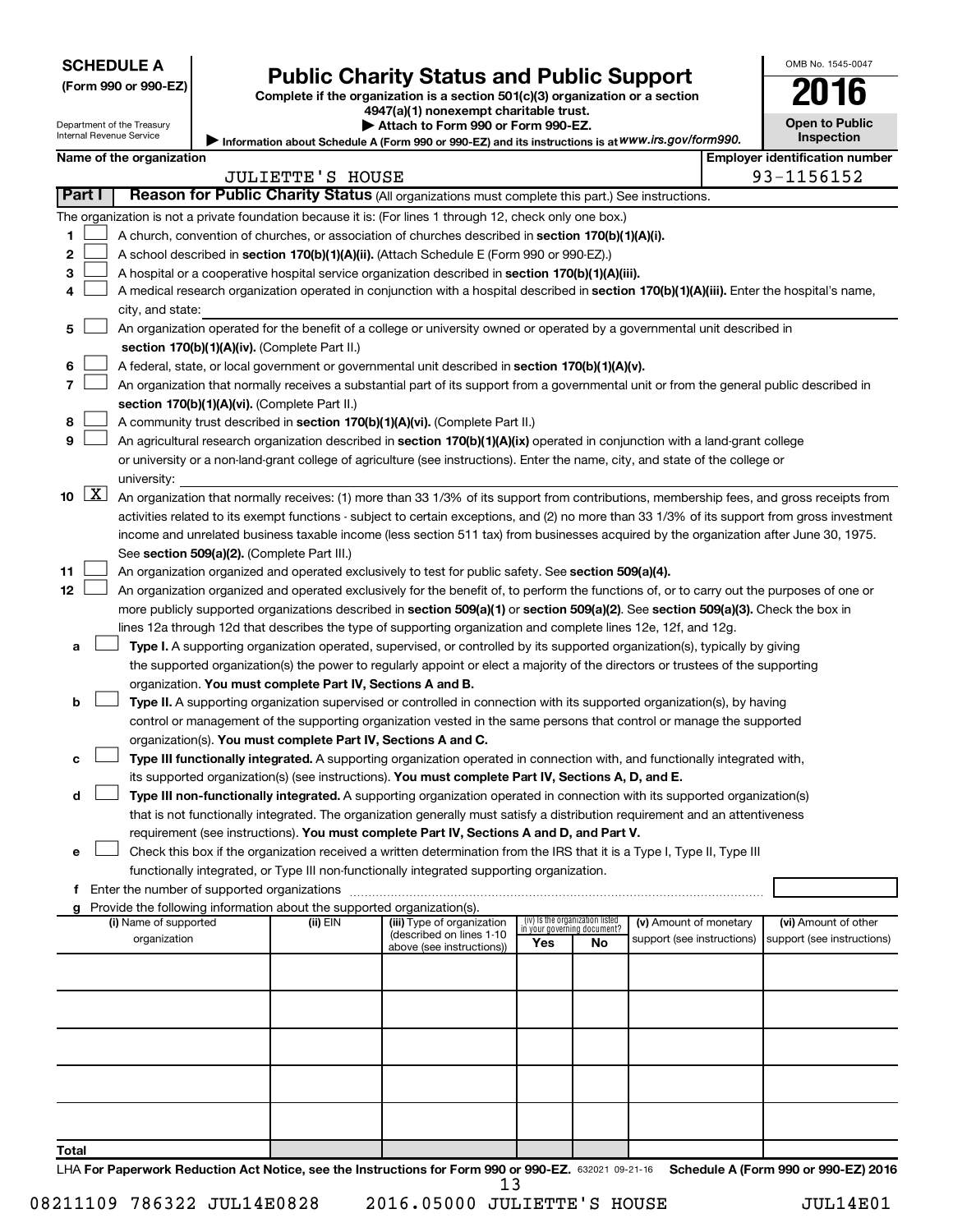## Schedule A (Form 990 or 990-EZ) 2016 Page JULIETTE'S HOUSE 93-1156152

93-1156152 Page 2

**Part II Support Schedule for Organizations Described in Sections 170(b)(1)(A)(iv) and 170(b)(1)(A)(vi)**

(Complete only if you checked the box on line 5, 7, or 8 of Part I or if the organization failed to qualify under Part III. If the organization fails to qualify under the tests listed below, please complete Part III.)

|    | <b>Section A. Public Support</b>                                                                                                           |          |          |            |            |          |           |
|----|--------------------------------------------------------------------------------------------------------------------------------------------|----------|----------|------------|------------|----------|-----------|
|    | Calendar year (or fiscal year beginning in)                                                                                                | (a) 2012 | (b) 2013 | $(c)$ 2014 | $(d)$ 2015 | (e) 2016 | (f) Total |
|    | 1 Gifts, grants, contributions, and                                                                                                        |          |          |            |            |          |           |
|    | membership fees received. (Do not                                                                                                          |          |          |            |            |          |           |
|    | include any "unusual grants.")                                                                                                             |          |          |            |            |          |           |
|    | 2 Tax revenues levied for the organ-                                                                                                       |          |          |            |            |          |           |
|    | ization's benefit and either paid to                                                                                                       |          |          |            |            |          |           |
|    | or expended on its behalf                                                                                                                  |          |          |            |            |          |           |
|    | 3 The value of services or facilities                                                                                                      |          |          |            |            |          |           |
|    | furnished by a governmental unit to                                                                                                        |          |          |            |            |          |           |
|    | the organization without charge                                                                                                            |          |          |            |            |          |           |
|    | 4 Total. Add lines 1 through 3                                                                                                             |          |          |            |            |          |           |
| 5. | The portion of total contributions                                                                                                         |          |          |            |            |          |           |
|    | by each person (other than a                                                                                                               |          |          |            |            |          |           |
|    | governmental unit or publicly                                                                                                              |          |          |            |            |          |           |
|    | supported organization) included                                                                                                           |          |          |            |            |          |           |
|    | on line 1 that exceeds 2% of the                                                                                                           |          |          |            |            |          |           |
|    | amount shown on line 11,                                                                                                                   |          |          |            |            |          |           |
|    | column (f)                                                                                                                                 |          |          |            |            |          |           |
|    | 6 Public support. Subtract line 5 from line 4.                                                                                             |          |          |            |            |          |           |
|    | <b>Section B. Total Support</b>                                                                                                            |          |          |            |            |          |           |
|    | Calendar year (or fiscal year beginning in)                                                                                                | (a) 2012 | (b) 2013 | $(c)$ 2014 | $(d)$ 2015 | (e) 2016 | (f) Total |
|    | 7 Amounts from line 4                                                                                                                      |          |          |            |            |          |           |
| 8  | Gross income from interest,                                                                                                                |          |          |            |            |          |           |
|    | dividends, payments received on                                                                                                            |          |          |            |            |          |           |
|    | securities loans, rents, royalties                                                                                                         |          |          |            |            |          |           |
|    | and income from similar sources                                                                                                            |          |          |            |            |          |           |
| 9. | Net income from unrelated business                                                                                                         |          |          |            |            |          |           |
|    | activities, whether or not the                                                                                                             |          |          |            |            |          |           |
|    | business is regularly carried on                                                                                                           |          |          |            |            |          |           |
|    | 10 Other income. Do not include gain                                                                                                       |          |          |            |            |          |           |
|    | or loss from the sale of capital                                                                                                           |          |          |            |            |          |           |
|    | assets (Explain in Part VI.)                                                                                                               |          |          |            |            |          |           |
|    | 11 Total support. Add lines 7 through 10                                                                                                   |          |          |            |            |          |           |
|    | <b>12</b> Gross receipts from related activities, etc. (see instructions)                                                                  |          |          |            |            | 12       |           |
|    | 13 First five years. If the Form 990 is for the organization's first, second, third, fourth, or fifth tax year as a section 501(c)(3)      |          |          |            |            |          |           |
|    | organization, check this box and stop here                                                                                                 |          |          |            |            |          |           |
|    | Section C. Computation of Public Support Percentage                                                                                        |          |          |            |            |          |           |
|    |                                                                                                                                            |          |          |            |            | 14       | %         |
|    |                                                                                                                                            |          |          |            |            | 15       | %         |
|    | 16a 33 1/3% support test - 2016. If the organization did not check the box on line 13, and line 14 is 33 1/3% or more, check this box and  |          |          |            |            |          |           |
|    | stop here. The organization qualifies as a publicly supported organization                                                                 |          |          |            |            |          |           |
|    | b 33 1/3% support test - 2015. If the organization did not check a box on line 13 or 16a, and line 15 is 33 1/3% or more, check this box   |          |          |            |            |          |           |
|    |                                                                                                                                            |          |          |            |            |          |           |
|    | 17a 10% -facts-and-circumstances test - 2016. If the organization did not check a box on line 13, 16a, or 16b, and line 14 is 10% or more, |          |          |            |            |          |           |
|    | and if the organization meets the "facts-and-circumstances" test, check this box and stop here. Explain in Part VI how the organization    |          |          |            |            |          |           |
|    |                                                                                                                                            |          |          |            |            |          |           |
|    | b 10% -facts-and-circumstances test - 2015. If the organization did not check a box on line 13, 16a, 16b, or 17a, and line 15 is 10% or    |          |          |            |            |          |           |
|    | more, and if the organization meets the "facts-and-circumstances" test, check this box and stop here. Explain in Part VI how the           |          |          |            |            |          |           |
|    | organization meets the "facts-and-circumstances" test. The organization qualifies as a publicly supported organization                     |          |          |            |            |          |           |
|    | 18 Private foundation. If the organization did not check a box on line 13, 16a, 16b, 17a, or 17b, check this box and see instructions      |          |          |            |            |          |           |
|    |                                                                                                                                            |          |          |            |            |          |           |

**Schedule A (Form 990 or 990-EZ) 2016**

632022 09-21-16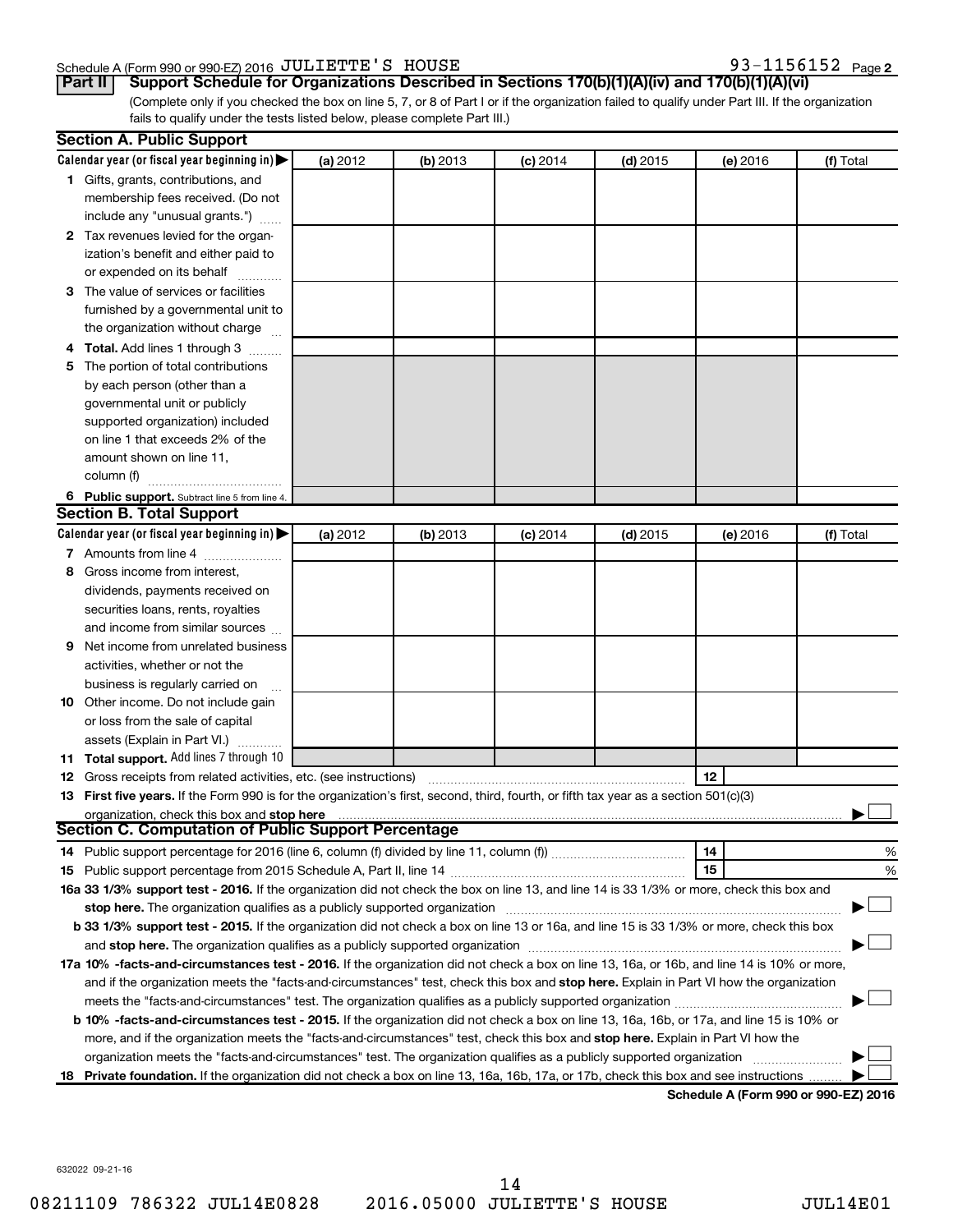### Schedule A (Form 990 or 990-EZ) 2016 Page JULIETTE'S HOUSE 93-1156152

# **Part III Support Schedule for Organizations Described in Section 509(a)(2)**

(Complete only if you checked the box on line 10 of Part I or if the organization failed to qualify under Part II. If the organization fails to qualify under the tests listed below, please complete Part II.)

| <b>Section A. Public Support</b>                                                                                                                                                         |           |                      |            |                         |                                      |                                          |
|------------------------------------------------------------------------------------------------------------------------------------------------------------------------------------------|-----------|----------------------|------------|-------------------------|--------------------------------------|------------------------------------------|
| Calendar year (or fiscal year beginning in)                                                                                                                                              | (a) 2012  | (b) 2013             | $(c)$ 2014 | $(d)$ 2015              | (e) 2016                             | (f) Total                                |
| 1 Gifts, grants, contributions, and                                                                                                                                                      |           |                      |            |                         |                                      |                                          |
| membership fees received. (Do not                                                                                                                                                        |           |                      |            |                         |                                      |                                          |
| include any "unusual grants.")                                                                                                                                                           | 240,260.  | 208,112.             | 468,488.   | 465,549.                | 175,938.                             | 1,558,347.                               |
| 2 Gross receipts from admissions,<br>merchandise sold or services per-<br>formed, or facilities furnished in<br>any activity that is related to the<br>organization's tax-exempt purpose | 445,054.  | 288,108.             | 121,243.   | 102, 196.               | 436,210.                             | 1,392,811.                               |
| 3 Gross receipts from activities that                                                                                                                                                    |           |                      |            |                         |                                      |                                          |
| are not an unrelated trade or bus-                                                                                                                                                       |           |                      |            |                         |                                      |                                          |
| iness under section 513                                                                                                                                                                  |           |                      |            |                         |                                      |                                          |
| 4 Tax revenues levied for the organ-                                                                                                                                                     |           |                      |            |                         |                                      |                                          |
| ization's benefit and either paid to                                                                                                                                                     |           |                      |            |                         |                                      |                                          |
| or expended on its behalf                                                                                                                                                                |           |                      |            |                         |                                      |                                          |
| 5 The value of services or facilities                                                                                                                                                    |           |                      |            |                         |                                      |                                          |
| furnished by a governmental unit to                                                                                                                                                      |           |                      |            |                         |                                      |                                          |
| the organization without charge                                                                                                                                                          |           |                      |            |                         |                                      |                                          |
| 6 Total. Add lines 1 through 5                                                                                                                                                           | 685, 314. | 496, 220.            | 589,731.   | 567,745.                | 612, 148.                            | 2,951,158.                               |
| 7a Amounts included on lines 1, 2, and                                                                                                                                                   |           |                      |            |                         |                                      |                                          |
| 3 received from disqualified persons                                                                                                                                                     |           |                      |            |                         |                                      | 0.                                       |
| <b>b</b> Amounts included on lines 2 and 3 received<br>from other than disqualified persons that<br>exceed the greater of \$5,000 or 1% of the                                           |           |                      |            |                         |                                      | $\mathbf 0$ .                            |
| amount on line 13 for the year<br>c Add lines 7a and 7b                                                                                                                                  |           |                      |            |                         |                                      | σ.                                       |
|                                                                                                                                                                                          |           |                      |            |                         |                                      | 2,951,158.                               |
| 8 Public support. (Subtract line 7c from line 6.)<br><b>Section B. Total Support</b>                                                                                                     |           |                      |            |                         |                                      |                                          |
| Calendar year (or fiscal year beginning in)                                                                                                                                              | (a) 2012  | (b) 2013             | $(c)$ 2014 | $(d)$ 2015              | (e) 2016                             | (f) Total                                |
| <b>9</b> Amounts from line 6                                                                                                                                                             | 685,314.  | $\overline{496,220}$ | 589,731    | $\overline{567}$ , 745. | $\overline{612}$ , 148.              | 2,951,158.                               |
| <b>10a</b> Gross income from interest,<br>dividends, payments received on<br>securities loans, rents, royalties<br>and income from similar sources                                       | 2,758.    | 5,516.               | 1,002.     | 4,644.                  | 2,742.                               | 16,662.                                  |
| <b>b</b> Unrelated business taxable income                                                                                                                                               |           |                      |            |                         |                                      |                                          |
| (less section 511 taxes) from businesses<br>acquired after June 30, 1975                                                                                                                 |           |                      |            |                         |                                      |                                          |
| c Add lines 10a and 10b                                                                                                                                                                  | 2,758.    | 5,516.               | 1,002.     | 4,644.                  | 2,742.                               | 16,662.                                  |
| <b>11</b> Net income from unrelated business<br>activities not included in line 10b,<br>whether or not the business is<br>regularly carried on                                           |           |                      |            |                         |                                      |                                          |
| 12 Other income. Do not include gain<br>or loss from the sale of capital<br>assets (Explain in Part VI.)                                                                                 |           |                      |            |                         |                                      |                                          |
| <b>13</b> Total support. (Add lines 9, 10c, 11, and 12.)                                                                                                                                 | 688,072.  | 501, 736.            | 590, 733.  | 572, 389.               | 614,890.                             | 2,967,820.                               |
| 14 First five years. If the Form 990 is for the organization's first, second, third, fourth, or fifth tax year as a section 501(c)(3) organization,                                      |           |                      |            |                         |                                      |                                          |
| check this box and stop here                                                                                                                                                             |           |                      |            |                         |                                      |                                          |
| <b>Section C. Computation of Public Support Percentage</b>                                                                                                                               |           |                      |            |                         |                                      |                                          |
|                                                                                                                                                                                          |           |                      |            |                         | 15                                   | 99.44<br>%                               |
| 16 Public support percentage from 2015 Schedule A, Part III, line 15                                                                                                                     |           |                      |            |                         | 16                                   | 99.18<br>$\%$                            |
| Section D. Computation of Investment Income Percentage                                                                                                                                   |           |                      |            |                         |                                      |                                          |
| 17 Investment income percentage for 2016 (line 10c, column (f) divided by line 13, column (f))                                                                                           |           |                      |            |                         | 17                                   | .56<br>$\%$                              |
| 18 Investment income percentage from 2015 Schedule A, Part III, line 17                                                                                                                  |           |                      |            |                         | 18                                   | .82<br>$\%$                              |
| 19a 33 1/3% support tests - 2016. If the organization did not check the box on line 14, and line 15 is more than 33 1/3%, and line 17 is not                                             |           |                      |            |                         |                                      |                                          |
| more than 33 1/3%, check this box and stop here. The organization qualifies as a publicly supported organization                                                                         |           |                      |            |                         |                                      | $\blacktriangleright$ $\boxed{\text{X}}$ |
| <b>b 33 1/3% support tests - 2015.</b> If the organization did not check a box on line 14 or line 19a, and line 16 is more than 33 1/3%, and                                             |           |                      |            |                         |                                      |                                          |
| line 18 is not more than 33 1/3%, check this box and stop here. The organization qualifies as a publicly supported organization                                                          |           |                      |            |                         |                                      |                                          |
|                                                                                                                                                                                          |           |                      |            |                         |                                      |                                          |
| 632023 09-21-16                                                                                                                                                                          |           |                      | 15         |                         | Schedule A (Form 990 or 990-EZ) 2016 |                                          |

08211109 786322 JUL14E0828 2016.05000 JULIETTE'S HOUSE JUL14E01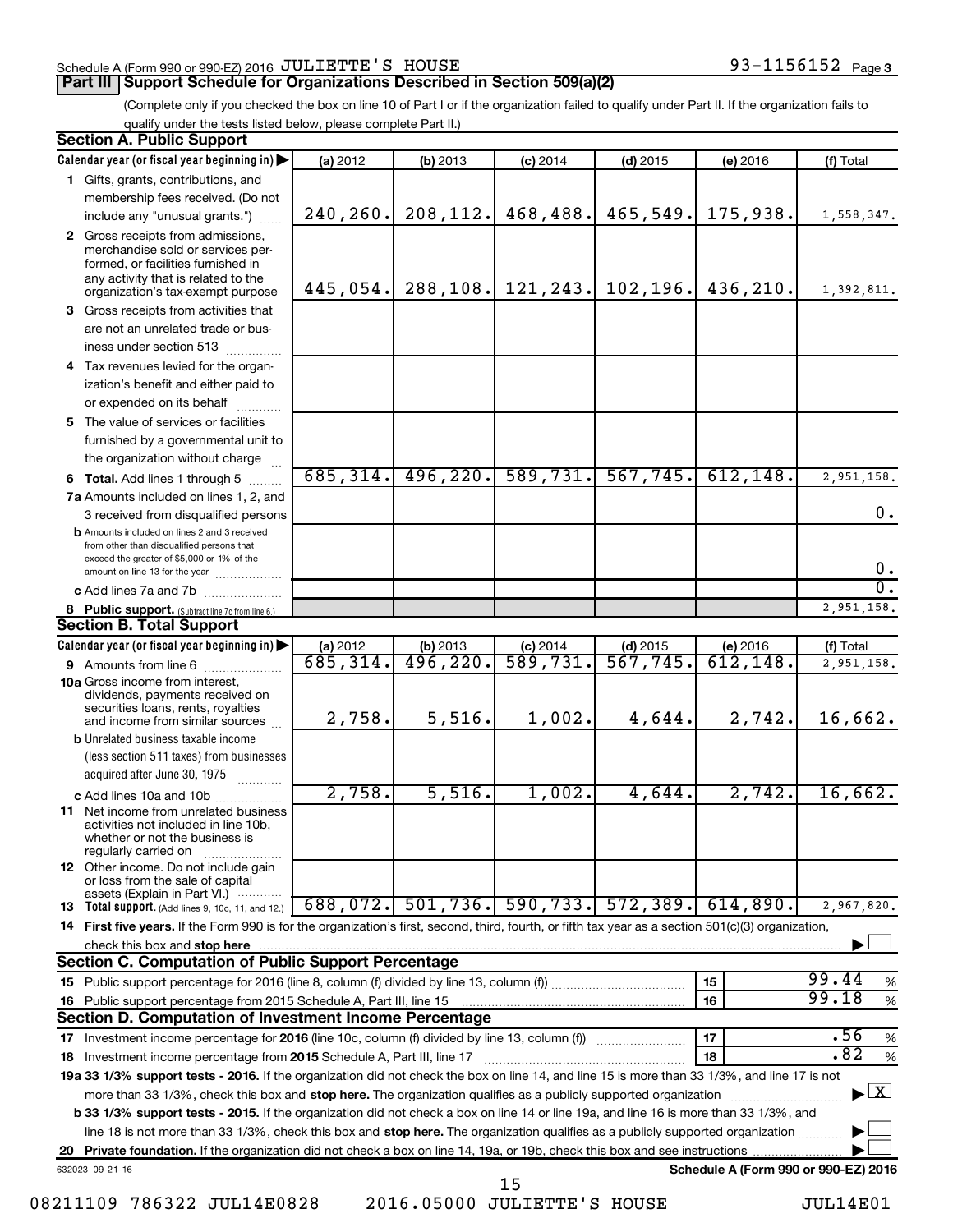**1**

**2**

**3a**

**3b**

**3c**

**4a**

**4b**

**4c**

**5a**

**5b 5c**

**6**

**7**

**8**

**9a**

**9b**

**9c**

**10a**

**10b**

**Yes No**

# **Part IV Supporting Organizations**

(Complete only if you checked a box in line 12 on Part I. If you checked 12a of Part I, complete Sections A and B. If you checked 12b of Part I, complete Sections A and C. If you checked 12c of Part I, complete Sections A, D, and E. If you checked 12d of Part I, complete Sections A and D, and complete Part V.)

### **Section A. All Supporting Organizations**

- **1** Are all of the organization's supported organizations listed by name in the organization's governing documents? If "No," describe in Part VI how the supported organizations are designated. If designated by *class or purpose, describe the designation. If historic and continuing relationship, explain.*
- **2** Did the organization have any supported organization that does not have an IRS determination of status under section 509(a)(1) or (2)? If "Yes," explain in Part VI how the organization determined that the supported *organization was described in section 509(a)(1) or (2).*
- **3a** Did the organization have a supported organization described in section 501(c)(4), (5), or (6)? If "Yes," answer *(b) and (c) below.*
- **b** Did the organization confirm that each supported organization qualified under section 501(c)(4), (5), or (6) and satisfied the public support tests under section 509(a)(2)? If "Yes," describe in Part VI when and how the *organization made the determination.*
- **c** Did the organization ensure that all support to such organizations was used exclusively for section 170(c)(2)(B) purposes? If "Yes," explain in Part VI what controls the organization put in place to ensure such use.
- **4 a** *If* Was any supported organization not organized in the United States ("foreign supported organization")? *"Yes," and if you checked 12a or 12b in Part I, answer (b) and (c) below.*
- **b** Did the organization have ultimate control and discretion in deciding whether to make grants to the foreign supported organization? If "Yes," describe in Part VI how the organization had such control and discretion *despite being controlled or supervised by or in connection with its supported organizations.*
- **c** Did the organization support any foreign supported organization that does not have an IRS determination under sections 501(c)(3) and 509(a)(1) or (2)? If "Yes," explain in Part VI what controls the organization used *to ensure that all support to the foreign supported organization was used exclusively for section 170(c)(2)(B) purposes.*
- **5a** Did the organization add, substitute, or remove any supported organizations during the tax year? If "Yes," answer (b) and (c) below (if applicable). Also, provide detail in Part VI, including (i) the names and EIN *numbers of the supported organizations added, substituted, or removed; (ii) the reasons for each such action; (iii) the authority under the organization's organizing document authorizing such action; and (iv) how the action was accomplished (such as by amendment to the organizing document).*
- **b Type I or Type II only.** Was any added or substituted supported organization part of a class already designated in the organization's organizing document?
- **c Substitutions only.**  Was the substitution the result of an event beyond the organization's control?
- **6** Did the organization provide support (whether in the form of grants or the provision of services or facilities) to support or benefit one or more of the filing organization's supported organizations? If "Yes," provide detail in anyone other than (i) its supported organizations, (ii) individuals that are part of the charitable class benefited by one or more of its supported organizations, or (iii) other supporting organizations that also *Part VI.*
- **7** Did the organization provide a grant, loan, compensation, or other similar payment to a substantial contributor regard to a substantial contributor? If "Yes," complete Part I of Schedule L (Form 990 or 990-EZ). (defined in section 4958(c)(3)(C)), a family member of a substantial contributor, or a 35% controlled entity with
- **8** Did the organization make a loan to a disqualified person (as defined in section 4958) not described in line 7? *If "Yes," complete Part I of Schedule L (Form 990 or 990-EZ).*
- **9 a** Was the organization controlled directly or indirectly at any time during the tax year by one or more in section 509(a)(1) or (2))? If "Yes," provide detail in Part VI. disqualified persons as defined in section 4946 (other than foundation managers and organizations described
- **b** Did one or more disqualified persons (as defined in line 9a) hold a controlling interest in any entity in which the supporting organization had an interest? If "Yes," provide detail in Part VI.
- **c** Did a disqualified person (as defined in line 9a) have an ownership interest in, or derive any personal benefit from, assets in which the supporting organization also had an interest? If "Yes," provide detail in Part VI.
- **10 a** Was the organization subject to the excess business holdings rules of section 4943 because of section supporting organizations)? If "Yes," answer 10b below. 4943(f) (regarding certain Type II supporting organizations, and all Type III non-functionally integrated
	- **b** Did the organization have any excess business holdings in the tax year? (Use Schedule C, Form 4720, to *determine whether the organization had excess business holdings.)*

632024 09-21-16

**Schedule A (Form 990 or 990-EZ) 2016**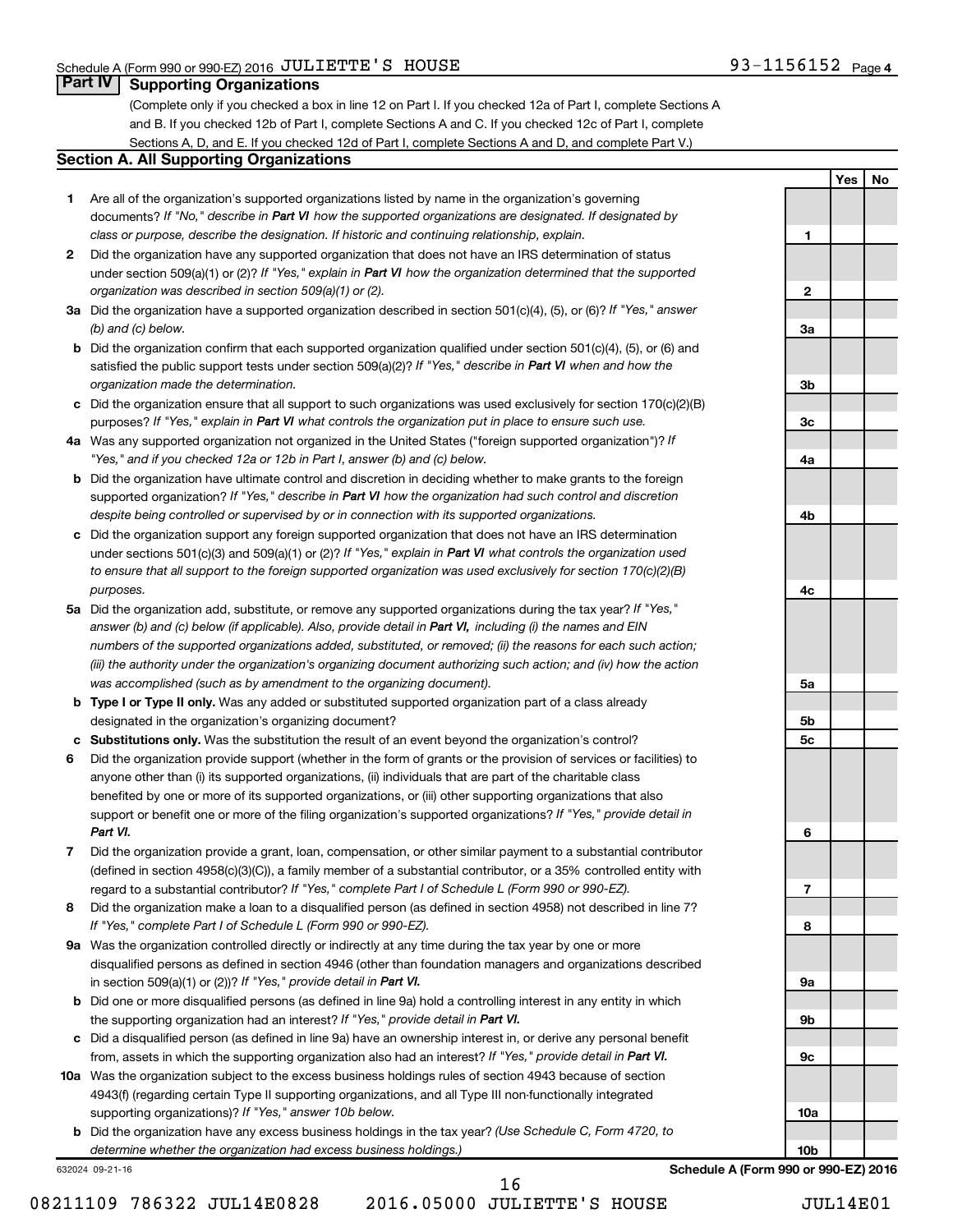|    | Part IV<br><b>Supporting Organizations (continued)</b>                                                                          |                 |            |    |
|----|---------------------------------------------------------------------------------------------------------------------------------|-----------------|------------|----|
|    |                                                                                                                                 |                 | Yes        | No |
| 11 | Has the organization accepted a gift or contribution from any of the following persons?                                         |                 |            |    |
|    | a A person who directly or indirectly controls, either alone or together with persons described in (b) and (c)                  |                 |            |    |
|    | below, the governing body of a supported organization?                                                                          | 11a             |            |    |
|    | <b>b</b> A family member of a person described in (a) above?                                                                    | 11 <sub>b</sub> |            |    |
|    | c A 35% controlled entity of a person described in (a) or (b) above? If "Yes" to a, b, or c, provide detail in Part VI.         | 11c             |            |    |
|    | <b>Section B. Type I Supporting Organizations</b>                                                                               |                 |            |    |
|    |                                                                                                                                 |                 | Yes        | No |
| 1. | Did the directors, trustees, or membership of one or more supported organizations have the power to                             |                 |            |    |
|    | regularly appoint or elect at least a majority of the organization's directors or trustees at all times during the              |                 |            |    |
|    | tax year? If "No," describe in Part VI how the supported organization(s) effectively operated, supervised, or                   |                 |            |    |
|    | controlled the organization's activities. If the organization had more than one supported organization,                         |                 |            |    |
|    | describe how the powers to appoint and/or remove directors or trustees were allocated among the supported                       |                 |            |    |
|    | organizations and what conditions or restrictions, if any, applied to such powers during the tax year.                          | 1               |            |    |
| 2  | Did the organization operate for the benefit of any supported organization other than the supported                             |                 |            |    |
|    | organization(s) that operated, supervised, or controlled the supporting organization? If "Yes," explain in                      |                 |            |    |
|    | Part VI how providing such benefit carried out the purposes of the supported organization(s) that operated,                     |                 |            |    |
|    | supervised, or controlled the supporting organization.                                                                          | 2               |            |    |
|    | <b>Section C. Type II Supporting Organizations</b>                                                                              |                 |            |    |
|    |                                                                                                                                 |                 | <b>Yes</b> | No |
| 1. | Were a majority of the organization's directors or trustees during the tax year also a majority of the directors                |                 |            |    |
|    | or trustees of each of the organization's supported organization(s)? If "No," describe in Part VI how control                   |                 |            |    |
|    | or management of the supporting organization was vested in the same persons that controlled or managed                          |                 |            |    |
|    | the supported organization(s).                                                                                                  | 1               |            |    |
|    | <b>Section D. All Type III Supporting Organizations</b>                                                                         |                 |            |    |
|    |                                                                                                                                 |                 | Yes        | No |
| 1  | Did the organization provide to each of its supported organizations, by the last day of the fifth month of the                  |                 |            |    |
|    | organization's tax year, (i) a written notice describing the type and amount of support provided during the prior tax           |                 |            |    |
|    | year, (ii) a copy of the Form 990 that was most recently filed as of the date of notification, and (iii) copies of the          |                 |            |    |
|    | organization's governing documents in effect on the date of notification, to the extent not previously provided?                | 1               |            |    |
| 2  | Were any of the organization's officers, directors, or trustees either (i) appointed or elected by the supported                |                 |            |    |
|    | organization(s) or (ii) serving on the governing body of a supported organization? If "No," explain in Part VI how              |                 |            |    |
|    | the organization maintained a close and continuous working relationship with the supported organization(s).                     | 2               |            |    |
| 3  | By reason of the relationship described in (2), did the organization's supported organizations have a                           |                 |            |    |
|    | significant voice in the organization's investment policies and in directing the use of the organization's                      |                 |            |    |
|    | income or assets at all times during the tax year? If "Yes," describe in Part VI the role the organization's                    |                 |            |    |
|    | supported organizations played in this regard.                                                                                  | з               |            |    |
|    | Section E. Type III Functionally Integrated Supporting Organizations                                                            |                 |            |    |
| 1  | Check the box next to the method that the organization used to satisfy the Integral Part Test during the yeafsee instructions). |                 |            |    |
| a  | The organization satisfied the Activities Test. Complete line 2 below.                                                          |                 |            |    |
| b  | The organization is the parent of each of its supported organizations. Complete line 3 below.                                   |                 |            |    |
| c  | The organization supported a governmental entity. Describe in Part VI how you supported a government entity (see instructions). |                 |            |    |
| 2  | Activities Test. Answer (a) and (b) below.                                                                                      |                 | Yes        | No |
| а  | Did substantially all of the organization's activities during the tax year directly further the exempt purposes of              |                 |            |    |
|    | the supported organization(s) to which the organization was responsive? If "Yes," then in Part VI identify                      |                 |            |    |
|    | those supported organizations and explain<br>how these activities directly furthered their exempt purposes,                     |                 |            |    |
|    | how the organization was responsive to those supported organizations, and how the organization determined                       |                 |            |    |
|    | that these activities constituted substantially all of its activities.                                                          | 2a              |            |    |
|    | <b>b</b> Did the activities described in (a) constitute activities that, but for the organization's involvement, one or more    |                 |            |    |
|    | of the organization's supported organization(s) would have been engaged in? If "Yes," explain in Part VI the                    |                 |            |    |
|    | reasons for the organization's position that its supported organization(s) would have engaged in these                          |                 |            |    |
|    | activities but for the organization's involvement.                                                                              | 2b              |            |    |
| з  | Parent of Supported Organizations. Answer (a) and (b) below.                                                                    |                 |            |    |
| а  | Did the organization have the power to regularly appoint or elect a majority of the officers, directors, or                     |                 |            |    |
|    | trustees of each of the supported organizations? Provide details in Part VI.                                                    | За              |            |    |
|    | <b>b</b> Did the organization exercise a substantial degree of direction over the policies, programs, and activities of each    |                 |            |    |
|    | of its supported organizations? If "Yes," describe in Part VI the role played by the organization in this regard.               | 3b              |            |    |
|    | Schedule A (Form 990 or 990-EZ) 2016<br>632025 09-21-16<br>17                                                                   |                 |            |    |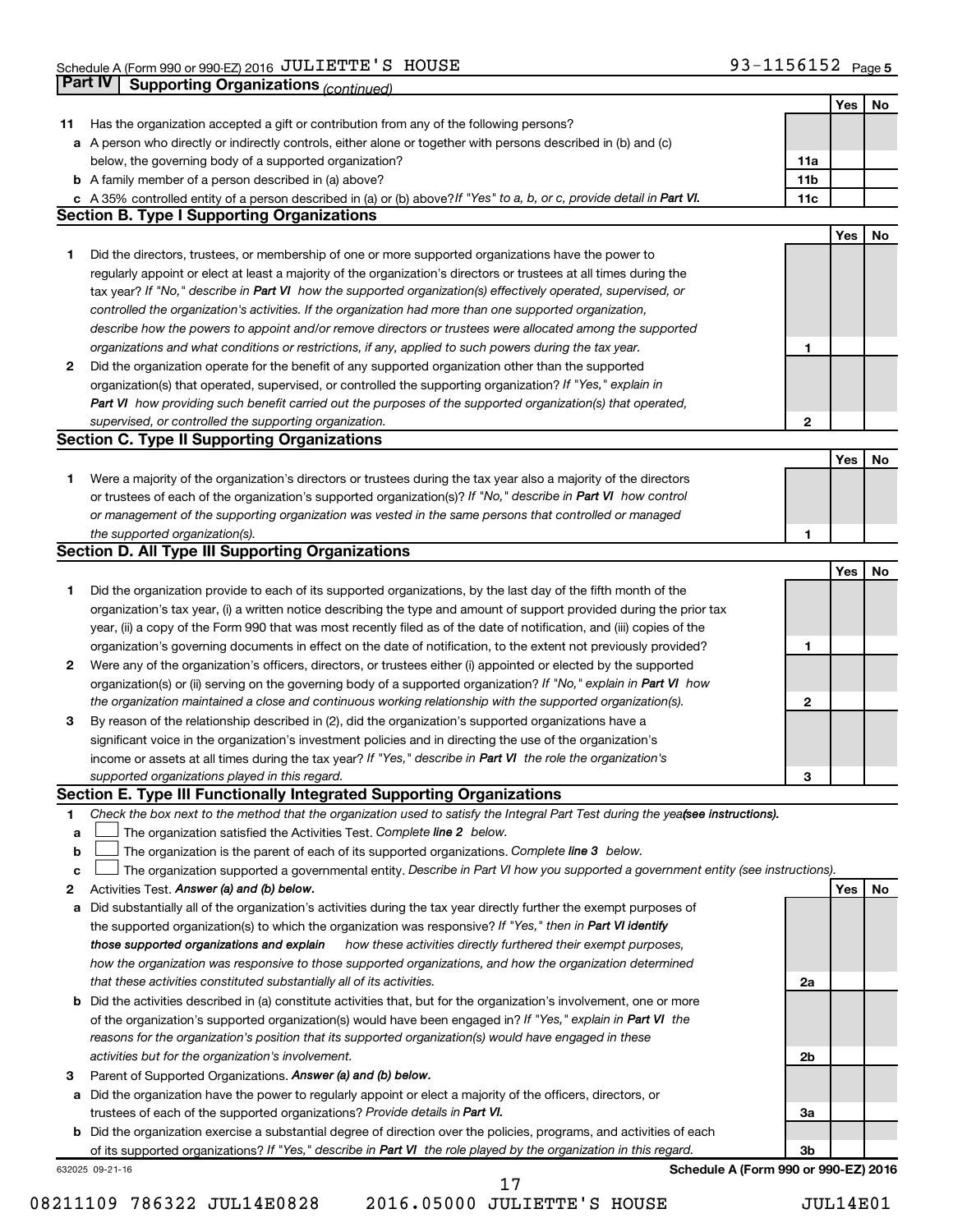# Schedule A (Form 990 or 990-EZ) 2016 Page JULIETTE'S HOUSE 93-1156152

1 **Letter See instructions.** All Check here if the organization satisfied the Integral Part Test as a qualifying trust on Nov. 20, 1970 (explain in Part VI.) See instructions. All other Type III non-functionally integrated supporting organizations must complete Sections A through E. **Part V Type III Non-Functionally Integrated 509(a)(3) Supporting Organizations** 

|              | Section A - Adjusted Net Income                                              |                | (A) Prior Year | (B) Current Year<br>(optional) |
|--------------|------------------------------------------------------------------------------|----------------|----------------|--------------------------------|
| 1            | Net short-term capital gain                                                  | 1              |                |                                |
| 2            | Recoveries of prior-year distributions                                       | $\mathbf{2}$   |                |                                |
| З            | Other gross income (see instructions)                                        | 3              |                |                                |
| 4            | Add lines 1 through 3                                                        | 4              |                |                                |
| 5            | Depreciation and depletion                                                   | 5              |                |                                |
| 6            | Portion of operating expenses paid or incurred for production or             |                |                |                                |
|              | collection of gross income or for management, conservation, or               |                |                |                                |
|              | maintenance of property held for production of income (see instructions)     | 6              |                |                                |
| 7            | Other expenses (see instructions)                                            | $\overline{7}$ |                |                                |
| 8            | Adjusted Net Income (subtract lines 5, 6, and 7 from line 4)                 | 8              |                |                                |
|              | <b>Section B - Minimum Asset Amount</b>                                      |                | (A) Prior Year | (B) Current Year<br>(optional) |
| 1            | Aggregate fair market value of all non-exempt-use assets (see                |                |                |                                |
|              | instructions for short tax year or assets held for part of year):            |                |                |                                |
|              | a Average monthly value of securities                                        | 1a             |                |                                |
|              | <b>b</b> Average monthly cash balances                                       | 1 <sub>b</sub> |                |                                |
|              | c Fair market value of other non-exempt-use assets                           | 1c             |                |                                |
|              | <b>d</b> Total (add lines 1a, 1b, and 1c)                                    | 1d             |                |                                |
|              | e Discount claimed for blockage or other                                     |                |                |                                |
|              | factors (explain in detail in <b>Part VI</b> ):                              |                |                |                                |
| 2            | Acquisition indebtedness applicable to non-exempt-use assets                 | $\mathbf{2}$   |                |                                |
| З            | Subtract line 2 from line 1d                                                 | 3              |                |                                |
| 4            | Cash deemed held for exempt use. Enter 1-1/2% of line 3 (for greater amount, |                |                |                                |
|              | see instructions)                                                            | 4              |                |                                |
| 5            | Net value of non-exempt-use assets (subtract line 4 from line 3)             | 5              |                |                                |
| 6            | Multiply line 5 by .035                                                      | 6              |                |                                |
| 7            | Recoveries of prior-year distributions                                       | $\overline{7}$ |                |                                |
| 8            | Minimum Asset Amount (add line 7 to line 6)                                  | 8              |                |                                |
|              | <b>Section C - Distributable Amount</b>                                      |                |                | <b>Current Year</b>            |
| 1            | Adjusted net income for prior year (from Section A, line 8, Column A)        | 1              |                |                                |
| $\mathbf{2}$ | Enter 85% of line 1                                                          | $\mathbf{2}$   |                |                                |
| З            | Minimum asset amount for prior year (from Section B, line 8, Column A)       | 3              |                |                                |
| 4            | Enter greater of line 2 or line 3                                            | 4              |                |                                |
| 5            | Income tax imposed in prior year                                             | 5              |                |                                |
| 6            | <b>Distributable Amount.</b> Subtract line 5 from line 4, unless subject to  |                |                |                                |
|              | emergency temporary reduction (see instructions)                             | 6              |                |                                |
|              |                                                                              |                |                |                                |

**7** Check here if the current year is the organization's first as a non-functionally integrated Type III supporting organization (see † instructions).

**Schedule A (Form 990 or 990-EZ) 2016**

632026 09-21-16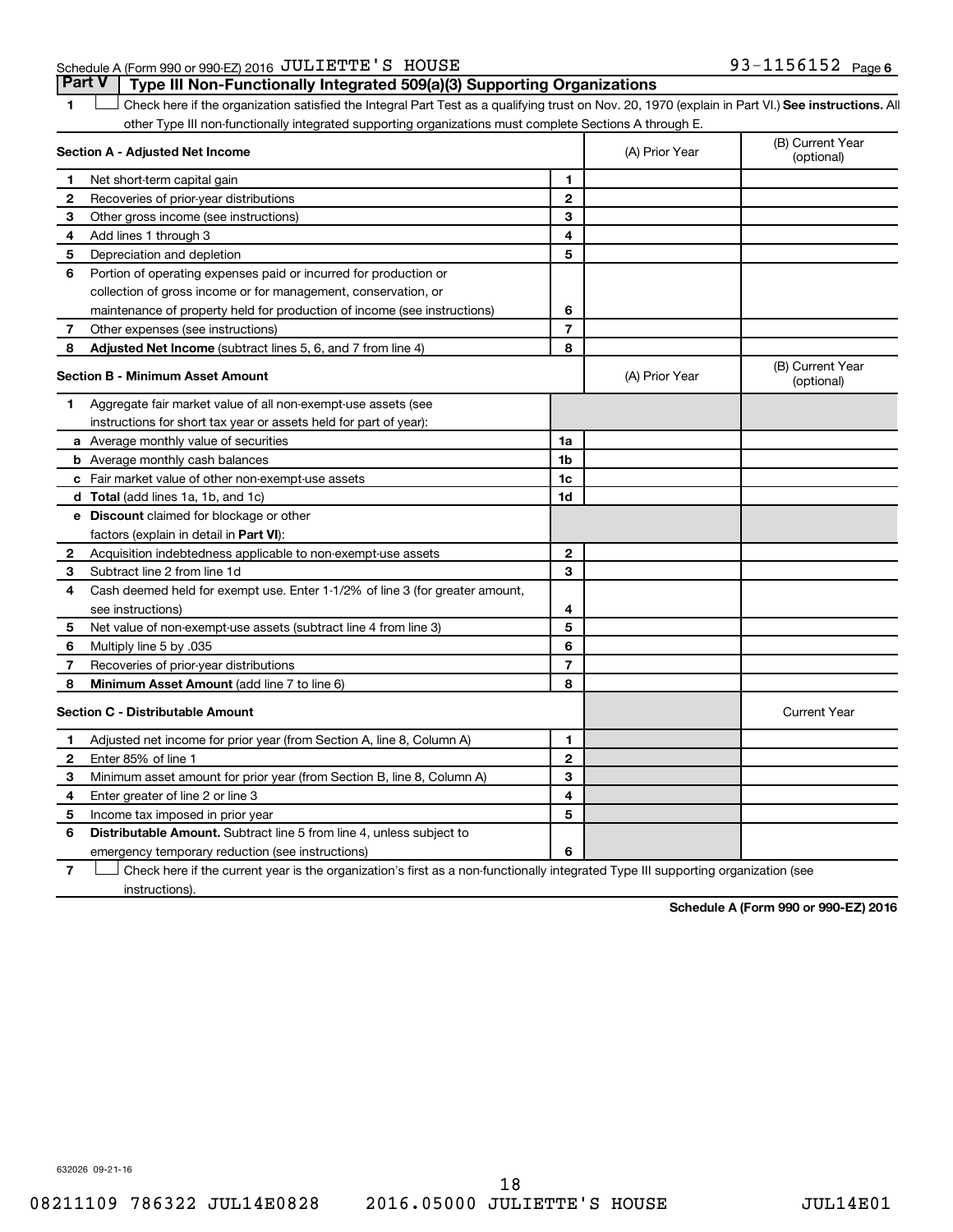| <b>Part V</b> | Type III Non-Functionally Integrated 509(a)(3) Supporting Organizations (continued)        |                             |                                       |                                         |  |  |  |  |
|---------------|--------------------------------------------------------------------------------------------|-----------------------------|---------------------------------------|-----------------------------------------|--|--|--|--|
|               | <b>Current Year</b><br><b>Section D - Distributions</b>                                    |                             |                                       |                                         |  |  |  |  |
| 1             | Amounts paid to supported organizations to accomplish exempt purposes                      |                             |                                       |                                         |  |  |  |  |
| 2             | Amounts paid to perform activity that directly furthers exempt purposes of supported       |                             |                                       |                                         |  |  |  |  |
|               | organizations, in excess of income from activity                                           |                             |                                       |                                         |  |  |  |  |
| 3             | Administrative expenses paid to accomplish exempt purposes of supported organizations      |                             |                                       |                                         |  |  |  |  |
| 4             | Amounts paid to acquire exempt-use assets                                                  |                             |                                       |                                         |  |  |  |  |
| 5             | Qualified set-aside amounts (prior IRS approval required)                                  |                             |                                       |                                         |  |  |  |  |
| 6             | Other distributions (describe in Part VI). See instructions                                |                             |                                       |                                         |  |  |  |  |
| 7             | Total annual distributions. Add lines 1 through 6                                          |                             |                                       |                                         |  |  |  |  |
| 8             | Distributions to attentive supported organizations to which the organization is responsive |                             |                                       |                                         |  |  |  |  |
|               | (provide details in Part VI). See instructions                                             |                             |                                       |                                         |  |  |  |  |
| 9             | Distributable amount for 2016 from Section C, line 6                                       |                             |                                       |                                         |  |  |  |  |
| 10            | Line 8 amount divided by Line 9 amount                                                     |                             |                                       |                                         |  |  |  |  |
|               |                                                                                            | (i)                         | (ii)                                  | (iii)                                   |  |  |  |  |
|               | Section E - Distribution Allocations (see instructions)                                    | <b>Excess Distributions</b> | <b>Underdistributions</b><br>Pre-2016 | <b>Distributable</b><br>Amount for 2016 |  |  |  |  |
|               |                                                                                            |                             |                                       |                                         |  |  |  |  |
| 1             | Distributable amount for 2016 from Section C, line 6                                       |                             |                                       |                                         |  |  |  |  |
| 2             | Underdistributions, if any, for years prior to 2016 (reason-                               |                             |                                       |                                         |  |  |  |  |
|               | able cause required- explain in Part VI). See instructions                                 |                             |                                       |                                         |  |  |  |  |
| 3             | Excess distributions carryover, if any, to 2016:                                           |                             |                                       |                                         |  |  |  |  |
| а             |                                                                                            |                             |                                       |                                         |  |  |  |  |
| b             |                                                                                            |                             |                                       |                                         |  |  |  |  |
|               | c From 2013                                                                                |                             |                                       |                                         |  |  |  |  |
|               | d From 2014                                                                                |                             |                                       |                                         |  |  |  |  |
|               | e From 2015                                                                                |                             |                                       |                                         |  |  |  |  |
| f             | <b>Total</b> of lines 3a through e                                                         |                             |                                       |                                         |  |  |  |  |
|               | <b>g</b> Applied to underdistributions of prior years                                      |                             |                                       |                                         |  |  |  |  |
|               | <b>h</b> Applied to 2016 distributable amount                                              |                             |                                       |                                         |  |  |  |  |
|               | Carryover from 2011 not applied (see instructions)                                         |                             |                                       |                                         |  |  |  |  |
|               | Remainder. Subtract lines 3g, 3h, and 3i from 3f.                                          |                             |                                       |                                         |  |  |  |  |
| 4             | Distributions for 2016 from Section D,                                                     |                             |                                       |                                         |  |  |  |  |
|               | line $7:$                                                                                  |                             |                                       |                                         |  |  |  |  |
|               | a Applied to underdistributions of prior years                                             |                             |                                       |                                         |  |  |  |  |
|               | <b>b</b> Applied to 2016 distributable amount                                              |                             |                                       |                                         |  |  |  |  |
| с             | Remainder. Subtract lines 4a and 4b from 4                                                 |                             |                                       |                                         |  |  |  |  |
| 5             | Remaining underdistributions for years prior to 2016, if                                   |                             |                                       |                                         |  |  |  |  |
|               | any. Subtract lines 3g and 4a from line 2. For result greater                              |                             |                                       |                                         |  |  |  |  |
|               | than zero, explain in Part VI. See instructions                                            |                             |                                       |                                         |  |  |  |  |
| 6             | Remaining underdistributions for 2016. Subtract lines 3h                                   |                             |                                       |                                         |  |  |  |  |
|               | and 4b from line 1. For result greater than zero, explain in                               |                             |                                       |                                         |  |  |  |  |
|               | Part VI. See instructions                                                                  |                             |                                       |                                         |  |  |  |  |
| $\mathbf{7}$  | Excess distributions carryover to 2017. Add lines 3j                                       |                             |                                       |                                         |  |  |  |  |
|               | and 4c                                                                                     |                             |                                       |                                         |  |  |  |  |
| 8             | Breakdown of line 7:                                                                       |                             |                                       |                                         |  |  |  |  |
| a             | <b>b</b> Excess from 2013                                                                  |                             |                                       |                                         |  |  |  |  |
|               | c Excess from 2014                                                                         |                             |                                       |                                         |  |  |  |  |
|               | d Excess from 2015                                                                         |                             |                                       |                                         |  |  |  |  |
|               | e Excess from 2016                                                                         |                             |                                       |                                         |  |  |  |  |
|               |                                                                                            |                             |                                       |                                         |  |  |  |  |

**Schedule A (Form 990 or 990-EZ) 2016**

632027 09-21-16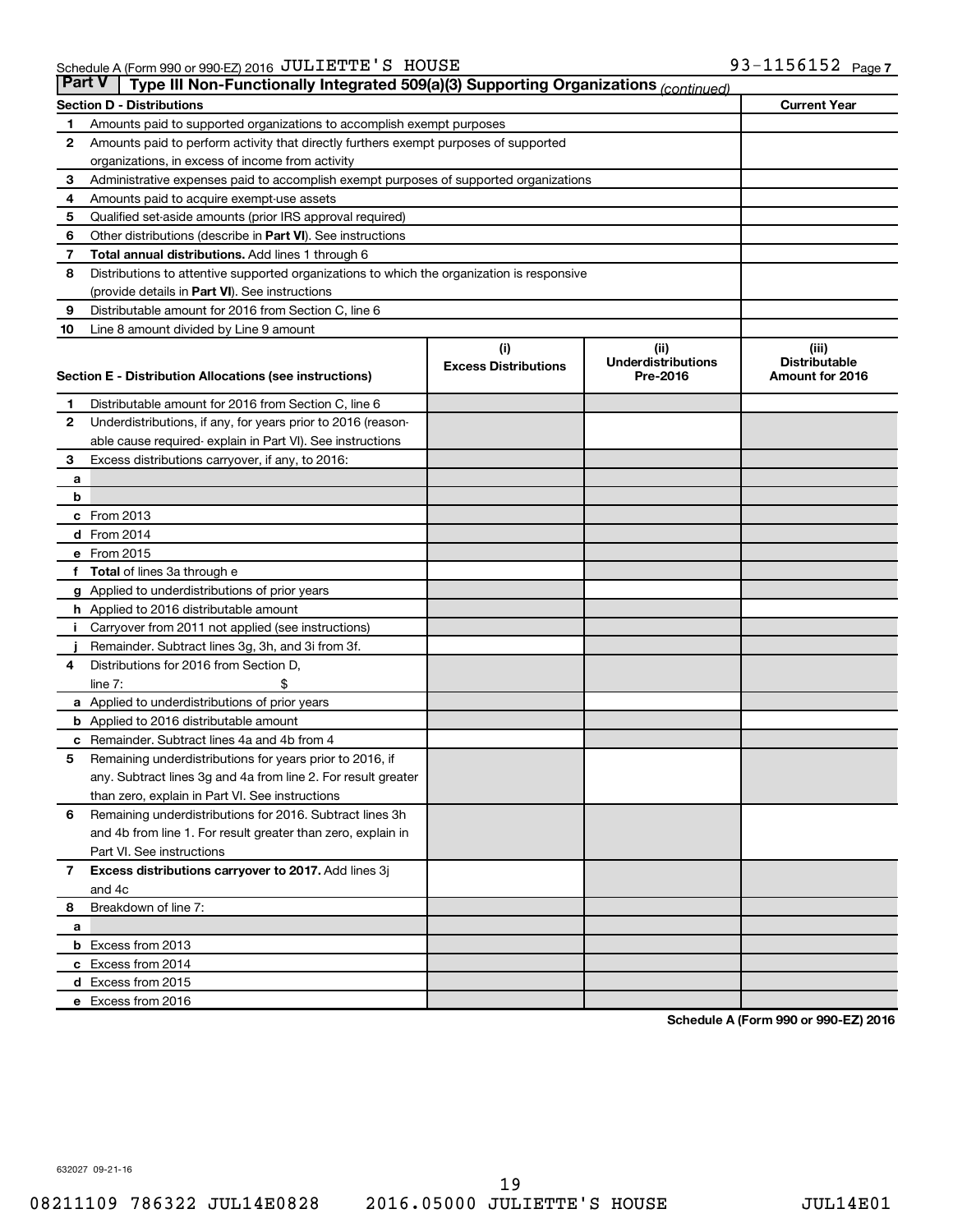#### Schedule A (Form 990 or 990-EZ) 2016 Page JULIETTE'S HOUSE 93-1156152

| <b>Part VI</b><br>(See instructions.) | <b>Supplemental Information.</b> Provide the explanations required by Part II, line 10; Part II, line 17a or 17b; Part III, line 12; Part IV, Section A, lines 1, 2, 3b, 3c, 4b, 4c, 5a, 6, 9a, 9b, 9c, 11a, 11b, and 11c; Part IV, |                             |                                      |                 |
|---------------------------------------|-------------------------------------------------------------------------------------------------------------------------------------------------------------------------------------------------------------------------------------|-----------------------------|--------------------------------------|-----------------|
|                                       |                                                                                                                                                                                                                                     |                             |                                      |                 |
|                                       |                                                                                                                                                                                                                                     |                             |                                      |                 |
|                                       |                                                                                                                                                                                                                                     |                             |                                      |                 |
|                                       |                                                                                                                                                                                                                                     |                             |                                      |                 |
|                                       |                                                                                                                                                                                                                                     |                             |                                      |                 |
|                                       |                                                                                                                                                                                                                                     |                             |                                      |                 |
|                                       |                                                                                                                                                                                                                                     |                             |                                      |                 |
|                                       |                                                                                                                                                                                                                                     |                             |                                      |                 |
|                                       |                                                                                                                                                                                                                                     |                             |                                      |                 |
|                                       |                                                                                                                                                                                                                                     |                             |                                      |                 |
|                                       |                                                                                                                                                                                                                                     |                             |                                      |                 |
|                                       |                                                                                                                                                                                                                                     |                             |                                      |                 |
|                                       |                                                                                                                                                                                                                                     |                             |                                      |                 |
|                                       |                                                                                                                                                                                                                                     |                             |                                      |                 |
|                                       |                                                                                                                                                                                                                                     |                             |                                      |                 |
|                                       |                                                                                                                                                                                                                                     |                             |                                      |                 |
|                                       |                                                                                                                                                                                                                                     |                             |                                      |                 |
|                                       |                                                                                                                                                                                                                                     |                             |                                      |                 |
|                                       |                                                                                                                                                                                                                                     |                             |                                      |                 |
|                                       |                                                                                                                                                                                                                                     |                             |                                      |                 |
|                                       |                                                                                                                                                                                                                                     |                             |                                      |                 |
|                                       |                                                                                                                                                                                                                                     |                             |                                      |                 |
|                                       |                                                                                                                                                                                                                                     |                             |                                      |                 |
|                                       |                                                                                                                                                                                                                                     |                             |                                      |                 |
|                                       |                                                                                                                                                                                                                                     |                             |                                      |                 |
|                                       |                                                                                                                                                                                                                                     |                             |                                      |                 |
|                                       |                                                                                                                                                                                                                                     |                             |                                      |                 |
|                                       |                                                                                                                                                                                                                                     |                             |                                      |                 |
|                                       |                                                                                                                                                                                                                                     |                             |                                      |                 |
|                                       |                                                                                                                                                                                                                                     |                             |                                      |                 |
|                                       |                                                                                                                                                                                                                                     |                             |                                      |                 |
|                                       |                                                                                                                                                                                                                                     |                             |                                      |                 |
|                                       |                                                                                                                                                                                                                                     |                             |                                      |                 |
|                                       |                                                                                                                                                                                                                                     |                             |                                      |                 |
| 632028 09-21-16                       |                                                                                                                                                                                                                                     | 20                          | Schedule A (Form 990 or 990-EZ) 2016 |                 |
| 08211109 786322 JUL14E0828            |                                                                                                                                                                                                                                     | 2016.05000 JULIETTE'S HOUSE |                                      | <b>JUL14E01</b> |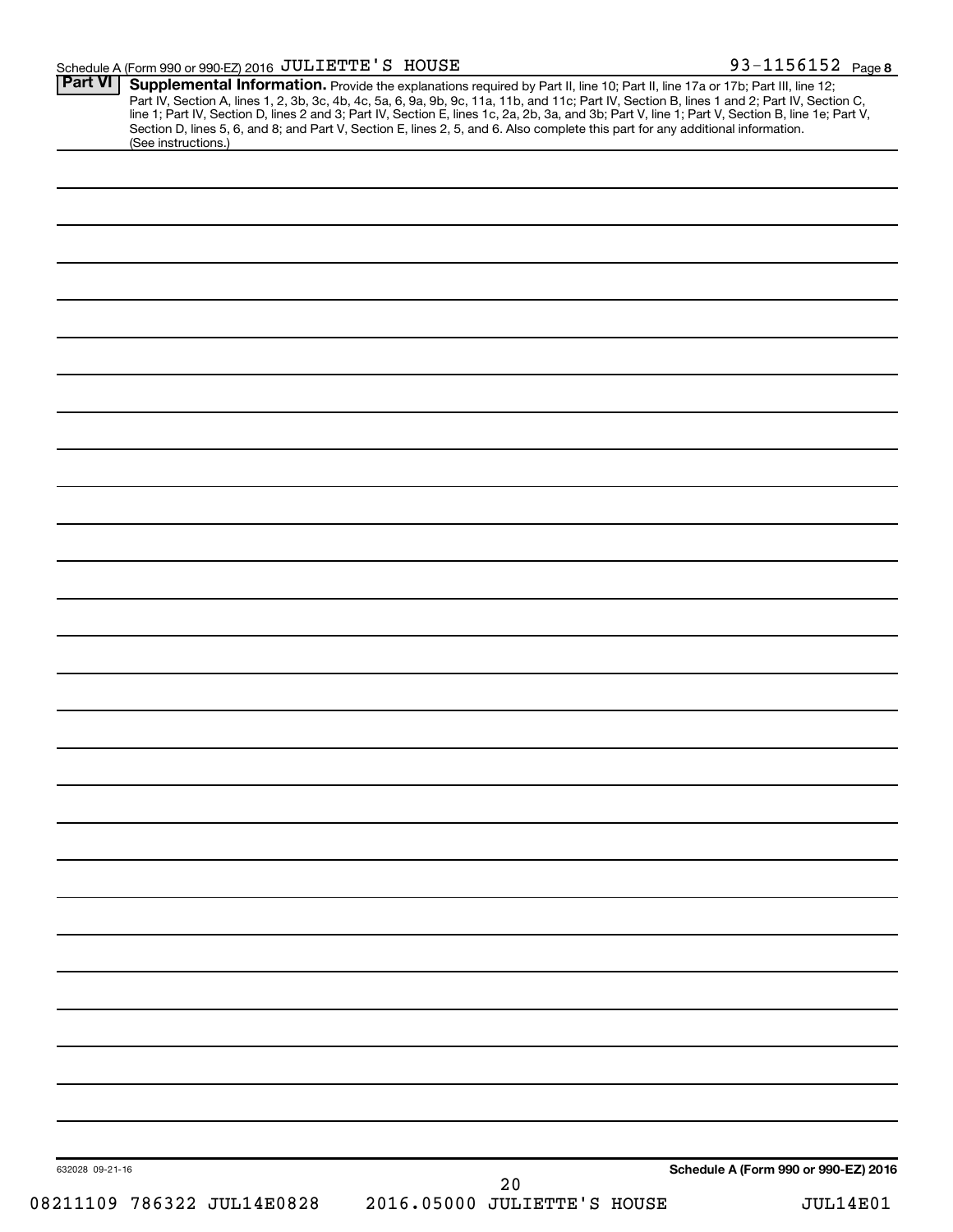|         | <b>SCHEDULE D</b>                                 |                                                                                                        | <b>Supplemental Financial Statements</b>                                                                                                                    |                | OMB No. 1545-0047                                   |
|---------|---------------------------------------------------|--------------------------------------------------------------------------------------------------------|-------------------------------------------------------------------------------------------------------------------------------------------------------------|----------------|-----------------------------------------------------|
|         | (Form 990)                                        |                                                                                                        |                                                                                                                                                             |                |                                                     |
|         | Department of the Treasury                        |                                                                                                        | Complete if the organization answered "Yes" on Form 990,<br>Part IV, line 6, 7, 8, 9, 10, 11a, 11b, 11c, 11d, 11e, 11f, 12a, or 12b.<br>Attach to Form 990. |                | <b>Open to Public</b>                               |
|         | Internal Revenue Service                          |                                                                                                        | Information about Schedule D (Form 990) and its instructions is at www.irs.gov/form990.                                                                     |                | <b>Inspection</b>                                   |
|         | Name of the organization                          | <b>JULIETTE'S HOUSE</b>                                                                                |                                                                                                                                                             |                | <b>Employer identification number</b><br>93-1156152 |
| Part I  |                                                   |                                                                                                        | Organizations Maintaining Donor Advised Funds or Other Similar Funds or Accounts. Complete if the                                                           |                |                                                     |
|         |                                                   | organization answered "Yes" on Form 990, Part IV, line 6.                                              |                                                                                                                                                             |                |                                                     |
|         |                                                   |                                                                                                        | (a) Donor advised funds                                                                                                                                     |                | (b) Funds and other accounts                        |
| 1       |                                                   |                                                                                                        |                                                                                                                                                             |                |                                                     |
| 2       | Aggregate value of contributions to (during year) |                                                                                                        |                                                                                                                                                             |                |                                                     |
| З       |                                                   | Aggregate value of grants from (during year)                                                           |                                                                                                                                                             |                |                                                     |
| 4       |                                                   |                                                                                                        |                                                                                                                                                             |                |                                                     |
| 5       |                                                   |                                                                                                        | Did the organization inform all donors and donor advisors in writing that the assets held in donor advised funds                                            |                |                                                     |
|         |                                                   |                                                                                                        |                                                                                                                                                             |                | Yes<br><b>No</b>                                    |
| 6       |                                                   |                                                                                                        | Did the organization inform all grantees, donors, and donor advisors in writing that grant funds can be used only                                           |                |                                                     |
|         |                                                   |                                                                                                        | for charitable purposes and not for the benefit of the donor or donor advisor, or for any other purpose conferring                                          |                |                                                     |
| Part II | impermissible private benefit?                    |                                                                                                        |                                                                                                                                                             |                | Yes<br>No                                           |
|         |                                                   |                                                                                                        | Conservation Easements. Complete if the organization answered "Yes" on Form 990, Part IV, line 7.                                                           |                |                                                     |
| 1       |                                                   | Purpose(s) of conservation easements held by the organization (check all that apply).                  |                                                                                                                                                             |                |                                                     |
|         |                                                   | Preservation of land for public use (e.g., recreation or education)<br>Protection of natural habitat   | Preservation of a historically important land area<br>Preservation of a certified historic structure                                                        |                |                                                     |
|         |                                                   | Preservation of open space                                                                             |                                                                                                                                                             |                |                                                     |
| 2       |                                                   |                                                                                                        | Complete lines 2a through 2d if the organization held a qualified conservation contribution in the form of a conservation easement on the last              |                |                                                     |
|         | day of the tax year.                              |                                                                                                        |                                                                                                                                                             |                | Held at the End of the Tax Year                     |
| а       |                                                   |                                                                                                        |                                                                                                                                                             | 2a             |                                                     |
| b       |                                                   |                                                                                                        |                                                                                                                                                             | 2 <sub>b</sub> |                                                     |
| с       |                                                   |                                                                                                        |                                                                                                                                                             | 2c             |                                                     |
| d       |                                                   |                                                                                                        | Number of conservation easements included in (c) acquired after 8/17/06, and not on a historic structure                                                    |                |                                                     |
|         |                                                   |                                                                                                        |                                                                                                                                                             | 2d             |                                                     |
| З       |                                                   |                                                                                                        | Number of conservation easements modified, transferred, released, extinguished, or terminated by the organization during the tax                            |                |                                                     |
|         | year                                              |                                                                                                        |                                                                                                                                                             |                |                                                     |
| 4       |                                                   | Number of states where property subject to conservation easement is located $\blacktriangleright$      |                                                                                                                                                             |                |                                                     |
| 5       |                                                   | Does the organization have a written policy regarding the periodic monitoring, inspection, handling of |                                                                                                                                                             |                |                                                     |
|         |                                                   |                                                                                                        |                                                                                                                                                             |                | Yes<br><b>No</b>                                    |
| 6       |                                                   |                                                                                                        | Staff and volunteer hours devoted to monitoring, inspecting, handling of violations, and enforcing conservation easements during the year                   |                |                                                     |
|         |                                                   |                                                                                                        |                                                                                                                                                             |                |                                                     |
| 7       |                                                   |                                                                                                        | Amount of expenses incurred in monitoring, inspecting, handling of violations, and enforcing conservation easements during the year                         |                |                                                     |
|         | $\blacktriangleright$ \$                          |                                                                                                        | Does each conservation easement reported on line 2(d) above satisfy the requirements of section 170(h)(4)(B)(i)                                             |                |                                                     |
| 8       |                                                   |                                                                                                        |                                                                                                                                                             |                | Yes<br>No                                           |
| 9       |                                                   |                                                                                                        | In Part XIII, describe how the organization reports conservation easements in its revenue and expense statement, and balance sheet, and                     |                |                                                     |
|         |                                                   |                                                                                                        | include, if applicable, the text of the footnote to the organization's financial statements that describes the organization's accounting for                |                |                                                     |
|         | conservation easements.                           |                                                                                                        |                                                                                                                                                             |                |                                                     |
|         | Part III                                          |                                                                                                        | Organizations Maintaining Collections of Art, Historical Treasures, or Other Similar Assets.                                                                |                |                                                     |
|         |                                                   | Complete if the organization answered "Yes" on Form 990, Part IV, line 8.                              |                                                                                                                                                             |                |                                                     |
|         |                                                   |                                                                                                        | 1a If the organization elected, as permitted under SFAS 116 (ASC 958), not to report in its revenue statement and balance sheet works of art,               |                |                                                     |
|         |                                                   |                                                                                                        | historical treasures, or other similar assets held for public exhibition, education, or research in furtherance of public service, provide, in Part XIII,   |                |                                                     |
|         |                                                   | the text of the footnote to its financial statements that describes these items.                       |                                                                                                                                                             |                |                                                     |
| b       |                                                   |                                                                                                        | If the organization elected, as permitted under SFAS 116 (ASC 958), to report in its revenue statement and balance sheet works of art, historical           |                |                                                     |
|         |                                                   |                                                                                                        | treasures, or other similar assets held for public exhibition, education, or research in furtherance of public service, provide the following amounts       |                |                                                     |
|         | relating to these items:                          |                                                                                                        |                                                                                                                                                             |                |                                                     |
|         |                                                   |                                                                                                        |                                                                                                                                                             |                |                                                     |
|         |                                                   | (ii) Assets included in Form 990, Part X                                                               |                                                                                                                                                             |                | $\frac{1}{2}$                                       |
| 2       |                                                   |                                                                                                        | If the organization received or held works of art, historical treasures, or other similar assets for financial gain, provide                                |                |                                                     |
| а       |                                                   | the following amounts required to be reported under SFAS 116 (ASC 958) relating to these items:        |                                                                                                                                                             |                |                                                     |
|         |                                                   |                                                                                                        |                                                                                                                                                             |                |                                                     |

| LHA For Paperwork Reduction Act Notice, see the Instructions for Form 990. |
|----------------------------------------------------------------------------|
| 632051 08-29-16                                                            |

25

08211109 786322 JUL14E0828 2016.05000 JULIETTE'S HOUSE JUL14E01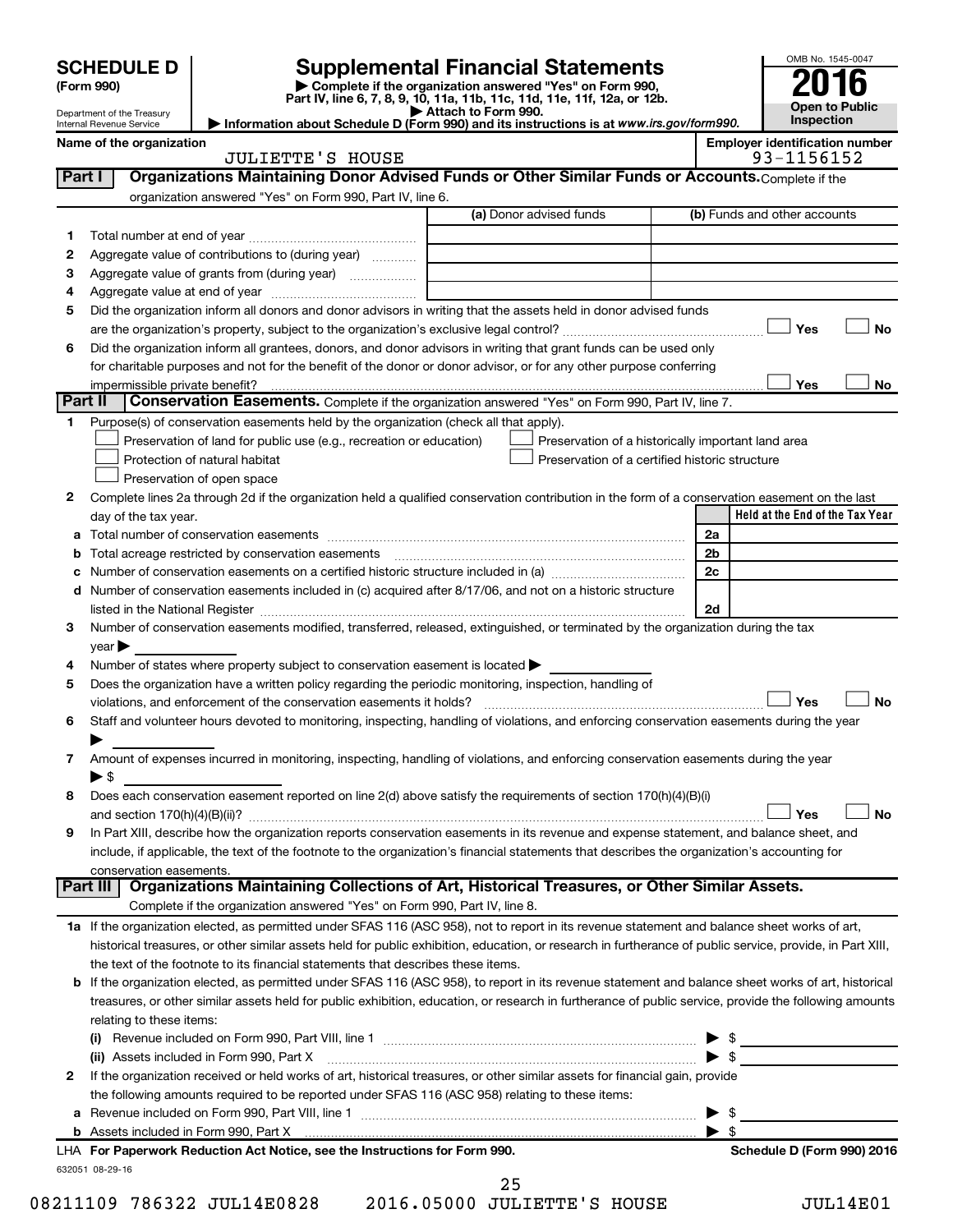|          | 93-1156152 Page 2<br><b>JULIETTE'S HOUSE</b><br>Schedule D (Form 990) 2016                                                                                                                                                     |                    |                |                                                 |                 |                            |
|----------|--------------------------------------------------------------------------------------------------------------------------------------------------------------------------------------------------------------------------------|--------------------|----------------|-------------------------------------------------|-----------------|----------------------------|
| Part III | Organizations Maintaining Collections of Art, Historical Treasures, or Other Similar Assets (continued)                                                                                                                        |                    |                |                                                 |                 |                            |
| 3        | Using the organization's acquisition, accession, and other records, check any of the following that are a significant use of its collection items                                                                              |                    |                |                                                 |                 |                            |
|          | (check all that apply):                                                                                                                                                                                                        |                    |                |                                                 |                 |                            |
| а        | Public exhibition                                                                                                                                                                                                              | d                  |                | Loan or exchange programs                       |                 |                            |
| b        | Scholarly research                                                                                                                                                                                                             | e                  | Other          |                                                 |                 |                            |
| c        | Preservation for future generations                                                                                                                                                                                            |                    |                |                                                 |                 |                            |
| 4        | Provide a description of the organization's collections and explain how they further the organization's exempt purpose in Part XIII.                                                                                           |                    |                |                                                 |                 |                            |
| 5        | During the year, did the organization solicit or receive donations of art, historical treasures, or other similar assets                                                                                                       |                    |                |                                                 |                 |                            |
|          |                                                                                                                                                                                                                                |                    |                |                                                 |                 | Yes<br>No                  |
|          | Part IV<br><b>Escrow and Custodial Arrangements.</b> Complete if the organization answered "Yes" on Form 990, Part IV, line 9, or<br>reported an amount on Form 990, Part X, line 21.                                          |                    |                |                                                 |                 |                            |
|          | 1a Is the organization an agent, trustee, custodian or other intermediary for contributions or other assets not included                                                                                                       |                    |                |                                                 |                 |                            |
|          |                                                                                                                                                                                                                                |                    |                |                                                 |                 | Yes<br>No                  |
|          | b If "Yes," explain the arrangement in Part XIII and complete the following table:                                                                                                                                             |                    |                |                                                 |                 |                            |
|          |                                                                                                                                                                                                                                |                    |                |                                                 |                 | Amount                     |
| с        | Beginning balance measurements and the contract of the contract of the contract of the contract of the contract of the contract of the contract of the contract of the contract of the contract of the contract of the contrac |                    |                |                                                 | 1c              |                            |
|          | Additions during the year manufactured and an account of the year and year and year and year and year and year                                                                                                                 |                    |                |                                                 | 1d              |                            |
| е        | Distributions during the year manufactured and continuum and contained and contained and contained and contained and contained and contained and contained and contained and contained and contained and contained and contain |                    |                |                                                 | 1e              |                            |
| f.       |                                                                                                                                                                                                                                |                    |                |                                                 | 1f              |                            |
|          | 2a Did the organization include an amount on Form 990, Part X, line 21, for escrow or custodial account liability?                                                                                                             |                    |                |                                                 |                 | Yes<br>No                  |
|          | <b>b</b> If "Yes," explain the arrangement in Part XIII. Check here if the explanation has been provided on Part XIII                                                                                                          |                    |                |                                                 |                 |                            |
| Part V   | <b>Endowment Funds.</b> Complete if the organization answered "Yes" on Form 990, Part IV, line 10.                                                                                                                             |                    |                |                                                 |                 |                            |
|          |                                                                                                                                                                                                                                | (a) Current year   | (b) Prior year | (c) Two years back $ $ (d) Three years back $ $ |                 | (e) Four years back        |
| 1a       | Beginning of year balance <i>manumman</i>                                                                                                                                                                                      | 70,536.            | 73,049.        | 73,179                                          |                 | 108,428.<br>63,200         |
| b        |                                                                                                                                                                                                                                |                    |                |                                                 |                 |                            |
|          | Net investment earnings, gains, and losses                                                                                                                                                                                     |                    | $-1,927.$      | 503.                                            |                 | 12,307.<br>10,531.         |
| d        |                                                                                                                                                                                                                                |                    |                |                                                 |                 |                            |
|          | e Other expenditures for facilities                                                                                                                                                                                            |                    |                |                                                 |                 |                            |
|          | and programs                                                                                                                                                                                                                   | 70,536.            |                |                                                 |                 | 56,600.                    |
|          | f Administrative expenses                                                                                                                                                                                                      |                    | 586.           | 633.                                            |                 | 552.<br>935.               |
| g        | End of year balance                                                                                                                                                                                                            |                    | 70,536.        | 73,049.                                         |                 | 73,179.<br>63,200.         |
| 2        | Provide the estimated percentage of the current year end balance (line 1g, column (a)) held as:                                                                                                                                |                    |                |                                                 |                 |                            |
|          | Board designated or quasi-endowment                                                                                                                                                                                            |                    | %              |                                                 |                 |                            |
| b        | .00<br>Permanent endowment                                                                                                                                                                                                     | %                  |                |                                                 |                 |                            |
| С        | Temporarily restricted endowment                                                                                                                                                                                               | %                  |                |                                                 |                 |                            |
|          | The percentages on lines 2a, 2b, and 2c should equal 100%.                                                                                                                                                                     |                    |                |                                                 |                 |                            |
|          | 3a Are there endowment funds not in the possession of the organization that are held and administered for the organization                                                                                                     |                    |                |                                                 |                 |                            |
|          | by:                                                                                                                                                                                                                            |                    |                |                                                 |                 | Yes<br>No<br>х             |
|          | (i)                                                                                                                                                                                                                            |                    |                |                                                 |                 | 3a(i)<br>x                 |
|          | (ii) related organizations                                                                                                                                                                                                     |                    |                |                                                 |                 | 3a(ii)                     |
| 4        | Describe in Part XIII the intended uses of the organization's endowment funds.                                                                                                                                                 |                    |                |                                                 |                 | 3b                         |
|          | <b>Part VI</b><br>Land, Buildings, and Equipment.                                                                                                                                                                              |                    |                |                                                 |                 |                            |
|          | Complete if the organization answered "Yes" on Form 990, Part IV, line 11a. See Form 990, Part X, line 10.                                                                                                                     |                    |                |                                                 |                 |                            |
|          | Description of property                                                                                                                                                                                                        | (a) Cost or other  |                | (b) Cost or other                               | (c) Accumulated | (d) Book value             |
|          |                                                                                                                                                                                                                                | basis (investment) |                | basis (other)                                   | depreciation    |                            |
|          |                                                                                                                                                                                                                                | 235,000.           |                |                                                 |                 | 235,000.                   |
| b        |                                                                                                                                                                                                                                | 412,879.           |                |                                                 | 216,586.        | 196, 293.                  |
|          |                                                                                                                                                                                                                                |                    |                |                                                 |                 |                            |
|          |                                                                                                                                                                                                                                | 114,638.           |                |                                                 | 89, 169.        | 25,469.                    |
|          |                                                                                                                                                                                                                                |                    |                |                                                 |                 |                            |
|          | Total. Add lines 1a through 1e. (Column (d) must equal Form 990, Part X, column (B), line 10c.)                                                                                                                                |                    |                |                                                 |                 | 456,762.                   |
|          |                                                                                                                                                                                                                                |                    |                |                                                 |                 | Schedule D (Form 990) 2016 |
|          |                                                                                                                                                                                                                                |                    |                |                                                 |                 |                            |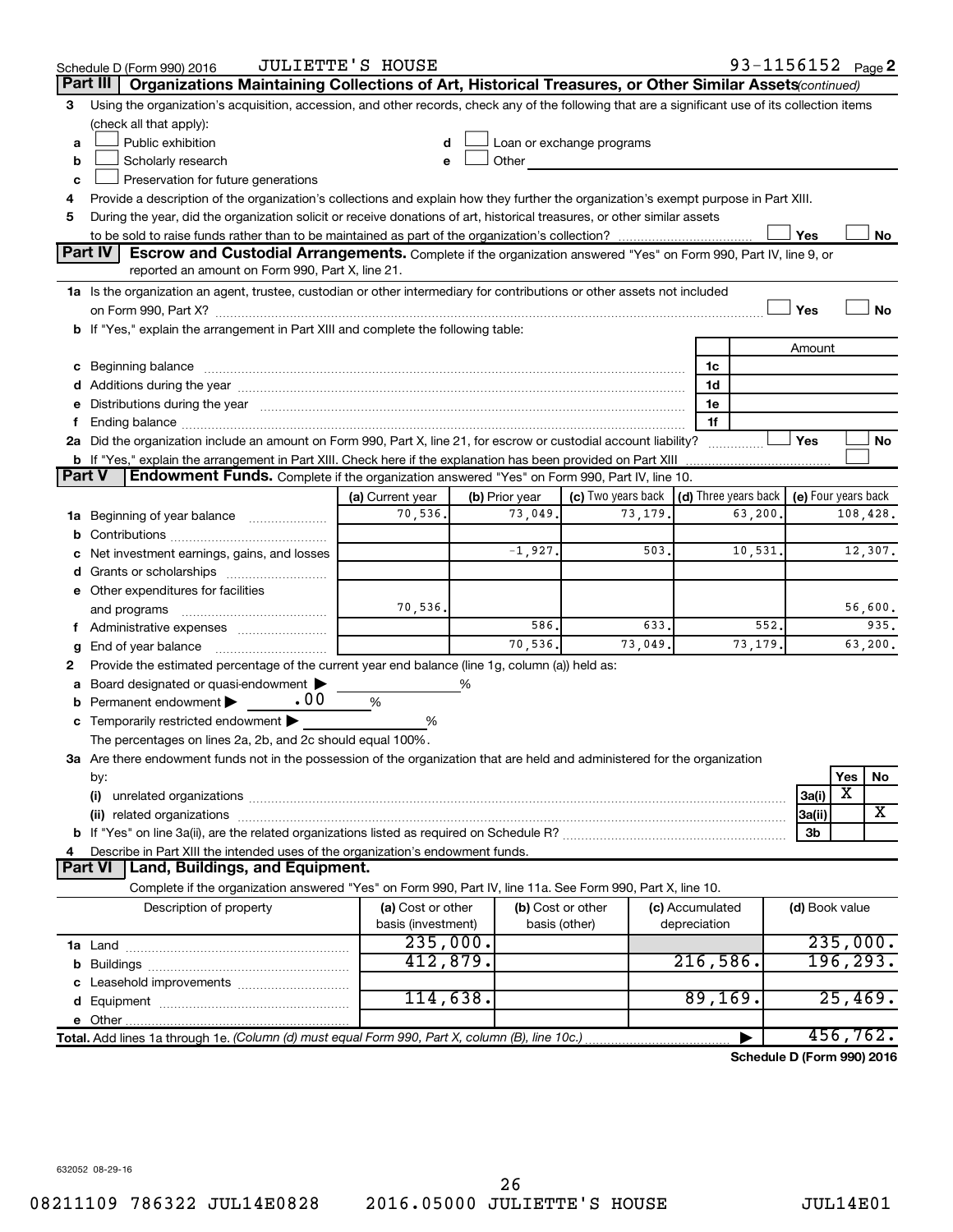| Complete if the organization answered "Yes" on Form 990, Part IV, line 11b. See Form 990, Part X, line 12.<br>(a) Description of security or category (including name of security) | (b) Book value  |                | (c) Method of valuation: Cost or end-of-year market value |
|------------------------------------------------------------------------------------------------------------------------------------------------------------------------------------|-----------------|----------------|-----------------------------------------------------------|
| (1) Financial derivatives                                                                                                                                                          |                 |                |                                                           |
|                                                                                                                                                                                    |                 |                |                                                           |
|                                                                                                                                                                                    |                 |                |                                                           |
| $(3)$ Other                                                                                                                                                                        |                 |                |                                                           |
| (A)                                                                                                                                                                                |                 |                |                                                           |
| (B)                                                                                                                                                                                |                 |                |                                                           |
| (C)                                                                                                                                                                                |                 |                |                                                           |
| (D)                                                                                                                                                                                |                 |                |                                                           |
| (E)                                                                                                                                                                                |                 |                |                                                           |
| (F)                                                                                                                                                                                |                 |                |                                                           |
| (G)                                                                                                                                                                                |                 |                |                                                           |
| (H)                                                                                                                                                                                |                 |                |                                                           |
| Total. (Col. (b) must equal Form 990, Part X, col. (B) line 12.) $\blacktriangleright$                                                                                             |                 |                |                                                           |
| Part VIII Investments - Program Related.                                                                                                                                           |                 |                |                                                           |
|                                                                                                                                                                                    |                 |                |                                                           |
| Complete if the organization answered "Yes" on Form 990, Part IV, line 11c. See Form 990, Part X, line 13.<br>(a) Description of investment                                        | (b) Book value  |                | (c) Method of valuation: Cost or end-of-year market value |
|                                                                                                                                                                                    |                 |                |                                                           |
| (1)                                                                                                                                                                                |                 |                |                                                           |
| (2)                                                                                                                                                                                |                 |                |                                                           |
| (3)                                                                                                                                                                                |                 |                |                                                           |
| (4)                                                                                                                                                                                |                 |                |                                                           |
| (5)                                                                                                                                                                                |                 |                |                                                           |
| (6)                                                                                                                                                                                |                 |                |                                                           |
| (7)                                                                                                                                                                                |                 |                |                                                           |
| (8)                                                                                                                                                                                |                 |                |                                                           |
| (9)                                                                                                                                                                                |                 |                |                                                           |
|                                                                                                                                                                                    |                 |                |                                                           |
| Total. (Col. (b) must equal Form 990, Part X, col. (B) line $13.$ )                                                                                                                |                 |                |                                                           |
| Part IX<br><b>Other Assets.</b>                                                                                                                                                    |                 |                |                                                           |
| Complete if the organization answered "Yes" on Form 990, Part IV, line 11d. See Form 990, Part X, line 15.                                                                         |                 |                |                                                           |
|                                                                                                                                                                                    | (a) Description |                | (b) Book value                                            |
| (1)                                                                                                                                                                                |                 |                |                                                           |
| (2)                                                                                                                                                                                |                 |                |                                                           |
| (3)                                                                                                                                                                                |                 |                |                                                           |
| (4)                                                                                                                                                                                |                 |                |                                                           |
| (5)                                                                                                                                                                                |                 |                |                                                           |
|                                                                                                                                                                                    |                 |                |                                                           |
| (6)                                                                                                                                                                                |                 |                |                                                           |
| (7)                                                                                                                                                                                |                 |                |                                                           |
| (8)                                                                                                                                                                                |                 |                |                                                           |
| (9)                                                                                                                                                                                |                 |                |                                                           |
| Total. (Column (b) must equal Form 990, Part X, col. (B) line 15.)                                                                                                                 |                 |                |                                                           |
| <b>Other Liabilities.</b><br>Part X                                                                                                                                                |                 |                |                                                           |
| Complete if the organization answered "Yes" on Form 990, Part IV, line 11e or 11f. See Form 990, Part X, line 25.                                                                  |                 |                |                                                           |
| (a) Description of liability<br>1.                                                                                                                                                 |                 | (b) Book value |                                                           |
|                                                                                                                                                                                    |                 |                |                                                           |
|                                                                                                                                                                                    |                 |                |                                                           |
| (1)<br>Federal income taxes                                                                                                                                                        |                 |                |                                                           |
| (2)                                                                                                                                                                                |                 |                |                                                           |
| (3)                                                                                                                                                                                |                 |                |                                                           |
| (4)                                                                                                                                                                                |                 |                |                                                           |
| (5)                                                                                                                                                                                |                 |                |                                                           |
| (6)                                                                                                                                                                                |                 |                |                                                           |
|                                                                                                                                                                                    |                 |                |                                                           |
| (7)                                                                                                                                                                                |                 |                |                                                           |
| (8)                                                                                                                                                                                |                 |                |                                                           |
| (9)<br>Total. (Column (b) must equal Form 990, Part X, col. (B) line 25.)                                                                                                          |                 |                |                                                           |

632053 08-29-16

**Schedule D (Form 990) 2016**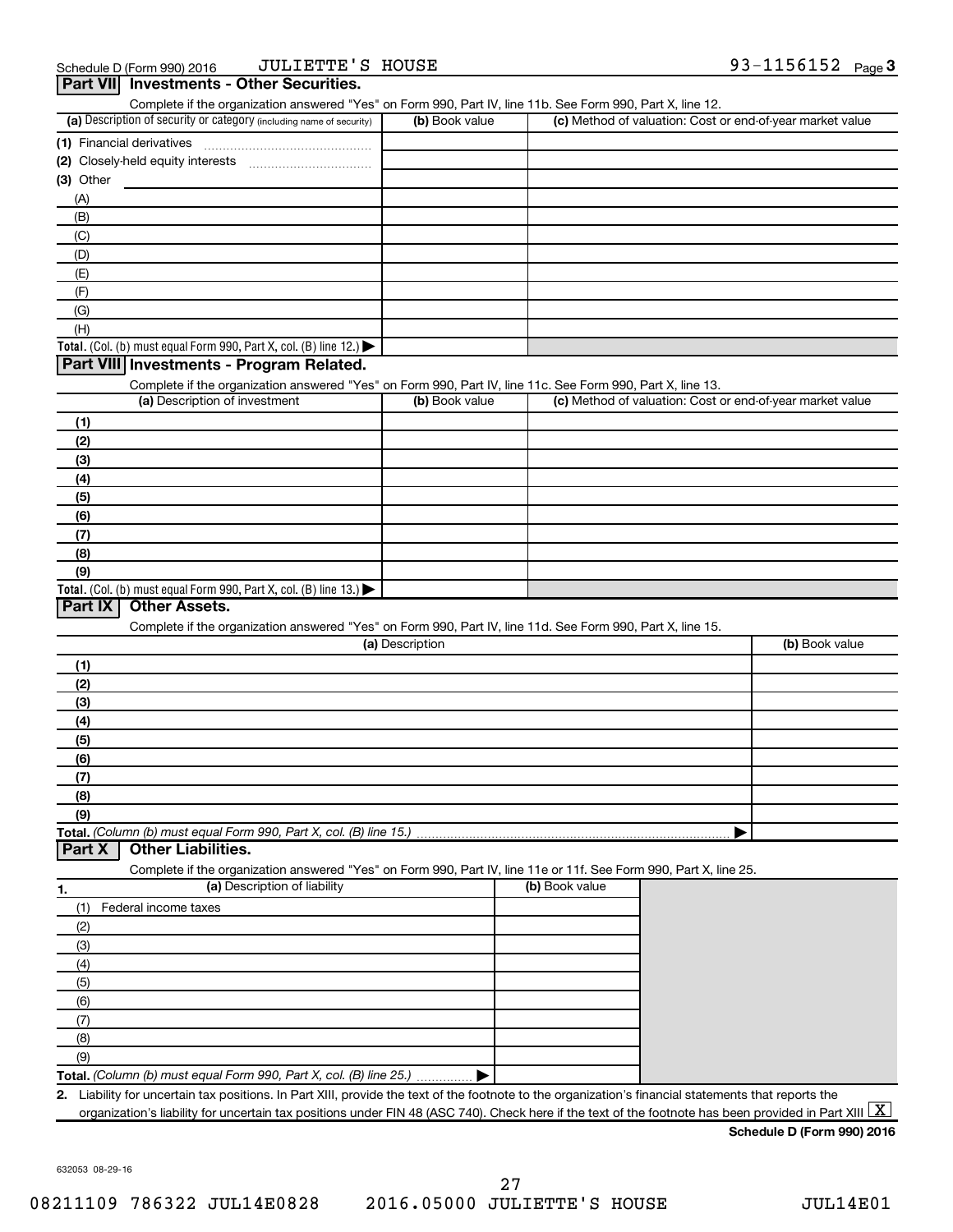|              | <b>JULIETTE'S HOUSE</b><br>Schedule D (Form 990) 2016                                                                                                          |                |                        |              | 93-1156152 Page 4 |
|--------------|----------------------------------------------------------------------------------------------------------------------------------------------------------------|----------------|------------------------|--------------|-------------------|
|              | Reconciliation of Revenue per Audited Financial Statements With Revenue per Return.<br>Part XI                                                                 |                |                        |              |                   |
|              | Complete if the organization answered "Yes" on Form 990, Part IV, line 12a.                                                                                    |                |                        |              |                   |
| 1            |                                                                                                                                                                |                |                        | $\mathbf{1}$ | 653,465.          |
| $\mathbf{2}$ | Amounts included on line 1 but not on Form 990, Part VIII, line 12:                                                                                            |                |                        |              |                   |
| a            |                                                                                                                                                                | 2a             | $\frac{2,799}{21,333}$ |              |                   |
|              |                                                                                                                                                                | 2 <sub>b</sub> |                        |              |                   |
| с            |                                                                                                                                                                | 2 <sub>c</sub> |                        |              |                   |
| d            |                                                                                                                                                                | 2d             | 14,443.                |              |                   |
| e            | Add lines 2a through 2d                                                                                                                                        |                |                        | 2е           | 38,575.           |
| 3            |                                                                                                                                                                |                |                        | 3            | 614,890.          |
| 4            | Amounts included on Form 990, Part VIII, line 12, but not on line 1:                                                                                           |                |                        |              |                   |
| a            |                                                                                                                                                                | 4a             |                        |              |                   |
|              |                                                                                                                                                                |                |                        |              |                   |
|              | Add lines 4a and 4b                                                                                                                                            |                |                        | 4c           | 0.                |
| 5            |                                                                                                                                                                |                |                        | 5            | 614,890.          |
|              | Part XII   Reconciliation of Expenses per Audited Financial Statements With Expenses per Return.                                                               |                |                        |              |                   |
|              | Complete if the organization answered "Yes" on Form 990, Part IV, line 12a.                                                                                    |                |                        |              |                   |
| 1            |                                                                                                                                                                |                |                        |              | 717,309.          |
| 2            | Amounts included on line 1 but not on Form 990, Part IX, line 25:                                                                                              |                |                        |              |                   |
| a            |                                                                                                                                                                | 2a             | 21,333.                |              |                   |
|              |                                                                                                                                                                | 2 <sub>b</sub> |                        |              |                   |
| C.           |                                                                                                                                                                | 2 <sub>c</sub> |                        |              |                   |
| d            |                                                                                                                                                                | 2d             | 14,443.                |              |                   |
| e            |                                                                                                                                                                |                |                        | <b>2e</b>    | 35,776.           |
| 3            |                                                                                                                                                                |                |                        | 3            | 681,533.          |
| 4            | Amounts included on Form 990, Part IX, line 25, but not on line 1:                                                                                             |                |                        |              |                   |
| a            |                                                                                                                                                                | 4a             |                        |              |                   |
| b            |                                                                                                                                                                |                |                        |              |                   |
|              | Add lines 4a and 4b                                                                                                                                            |                |                        | 4с           | Ο.                |
| 5            |                                                                                                                                                                |                |                        | 5            | 681,533.          |
|              | Part XIII Supplemental Information.                                                                                                                            |                |                        |              |                   |
|              | Provide the descriptions required for Part II, lines 3, 5, and 9; Part III, lines 1a and 4; Part IV, lines 1b and 2b; Part V, line 4; Part X, line 2; Part XI, |                |                        |              |                   |

lines 2d and 4b; and Part XII, lines 2d and 4b. Also complete this part to provide any additional information.

PART X, LINE 2:

AS REQUIRED BY ASC 740, MANAGEMENT HAS EVALUATED TAX POSITIONS TAKEN AND

HAS DETERMINED THAT ANY UNCERTAINTY IN THOSE POSITIONS WOULD NOT HAVE A

MATERIAL EFFECT ON THE FINANCIAL STATEMENTS.

PART XI, LINE 2D - OTHER ADJUSTMENTS:

EXPENSES TAKEN DIRECTLY AGAINST REVENUE 14,443.

PART XII, LINE 2D - OTHER ADJUSTMENTS:

# EXPENSES TAKEN DIRECTLY AGAINST REVENUE 14,443.

# PART V LINE 1E

632054 08-29-16

**Schedule D (Form 990) 2016**

08211109 786322 JUL14E0828 2016.05000 JULIETTE'S HOUSE JUL14E01 28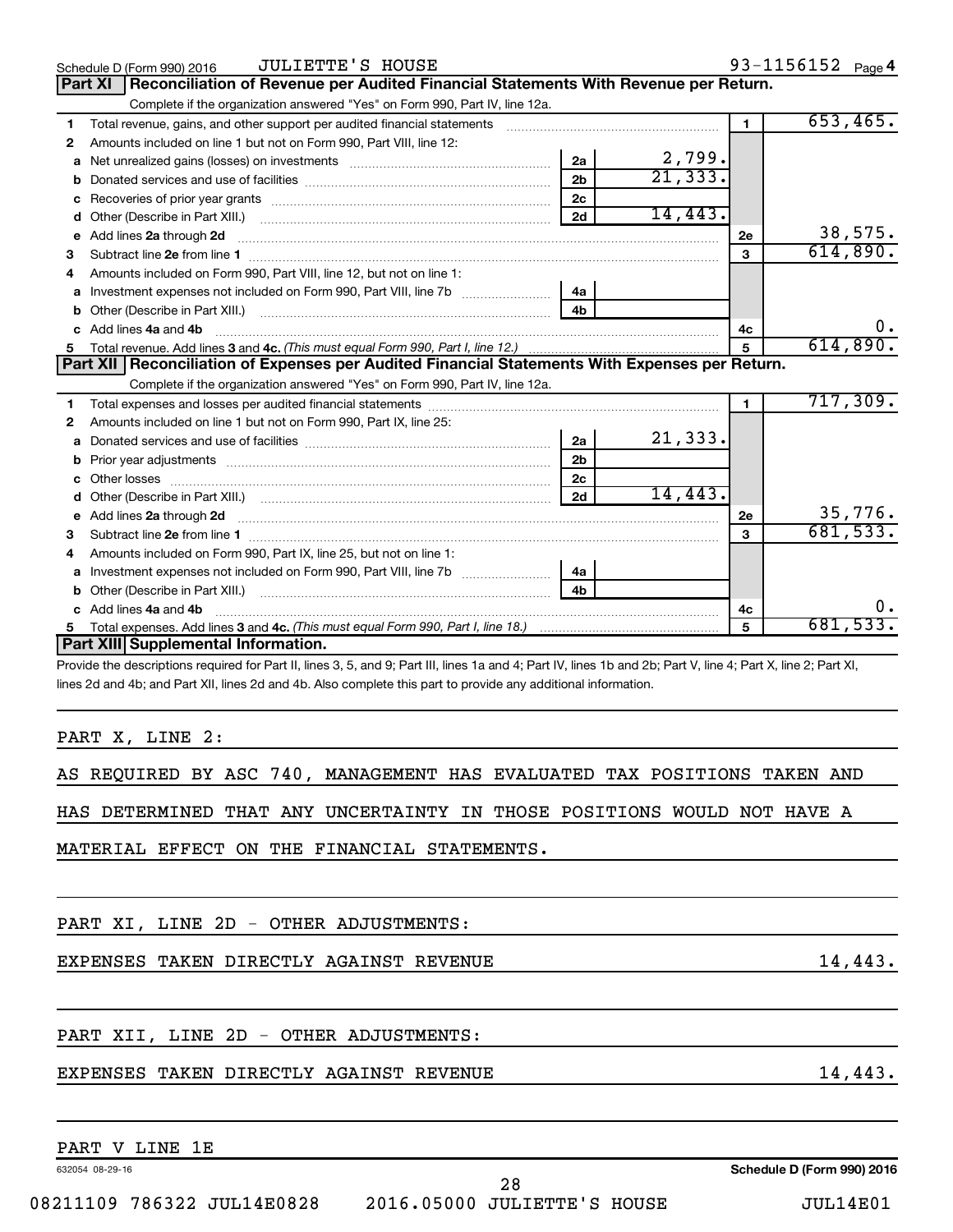*(continued)* **Part XIII Supplemental Information** 

THE ENTIRE ENDOWMENT FUND WAS TRANSFERRED BACK TO THE ORGANIZATION.

**Schedule D (Form 990) 2016**

632055 08-29-16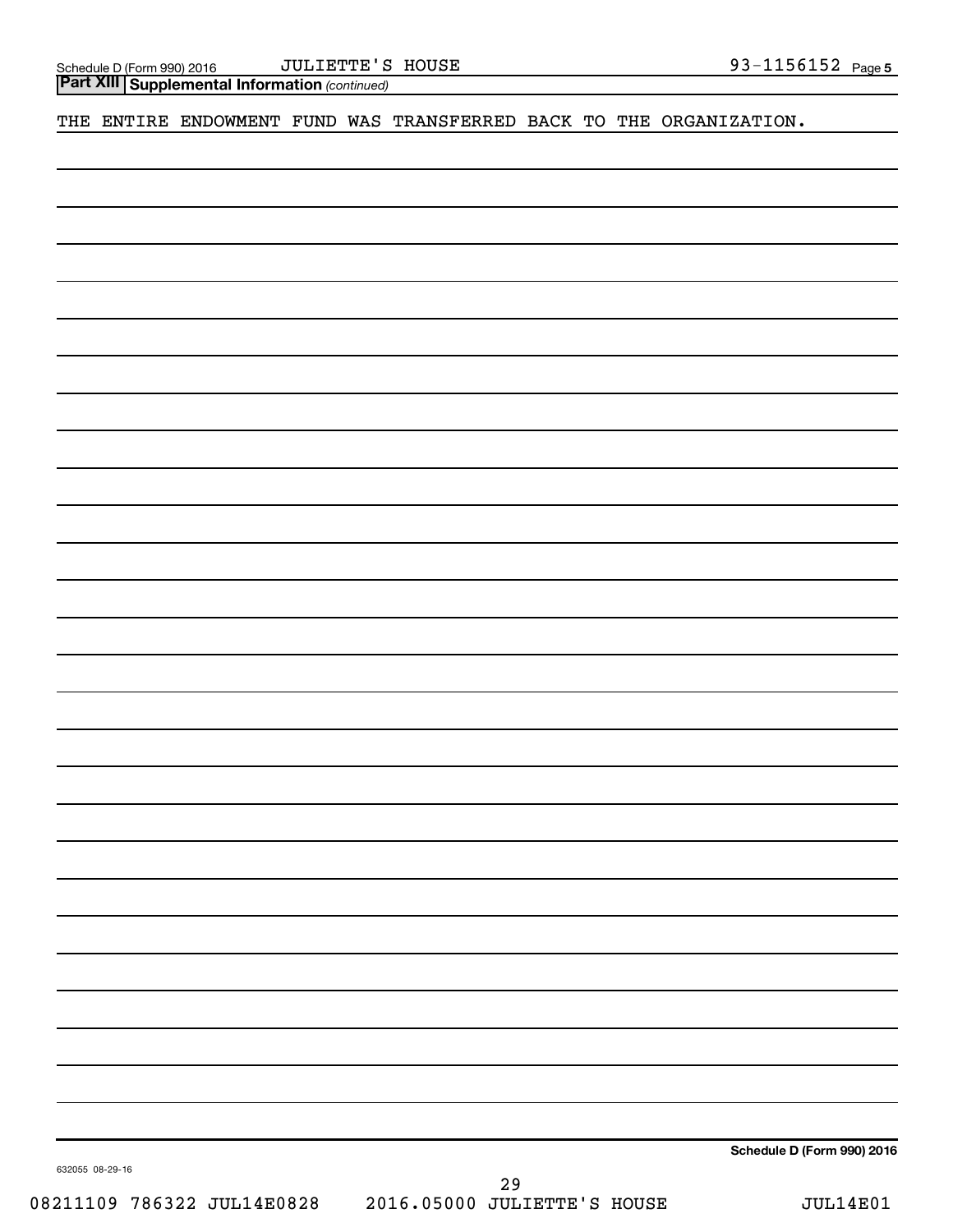| <b>SCHEDULE G</b><br><b>Supplemental Information Regarding Fundraising or Gaming Activities</b><br>(Form 990 or 990-EZ)<br>Complete if the organization answered "Yes" on Form 990, Part IV, line 17, 18, or 19, or if the<br>organization entered more than \$15,000 on Form 990-EZ, line 6a.<br>Department of the Treasury<br>Attach to Form 990 or Form 990-EZ.<br>Internal Revenue Service<br>Information about Schedule G (Form 990 or 990-EZ) and its instructions is at WWW.irs.gov/form990. |                                  |                                                                                                                                                                                                                                                                                                                                                                                                           |                            |                                              |                                                                            |  | OMB No. 1545-0047<br>016<br><b>Open to Public</b><br>Inspection            |                                                         |
|-----------------------------------------------------------------------------------------------------------------------------------------------------------------------------------------------------------------------------------------------------------------------------------------------------------------------------------------------------------------------------------------------------------------------------------------------------------------------------------------------------|----------------------------------|-----------------------------------------------------------------------------------------------------------------------------------------------------------------------------------------------------------------------------------------------------------------------------------------------------------------------------------------------------------------------------------------------------------|----------------------------|----------------------------------------------|----------------------------------------------------------------------------|--|----------------------------------------------------------------------------|---------------------------------------------------------|
| Name of the organization                                                                                                                                                                                                                                                                                                                                                                                                                                                                            |                                  |                                                                                                                                                                                                                                                                                                                                                                                                           |                            |                                              |                                                                            |  |                                                                            | <b>Employer identification number</b>                   |
|                                                                                                                                                                                                                                                                                                                                                                                                                                                                                                     |                                  | <b>JULIETTE'S HOUSE</b>                                                                                                                                                                                                                                                                                                                                                                                   |                            |                                              |                                                                            |  | 93-1156152                                                                 |                                                         |
| Part I                                                                                                                                                                                                                                                                                                                                                                                                                                                                                              | required to complete this part.  | Fundraising Activities. Complete if the organization answered "Yes" on Form 990, Part IV, line 17. Form 990-EZ filers are not                                                                                                                                                                                                                                                                             |                            |                                              |                                                                            |  |                                                                            |                                                         |
| Mail solicitations<br>a<br>b<br>Phone solicitations<br>c<br>In-person solicitations<br>d                                                                                                                                                                                                                                                                                                                                                                                                            | Internet and email solicitations | 1 Indicate whether the organization raised funds through any of the following activities. Check all that apply.<br>e<br>f<br>Special fundraising events<br>g<br>2 a Did the organization have a written or oral agreement with any individual (including officers, directors, trustees, or<br>key employees listed in Form 990, Part VII) or entity in connection with professional fundraising services? |                            |                                              | Solicitation of non-government grants<br>Solicitation of government grants |  | Yes                                                                        | <b>No</b>                                               |
| compensated at least \$5,000 by the organization.                                                                                                                                                                                                                                                                                                                                                                                                                                                   |                                  | b If "Yes," list the 10 highest paid individuals or entities (fundraisers) pursuant to agreements under which the fundraiser is to be                                                                                                                                                                                                                                                                     |                            |                                              |                                                                            |  |                                                                            |                                                         |
| (i) Name and address of individual<br>or entity (fundraiser)                                                                                                                                                                                                                                                                                                                                                                                                                                        |                                  | (ii) Activity                                                                                                                                                                                                                                                                                                                                                                                             | fundraiser<br>have custody | (iii) Did<br>or control of<br>contributions? | (iv) Gross receipts<br>from activity                                       |  | (v) Amount paid<br>to (or retained by)<br>fundraiser<br>listed in col. (i) | (vi) Amount paid<br>to (or retained by)<br>organization |
|                                                                                                                                                                                                                                                                                                                                                                                                                                                                                                     |                                  |                                                                                                                                                                                                                                                                                                                                                                                                           | Yes                        | No                                           |                                                                            |  |                                                                            |                                                         |
|                                                                                                                                                                                                                                                                                                                                                                                                                                                                                                     |                                  |                                                                                                                                                                                                                                                                                                                                                                                                           |                            |                                              |                                                                            |  |                                                                            |                                                         |
|                                                                                                                                                                                                                                                                                                                                                                                                                                                                                                     |                                  |                                                                                                                                                                                                                                                                                                                                                                                                           |                            |                                              |                                                                            |  |                                                                            |                                                         |
|                                                                                                                                                                                                                                                                                                                                                                                                                                                                                                     |                                  |                                                                                                                                                                                                                                                                                                                                                                                                           |                            |                                              |                                                                            |  |                                                                            |                                                         |
|                                                                                                                                                                                                                                                                                                                                                                                                                                                                                                     |                                  |                                                                                                                                                                                                                                                                                                                                                                                                           |                            |                                              |                                                                            |  |                                                                            |                                                         |
|                                                                                                                                                                                                                                                                                                                                                                                                                                                                                                     |                                  |                                                                                                                                                                                                                                                                                                                                                                                                           |                            |                                              |                                                                            |  |                                                                            |                                                         |
|                                                                                                                                                                                                                                                                                                                                                                                                                                                                                                     |                                  |                                                                                                                                                                                                                                                                                                                                                                                                           |                            |                                              |                                                                            |  |                                                                            |                                                         |
|                                                                                                                                                                                                                                                                                                                                                                                                                                                                                                     |                                  |                                                                                                                                                                                                                                                                                                                                                                                                           |                            |                                              |                                                                            |  |                                                                            |                                                         |
|                                                                                                                                                                                                                                                                                                                                                                                                                                                                                                     |                                  |                                                                                                                                                                                                                                                                                                                                                                                                           |                            |                                              |                                                                            |  |                                                                            |                                                         |
|                                                                                                                                                                                                                                                                                                                                                                                                                                                                                                     |                                  |                                                                                                                                                                                                                                                                                                                                                                                                           |                            |                                              |                                                                            |  |                                                                            |                                                         |
| Total                                                                                                                                                                                                                                                                                                                                                                                                                                                                                               |                                  |                                                                                                                                                                                                                                                                                                                                                                                                           |                            |                                              |                                                                            |  |                                                                            |                                                         |
| or licensing.                                                                                                                                                                                                                                                                                                                                                                                                                                                                                       |                                  | 3 List all states in which the organization is registered or licensed to solicit contributions or has been notified it is exempt from registration                                                                                                                                                                                                                                                        |                            |                                              |                                                                            |  |                                                                            |                                                         |
|                                                                                                                                                                                                                                                                                                                                                                                                                                                                                                     |                                  |                                                                                                                                                                                                                                                                                                                                                                                                           |                            |                                              |                                                                            |  |                                                                            |                                                         |
|                                                                                                                                                                                                                                                                                                                                                                                                                                                                                                     |                                  |                                                                                                                                                                                                                                                                                                                                                                                                           |                            |                                              |                                                                            |  |                                                                            |                                                         |
|                                                                                                                                                                                                                                                                                                                                                                                                                                                                                                     |                                  |                                                                                                                                                                                                                                                                                                                                                                                                           |                            |                                              |                                                                            |  |                                                                            |                                                         |
|                                                                                                                                                                                                                                                                                                                                                                                                                                                                                                     |                                  |                                                                                                                                                                                                                                                                                                                                                                                                           |                            |                                              |                                                                            |  |                                                                            |                                                         |
|                                                                                                                                                                                                                                                                                                                                                                                                                                                                                                     |                                  |                                                                                                                                                                                                                                                                                                                                                                                                           |                            |                                              |                                                                            |  |                                                                            |                                                         |
|                                                                                                                                                                                                                                                                                                                                                                                                                                                                                                     |                                  |                                                                                                                                                                                                                                                                                                                                                                                                           |                            |                                              |                                                                            |  |                                                                            |                                                         |
|                                                                                                                                                                                                                                                                                                                                                                                                                                                                                                     |                                  |                                                                                                                                                                                                                                                                                                                                                                                                           |                            |                                              |                                                                            |  |                                                                            |                                                         |
|                                                                                                                                                                                                                                                                                                                                                                                                                                                                                                     |                                  |                                                                                                                                                                                                                                                                                                                                                                                                           |                            |                                              |                                                                            |  |                                                                            |                                                         |
|                                                                                                                                                                                                                                                                                                                                                                                                                                                                                                     |                                  |                                                                                                                                                                                                                                                                                                                                                                                                           |                            |                                              |                                                                            |  |                                                                            |                                                         |

**For Paperwork Reduction Act Notice, see the Instructions for Form 990 or 990-EZ. Schedule G (Form 990 or 990-EZ) 2016** LHA

632081 09-12-16

08211109 786322 JUL14E0828 2016.05000 JULIETTE'S HOUSE JUL14E01 30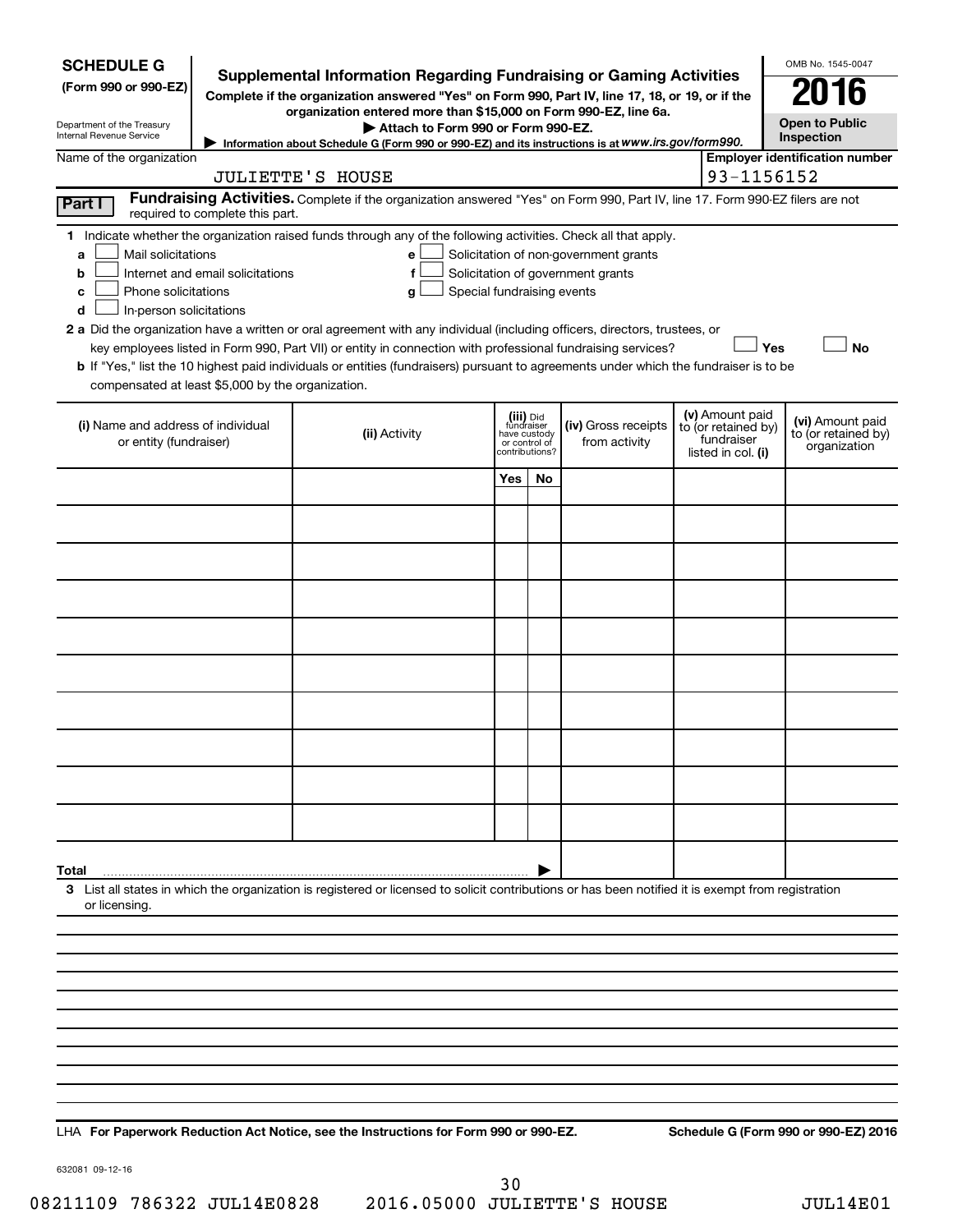### Schedule G (Form 990 or 990-EZ) 2016 Page JULIETTE'S HOUSE 93-1156152

Part II | Fundraising Events. Complete if the organization answered "Yes" on Form 990, Part IV, line 18, or reported more than \$15,000

|                 |              | of fundraising event contributions and gross income on Form 990-EZ, lines 1 and 6b. List events with gross receipts greater than \$5,000.           |              |                         |                  |                                      |
|-----------------|--------------|-----------------------------------------------------------------------------------------------------------------------------------------------------|--------------|-------------------------|------------------|--------------------------------------|
|                 |              |                                                                                                                                                     | (a) Event #1 | (b) Event #2            | (c) Other events | (d) Total events                     |
|                 |              |                                                                                                                                                     | CELEBRATE    |                         |                  | (add col. (a) through                |
|                 |              |                                                                                                                                                     | THE CHILDREN |                         | 6                |                                      |
|                 |              |                                                                                                                                                     | (event type) | (event type)            | (total number)   | col. (c)                             |
|                 |              |                                                                                                                                                     |              |                         |                  |                                      |
| Revenue         | 1.           |                                                                                                                                                     | 101,469.     |                         |                  | 101,469.                             |
|                 |              |                                                                                                                                                     |              |                         |                  |                                      |
|                 | $\mathbf{2}$ |                                                                                                                                                     | 81,175.      |                         |                  | 81, 175.                             |
|                 |              |                                                                                                                                                     |              |                         |                  |                                      |
|                 | 3            | Gross income (line 1 minus line 2)                                                                                                                  | 20,294.      |                         |                  | 20, 294.                             |
|                 |              |                                                                                                                                                     |              |                         |                  |                                      |
|                 |              |                                                                                                                                                     |              |                         |                  |                                      |
|                 |              |                                                                                                                                                     |              |                         |                  |                                      |
|                 | 5            |                                                                                                                                                     |              |                         |                  |                                      |
|                 |              |                                                                                                                                                     |              |                         |                  |                                      |
|                 | 6            |                                                                                                                                                     | 2,270.       |                         |                  | 2,270.                               |
| Direct Expenses |              |                                                                                                                                                     |              |                         |                  |                                      |
|                 | 7            | Food and beverages                                                                                                                                  | 7,000.       |                         |                  | 7,000.                               |
|                 |              |                                                                                                                                                     |              |                         |                  |                                      |
|                 | 8            |                                                                                                                                                     |              |                         |                  |                                      |
|                 | 9            |                                                                                                                                                     | 5, 173.      |                         |                  | 5,173.                               |
|                 | 10           | Direct expense summary. Add lines 4 through 9 in column (d)                                                                                         |              |                         |                  | 14, 443.                             |
|                 |              | 11 Net income summary. Subtract line 10 from line 3, column (d)                                                                                     |              |                         |                  | 5,851.                               |
| <b>Part III</b> |              | Gaming. Complete if the organization answered "Yes" on Form 990, Part IV, line 19, or reported more than                                            |              |                         |                  |                                      |
|                 |              | \$15,000 on Form 990-EZ, line 6a.                                                                                                                   |              |                         |                  |                                      |
|                 |              |                                                                                                                                                     | (a) Bingo    | (b) Pull tabs/instant   | (c) Other gaming | (d) Total gaming (add                |
|                 |              |                                                                                                                                                     |              | bingo/progressive bingo |                  | col. (a) through col. (c))           |
| Revenue         |              |                                                                                                                                                     |              |                         |                  |                                      |
|                 | п.           |                                                                                                                                                     |              |                         |                  |                                      |
|                 |              |                                                                                                                                                     |              |                         |                  |                                      |
|                 | 2            |                                                                                                                                                     |              |                         |                  |                                      |
| Direct Expenses |              |                                                                                                                                                     |              |                         |                  |                                      |
|                 | 3            |                                                                                                                                                     |              |                         |                  |                                      |
|                 |              |                                                                                                                                                     |              |                         |                  |                                      |
|                 | 4            |                                                                                                                                                     |              |                         |                  |                                      |
|                 |              |                                                                                                                                                     |              |                         |                  |                                      |
|                 |              |                                                                                                                                                     |              |                         |                  |                                      |
|                 |              |                                                                                                                                                     | %<br>Yes     | %<br>Yes                | Yes<br>%         |                                      |
|                 |              | 6 Volunteer labor                                                                                                                                   | No           | No                      | No               |                                      |
|                 |              |                                                                                                                                                     |              |                         |                  |                                      |
|                 | 7            | Direct expense summary. Add lines 2 through 5 in column (d)                                                                                         |              |                         |                  |                                      |
|                 |              |                                                                                                                                                     |              |                         |                  |                                      |
|                 |              |                                                                                                                                                     |              |                         |                  |                                      |
|                 |              |                                                                                                                                                     |              |                         |                  |                                      |
|                 |              | 9 Enter the state(s) in which the organization conducts gaming activities:                                                                          |              |                         |                  |                                      |
|                 |              |                                                                                                                                                     |              |                         |                  | Yes<br><b>No</b>                     |
|                 |              | <b>b</b> If "No," explain:<br><u> 1989 - Johann Stoff, deutscher Stoff, der Stoff, der Stoff, der Stoff, der Stoff, der Stoff, der Stoff, der S</u> |              |                         |                  |                                      |
|                 |              |                                                                                                                                                     |              |                         |                  |                                      |
|                 |              |                                                                                                                                                     |              |                         |                  |                                      |
|                 |              |                                                                                                                                                     |              |                         |                  | Yes<br>No                            |
|                 |              |                                                                                                                                                     |              |                         |                  |                                      |
|                 |              |                                                                                                                                                     |              |                         |                  |                                      |
|                 |              |                                                                                                                                                     |              |                         |                  |                                      |
|                 |              | 632082 09-12-16                                                                                                                                     |              |                         |                  | Schedule G (Form 990 or 990-EZ) 2016 |
|                 |              |                                                                                                                                                     |              |                         |                  |                                      |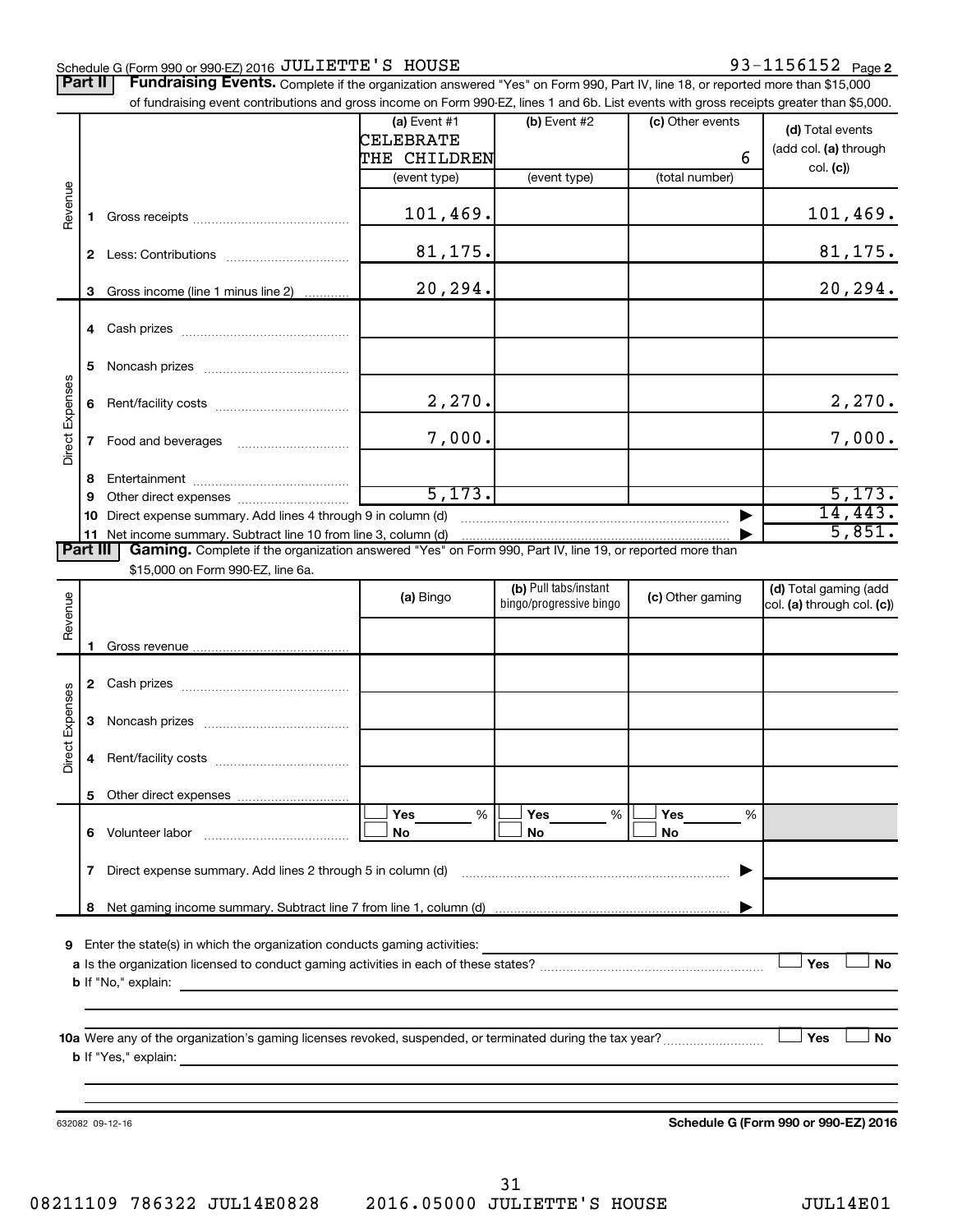|    | Schedule G (Form 990 or 990-EZ) 2016 JULIETTE'S HOUSE                                                                                                                                                                                                              |                 |       | 93-1156152 $Page 3$  |
|----|--------------------------------------------------------------------------------------------------------------------------------------------------------------------------------------------------------------------------------------------------------------------|-----------------|-------|----------------------|
|    |                                                                                                                                                                                                                                                                    |                 | Yes   | <b>No</b>            |
|    | 12 Is the organization a grantor, beneficiary or trustee of a trust, or a member of a partnership or other entity formed                                                                                                                                           |                 | ∣ Yes | No                   |
|    | 13 Indicate the percentage of gaming activity conducted in:                                                                                                                                                                                                        |                 |       |                      |
|    |                                                                                                                                                                                                                                                                    |                 |       | %                    |
|    |                                                                                                                                                                                                                                                                    | 13 <sub>b</sub> |       | %                    |
|    | 14 Enter the name and address of the person who prepares the organization's gaming/special events books and records:                                                                                                                                               |                 |       |                      |
|    | Name $\blacktriangleright$<br><u>and the state of the state of the state of the state of the state of the state of the state of the state of the state of the state of the state of the state of the state of the state of the state of the state of the state</u> |                 |       |                      |
|    |                                                                                                                                                                                                                                                                    |                 |       |                      |
|    |                                                                                                                                                                                                                                                                    |                 |       | <b>No</b>            |
|    |                                                                                                                                                                                                                                                                    |                 |       |                      |
|    |                                                                                                                                                                                                                                                                    |                 |       |                      |
|    | c If "Yes," enter name and address of the third party:                                                                                                                                                                                                             |                 |       |                      |
|    |                                                                                                                                                                                                                                                                    |                 |       |                      |
|    | Address ><br><u> 1989 - Johann Harry Harry Harry Harry Harry Harry Harry Harry Harry Harry Harry Harry Harry Harry Harry Harry</u>                                                                                                                                 |                 |       |                      |
|    | 16 Gaming manager information:                                                                                                                                                                                                                                     |                 |       |                      |
|    | Name $\blacktriangleright$<br><u> 1989 - Johann Barnett, fransk politiker (d. 1989)</u>                                                                                                                                                                            |                 |       |                      |
|    | Gaming manager compensation > \$                                                                                                                                                                                                                                   |                 |       |                      |
|    |                                                                                                                                                                                                                                                                    |                 |       |                      |
|    |                                                                                                                                                                                                                                                                    |                 |       |                      |
|    |                                                                                                                                                                                                                                                                    |                 |       |                      |
|    | Director/officer<br>Employee<br>Independent contractor                                                                                                                                                                                                             |                 |       |                      |
| 17 | Mandatory distributions:                                                                                                                                                                                                                                           |                 |       |                      |
|    | a Is the organization required under state law to make charitable distributions from the gaming proceeds to                                                                                                                                                        |                 |       |                      |
|    |                                                                                                                                                                                                                                                                    |                 |       | $\Box$ Yes $\Box$ No |
|    | <b>b</b> Enter the amount of distributions required under state law to be distributed to other exempt organizations or spent in the                                                                                                                                |                 |       |                      |
|    | organization's own exempt activities during the tax year $\triangleright$ \$                                                                                                                                                                                       |                 |       |                      |
|    | <b>Part IV</b><br>Supplemental Information. Provide the explanations required by Part I, line 2b, columns (iii) and (v); and Part III, lines 9, 9b, 10b, 15b,                                                                                                      |                 |       |                      |
|    | 15c, 16, and 17b, as applicable. Also provide any additional information. See instructions                                                                                                                                                                         |                 |       |                      |
|    |                                                                                                                                                                                                                                                                    |                 |       |                      |
|    |                                                                                                                                                                                                                                                                    |                 |       |                      |
|    |                                                                                                                                                                                                                                                                    |                 |       |                      |
|    |                                                                                                                                                                                                                                                                    |                 |       |                      |
|    |                                                                                                                                                                                                                                                                    |                 |       |                      |
|    |                                                                                                                                                                                                                                                                    |                 |       |                      |
|    |                                                                                                                                                                                                                                                                    |                 |       |                      |
|    |                                                                                                                                                                                                                                                                    |                 |       |                      |
|    |                                                                                                                                                                                                                                                                    |                 |       |                      |
|    |                                                                                                                                                                                                                                                                    |                 |       |                      |
|    |                                                                                                                                                                                                                                                                    |                 |       |                      |
|    |                                                                                                                                                                                                                                                                    |                 |       |                      |
|    |                                                                                                                                                                                                                                                                    |                 |       |                      |
|    |                                                                                                                                                                                                                                                                    |                 |       |                      |
|    |                                                                                                                                                                                                                                                                    |                 |       |                      |
|    | Schedule G (Form 990 or 990-EZ) 2016<br>632083 09-12-16                                                                                                                                                                                                            |                 |       |                      |
|    | 32                                                                                                                                                                                                                                                                 |                 |       |                      |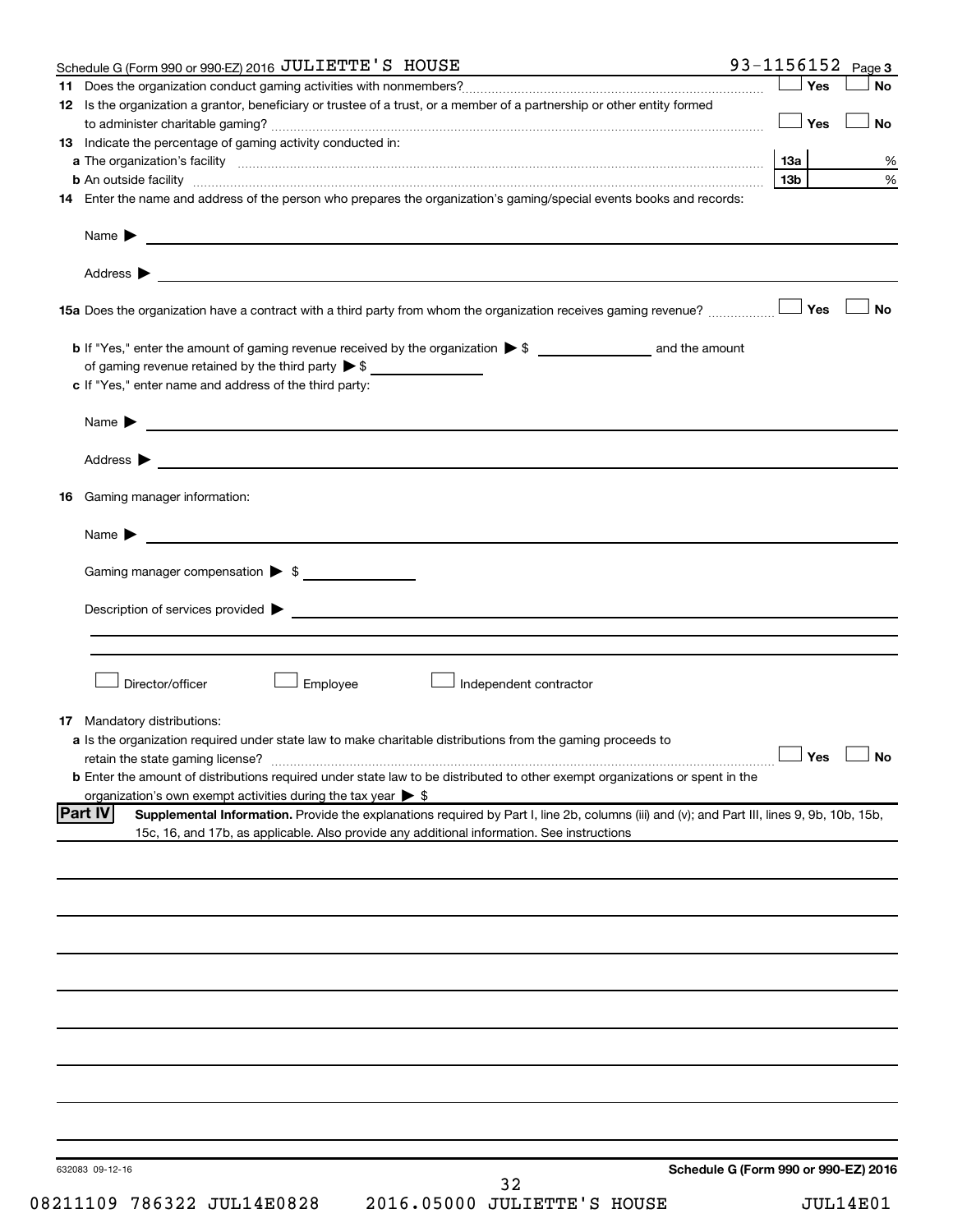|                    |    | Schedule G (Form 990 or 990-EZ) |
|--------------------|----|---------------------------------|
| 632084<br>04-01-16 | 33 |                                 |